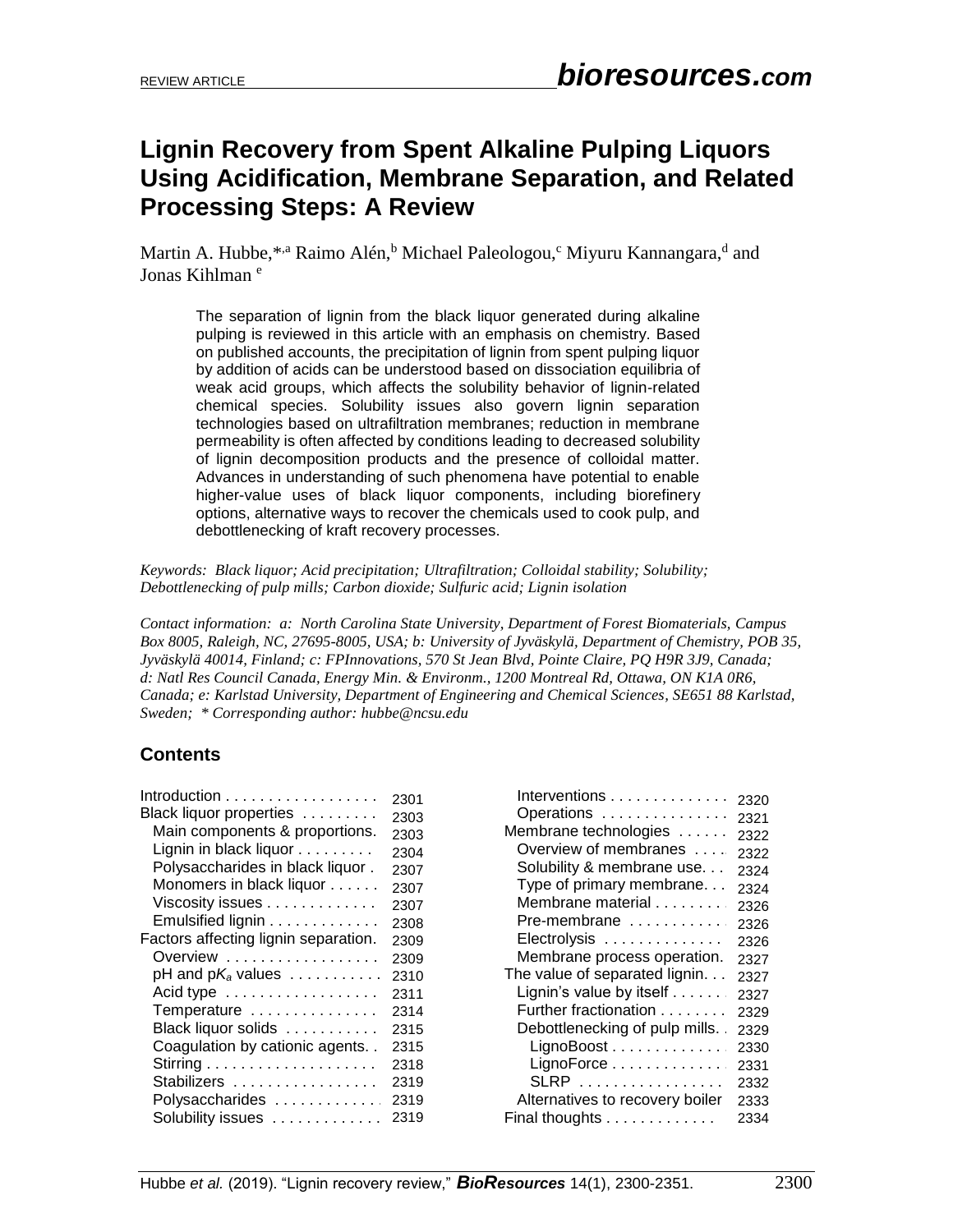### **INTRODUCTION**

When the word "recovery" is used in the context of the pulping industry, the main focus has been on restoring the starting composition of the mixture of sodium hydroxide and sodium sulfide, which are used in the kraft process to break down and dissolve the lignin component of the wood or other cellulosic source material (Rydholm 1965; Marton 1971; Grace *et al.* 1989; Biermann 1996; Fardim 2011). Such pulping liberates the cellulosic fibers, whereas most of the lignin and degradation products from much of the hemicelluloses originally present in the biomass are typically incinerated in a recovery furnace, which provides steam to power the whole operation and to dry the resulting paper (Grace 1992; Adams 1997; Vakkilainen 2007; Empie 2009; Alén 2011; Bajpai 2017). The present review article considers technologies aiming to achieve a further goal – recovery of the lignin present in spent liquor from kraft pulping, *i.e.* "black liquor". Emphasis is placed on chemical aspects when separation of lignin is induced by acidification, by the use of membranes, and by some other related technologies.

In general terms, lignin can be described as a three-dimensionally cross-linked polymer formed biologically from phenol-propane-type monomer units (Sjöström 1993). There can be a variety of motivations to recover lignin rather than allow all of it to be incinerated during a traditional chemical recovery process at a pulp mill. Chemical pulping accounts for about 70% of the total worldwide production of pulp, *i.e.* chemical, semichemical, chemimechanical, and mechanical pulps (FAOSTAT 2014). The kraft process, which uses NaOH and Na2S to break down and solubilize lignin from the cellulosic source material, accounts for about 90% of the world's chemical pulp production. When excluding mechanical pulps, the kraft process may account for 90% of the pulp production (Sixta 2006; Alén 2011; Gellerstedt *et al.* 2013).

In existing pulp mills where recovery is the capacity-limiting factor, one of the strongest motivations for lignin recovery can be to "debottleneck" the process. Removal of lignin from the black liquor can allow greater pulp production at such a pulp mill in which the capacity of the recovery boiler system is limited by the calorific load or the solids load (Axelsson *et al.* 2006; Ohman *et al.* 2007b; Mesfun *et al.* 2014). Two systems of black liquor acidification, separation, washing, and recovery of much of the lignin have been implemented in pulp mills, and these are called LignoBoost (Wallmo *et al.* 2009a,b; Tomani 2010; Tomani *et al.* 2011; Gellerstedt *et al.* 2013; Zhu *et al.* 2014, 2016) and LignoForce (Kouisni *et al.* 2012, 2014, 2016). Another system that has been demonstrated at a pilot scale is the Sequential Liquid-lignin Recovery and Purification (SLRP) system (Lake and Blackburn 2011, 2016; Kihlman 2016).

Another key motivation for lignin recovery is to utilize it for such higher-value applications as carbon fiber, phenolic resins, and activated carbon (Coheen 1981; Pye 2006; Bozell *et al.* 2007; Kouisni *et al.* 2011; Gellerstedt *et al.* 2013; Alén 2015; Zhu and Theliander 2015; Yahya *et al.* 2015; Suhas *et al.* 2016; Teguia *et al.* 2017). However, probably due to the complex structure of lignin, progress in implementation of such valueadded options has been slow. Lignin also can be utilized as a portable fuel (Uloth and Wearing 1989b; Tomani 2010) or as feedstock for preparation of biodiesel, which in some cases may have higher value than combustion of the material as part of a chemical recovery process in a pulp mill. Finally, there may be opportunities to rethink the entire pulping process as a biorefinery in which multiple chemical compounds, including breakdown products of polysaccharides, are fractionated, making them available as replacements for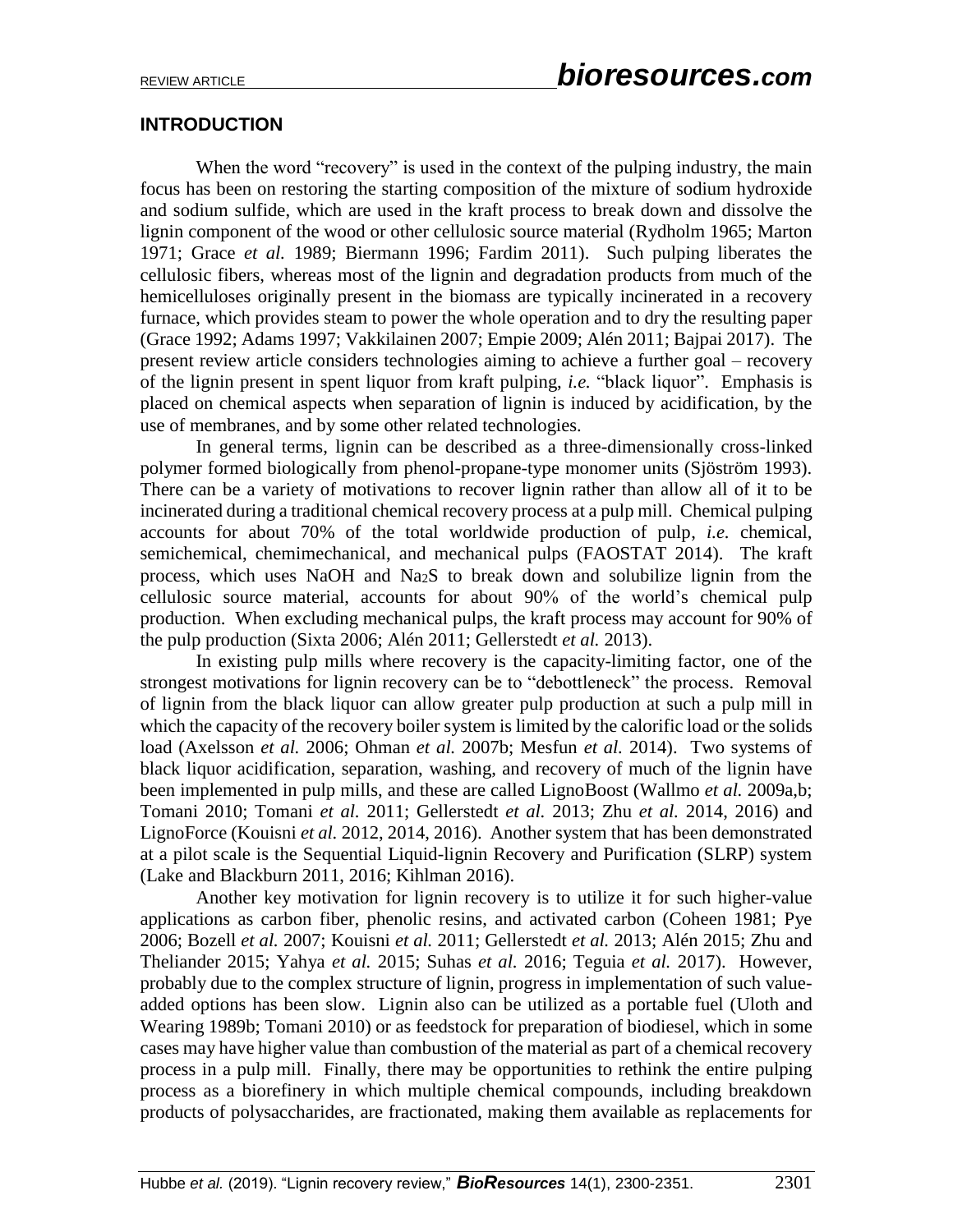petroleum-based chemicals (Alén *et al.* 1989; Moshkelani *et al.* 2013; Alén 2015; Kumar *et al.* 2016; Teguia *et al.* 2017).

Though the main focus of this article is on the lignin present in kraft black liquor, it is important to keep in mind that the properties of lignin can be diverse, depending on its source (*e.g.* hardwood *vs.* softwood) and isolation procedures (*e.g.* kraft, soda, sulfite, or organosolv pulping, or enzymatic hydrolysis). These differences have been addressed elsewhere (Sarkanen and Ludwig 1971; Lora 2008; Vishtal and Kraslawski 2011; Calvo-Flores *et al.* 2015).

To provide a focus for this article, a hypothesis can be proposed that the separation of lignin from black liquor can be understood based on the principles of solubility (Marcus 1993; Norgren *et al.* 2002b; Hansen 2007) and of colloidal stability (Lindström 1979, 1980; Nyman *et al.* 1986; Norgren *et al.* 2002a; Hubbe and Rojas 2008; Fritz *et al.* 2017). When acidification methods are used to separate lignin, it has been shown that the variables pH, temperature, salt concentrations, the presence of coagulating ions, and the lignin type can play governing roles with respect to lignin separation. Also, the results can be highly dependent on the details of black liquor composition and pretreatments such as oxidation. Alternatively, ultrafiltration membranes (Jönsson *et al.* 2008; Humpert *et al.* 2016; Kevlich *et al.* 2017) and electrochemical methods can be used to separate lignin from black liquor (Jin *et al.* 2013; Haddad *et al.* 2016, 2017a). This review will consider each of these approaches, in turn.

The present article draws upon progress already achieved in earlier reviews of aspects of the topic. Humpert *et al.* (2016) and Kevlich *et al.* (2017) reviewed membrane technologies for recovery of lignin from black liquor, with emphases on the purity of the isolated lignin and process economics. Aro and Fatehi (2017) reviewed the related topic of separation of tall oil (extractives) from black liquor. In the context of the present article, one needs to be concerned about any tendency of extractives to co-precipitate with lignin when black liquor is acidified. Such co-precipitation renders the lignin less pure, which may decrease its value for certain potential applications (Norgren and Edlund 2014). Background of colloidal stability and coagulation of lignocellulosic materials also has been reviewed (Hubbe and Rojas 2008). Zhao *et al.* (2016) reviewed potential product opportunities based on recovered lignin as a starting material.

Lignin isolation also has the potential to serve as an initial step in alternative technologies aimed at the recovery of inorganic components from black liquor, as described in a recent review paper (Hubbe *et al.* 2018). Such approaches may be worth considering in situations where conventional recovery boiler operations are judged to be problematic or too expensive in relation to the production goals. For instance, when pulping grasses, such as straw and bamboo, the black liquor from pulping can be difficult to process in a conventional recovery boiler due to deposition of silica (Gilarranz *et al.* 1998; Mandavgane and Subramanian 2006). In such cases there is a motivation to find other ways to process the material. Removal of lignin and extractives from black liquor also can open the possibility for eutectic freeze crystallization and related technologies, which have potential to supplement the capacity of a pulp mill recovery system (Hubbe *et al.* 2018).

To provide background for discussions of separation of lignin by acidification, membranes, and related technologies, the next section will review some essential features of typical black liquor specimens.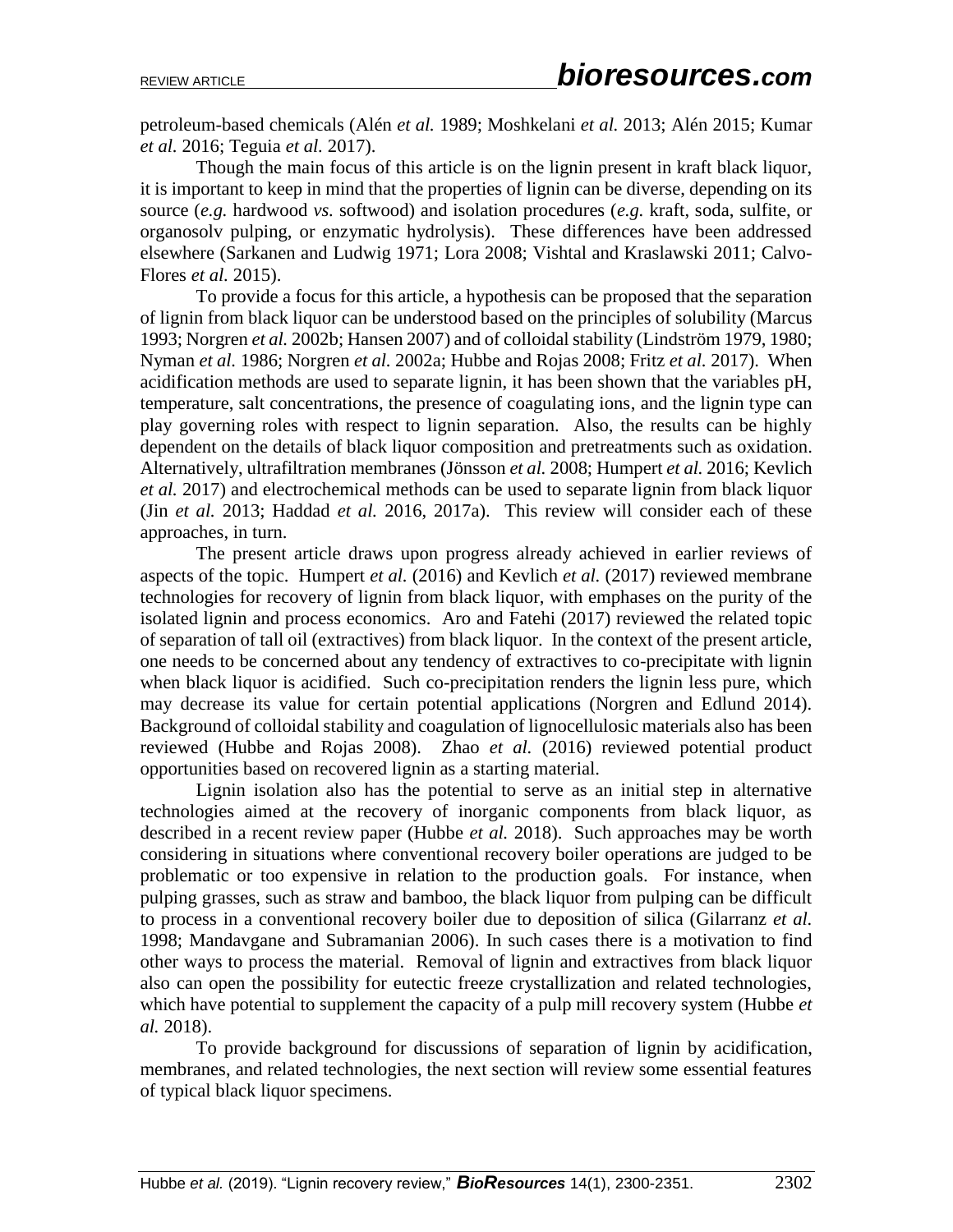# **BLACK LIQUOR PROPERTIES RELATIVE TO LIGNIN PRECIPITATION**

### **Main Components and Proportions**

Lignin is a major, but not the only non-water component of black liquor (Frederick 1997). According to Nagy *et al.* (2010), kraft pulping typically removes 85 to 93% of the lignin and 56 to 71% of the hemicelluloses present in wood, so that the breakdown products of these materials comprise the major non-water content of black liquor. Humpert *et al.* (2016) reported typical weak black liquor compositions of 12 to 18% solids content. Crude turpentine is recovered from the digester relief and evaporator condensates, and most of the tall oil soap is removed during the black liquor evaporation process by skimming (Alén 2011). After the recovery of the majority of extractives-based compounds, the remaining black liquor dry matter mainly contains 25 to 35% lignin, 30 to 35% aliphatic carboxylic acids, 5 to 10% other organics (*i.e*., extractives- and hemicelluloses-derived residues and methanol), and 30 to 40% inorganics (*i.e*., the residual cooking chemicals and sodium and sulfur bound to organics) (Frederick 1977; Niemelä and Alén 1999; Alén 2011, 2015, 2018; Humpert *et al*. 2016; Kevlich *et al*. 2017). The fraction of aliphatic carboxylic acids comprises "non-volatile" hydroxy carboxylic acids (with an OH group located in alpha position relative to the carboxylic acid group) (20 to 30% of the dry solids) and "volatile acids", such as formic acid (about 5% of dry solids) and acetic acid (5 to 10% of the dry solids). The composition of black liquor is characteristically dependent on the wood species and delignification conditions. Typically, softwood black liquors contain more lignin and less aliphatic carboxylic acids (especially, acetic acid) and other organics (especially, xylan residues) than hardwood black liquors.

During alkaline kraft pulping, the presence of hydrogen sulfide ions greatly facilitates delignification because of their strong nucleophilicity in comparison with hydroxyl ions, which are the only pulping agent present in soda pulping (Sjöström 1993; Alén 2000b; Hon and Shiraishi 2001). However, in the course of both kraft and soda pulping, lignin undergoes more or less drastic degradation reactions resulting from the liberation of phenolic hydroxyl groups – they are dissociated to sodium phenolates – with the simultaneous increase in hydrophilicity of lignin fragments. Hence, soda lignins are chemically rather similar to those from kraft pulping. Soda pulping is mostly used for nonwood or annual plants providing sulfur-free lignin.

The partial degradation and dissolution of lignin during alkaline pulping can be attributed to cleavage of certain types of chemical bonds in the lignin matrix. Nowadays all the relevant reaction mechanisms are well understood (Gierer 1970, 1980, 1982, 1985; Sjöström 1993; Hon and Shiraishi 2001). Typically in kraft pulping a significant cleavage of α- and β-aryl ether linkages between phenylpropane units (in both non-etherified and etherified phenolic units) takes place. For example, in the case of β-aryl ether linkages in non-etherified phenolic structures, the first step of the degradation reaction results, via the cleavage of the  $\alpha$ -ether bond, in a quinone methide intermediate. In kraft pulping this intermediate readily reacts with hydrogen sulfide ions, leading to simultaneous cleavage of the β-ether bond. However, in the case of soda pulping, when only hydroxyl ions are present, this essential degradation reaction is not prominent, and instead mainly an undegradable styryl aryl ether structure is formed. In general, kraft and soda lignins have more hydroxyl groups and relatively more carbon-carbon bonds than native lignins.

The inorganic chemical content of black liquor depends on many factors, such as wood feedstock, alkali charge, sulfidity, and cooking conditions. About 60% of the sodium that is present in black liquor can be assigned to a balancing of charge of the organic acid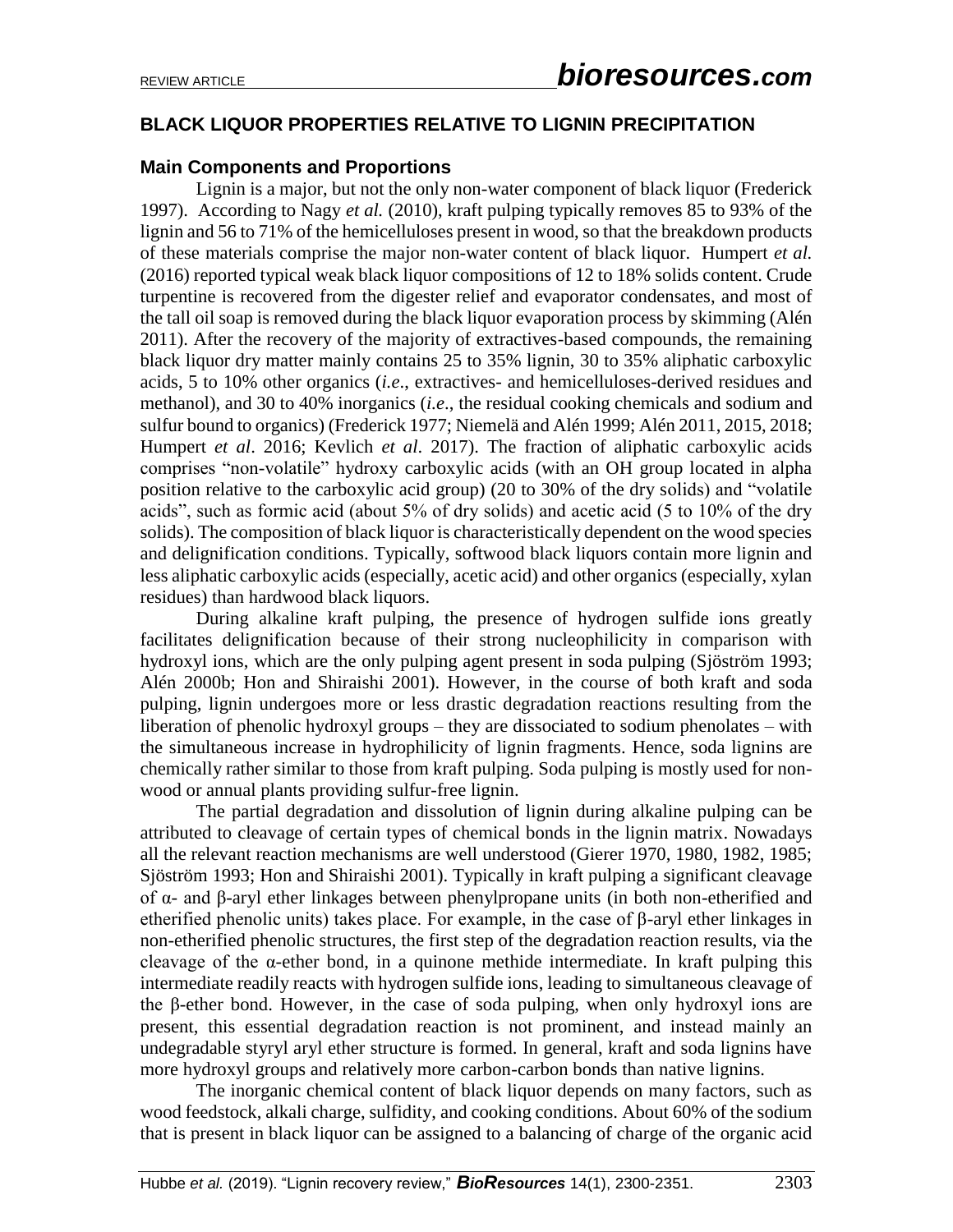species, which include carboxylate and phenolate salts. The average composition of the fraction of individual inorganic compounds (as % of the total compounds) in typical black liquor is 35 to 40% Na<sub>2</sub>CO<sub>3</sub>, 5 to 10% NaOH, 15 to 20% Na<sub>2</sub>S, 5 to 10% Na<sub>2</sub>SO<sub>3</sub>, 15 to  $20\%$  Na<sub>2</sub>S<sub>2</sub>O<sub>3</sub>, 10 to 15% Na<sub>2</sub>SO<sub>4</sub>, and about 10% others (Clayton *et al.* 1989; Niemelä and Alén 1999). Besides these major components, a large number of other inorganic components (non-process elements) are present, some of them occurring in trace amounts, and their comprehensive analysis is complicated. Additionally, Kevlich *et al.* (2017) reported levels of 0.2 to 0.7% silica (in the case of wood) and 1 to 30% (in case of nonwood sources of cellulosic fibers). Aspects of the inorganic components of black liquor and their recovery are considered in more detail in a companion article (Hubbe *et al.* 2018).

# **Lignin in Black Liquor**

*Acidic groups*

Native lignin is considerably changed during the course of kraft (or other alkaline) pulping. Kraft pulping is especially effective at cleaving phenolic  $\beta$ -aryl ether linkages within the lignin, thus liberating fragments of much reduced molecular mass (Gustafsson *et al.* 2008).

According to Sjöström (1989), the acidic groups associated with lignocellulosic materials can be arranged as shown in Table 1, where the prevalent species are shown with bold lettering. It should be noted that the R-COOH compounds would include the fatty acids and (in the case of softwood) resin acids that are part of the tall oil, but this component is ordinarily removed from black liquor in their soap form by skimming (Dong *et al.* 1996; McGinnis *et al.* 1998; Pirttinen *et al.* 2007; Aro and Fatehi 2017). Sjöström (1989) noted that extractives tend to be removed effectively from fibers during alkaline pulping; on the other hand, the lignin component tends to develop more acidic groups during pulping. As noted by Ragnar *et al.* (2000), though many of the phenolic groups in lignin have  $pK_a$ values as shown in Table 1, typical lignin contains structures having  $pK_a$  values in the range of about 7.4 to 11.3, depending on molecular connections to electron-donor groups or electron-withdrawing groups. In general, oxygen-containing functions adjacent to the aromatic ring tend to yield lower values of p*Ka*. Acidity increases as the oxidation state of a para-substituted function is changed from methyl to hydroxymethyl to carboxylic acid to aldehyde.

| Type of Group    | Prevalence | $pK_a$ value |
|------------------|------------|--------------|
| R-CH(OR')COOH    | major      | 3 to 4       |
| R-COOH           | minor      | 4 to 5       |
| RCO-phenyl-OH    | minor      | $7$ to $8$   |
| <b>Phenyl-OH</b> | major      | 9.5 to 10.5  |
| Hemiacetalic     | major      | 12 to 12.5   |
| Alcoholic        | major      | 13.5 to 17   |

|  |  | <b>Table 1.</b> Acid Dissociation Constants (p $K$ a) in Lignocellulosic Materials |  |  |  |  |  |
|--|--|------------------------------------------------------------------------------------|--|--|--|--|--|
|--|--|------------------------------------------------------------------------------------|--|--|--|--|--|

Note: Data as reported by Sjöström (1989)

Molecular representations of the composition of native lignins generally show few, if any, carboxylic acid groups (Sjöström 1993; Frederick 1997), and certainly not enough of them to justify the emphasis depicted in Table 1. A reason to expect such groups to play an important role with respect to the solubility properties of kraft lignin is due to the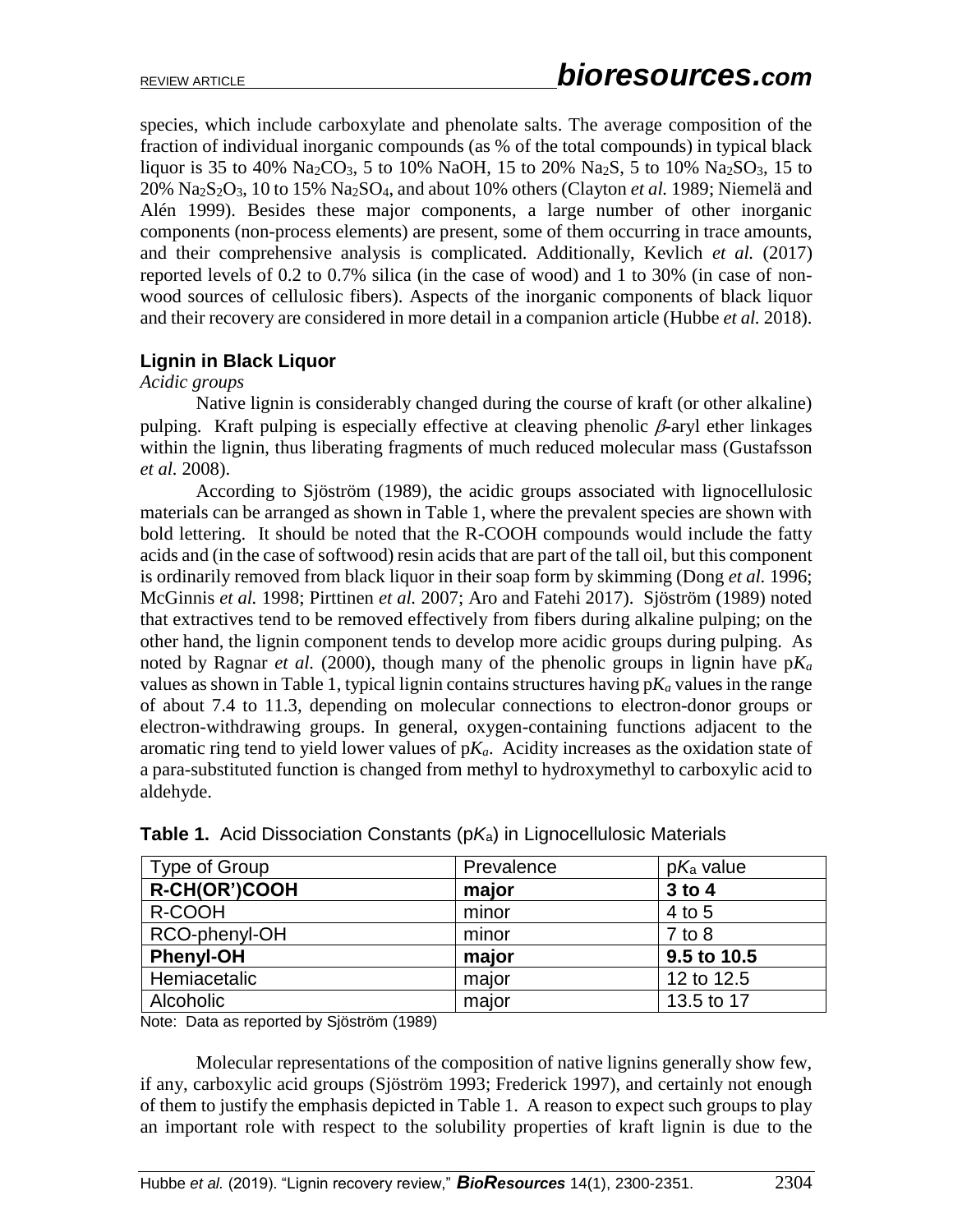presence of lignin-polysaccharide complexes (Lawoko *et al.* 2005, 2006; Gellerstedt *et al.* 2013; Tarasov *et al.* 2018). Rather than being separate, the lignin and hemicellulose components of woody materials appear to be covalently bonded together, to some degree, in their native state, and many such bonds can be expected to persist even after pulping operations. Such issues are important with respect to separation of lignin from black liquor, since the polysaccharides tend to be more water-loving, and they may contain the readily dissociated carboxylic acids, as indicated in Table 1.

Table 1 also shows that ordinary phenolic groups can be expected to play a major role with respect to the properties of lignin present in black liquor. Notably, there are no strong acid groups, such as sulfonate or sulfate, listed in the table. This is despite the fact that such groups can play important roles in materials resulting from sulfite pulping processes (Sjöström 1989; Gellerstedt *et al.* 2013). Evidence of the importance of such groups in sulfite pulps was uncovered by Fatehi *et al.* (2016). Though these authors were able to precipitate some lignin by acidification of spent sulfite liquor, the majority remained soluble, which is consistent with the presence of strong acid groups, the dissociation of which is unaffected adjustment of pH within typical ranges.

Sulfur also has been found associated with lignin from kraft pulping. Gellerstedt *et al.* (2013) detected about 2 to 3% sulfur content in kraft lignin that had been separated from black liquor by sequential treatment with carbon dioxide and sulfuric acid, and about half of that amount was said to be molecularly bound to lignin moieties. Helander *et al.*  (2013) found that most covalently bound sulfur in such cases was associated with low molecular mass compounds.

#### *Molecular mass*

The quantification of lignin's molecular mass poses challenges, and different results can be obtained depending on the type of lignin and the methods employed. Primarily due to different determination methods, there are only limited reliable data available on the molecular mass distribution of various lignins in black liquors during alkaline delignification. In practice, these data would be of great importance when considering the mass transfer aspects, but also with respect to the full-scale separation of lignin from different black liquors; for example, when predicting the lignin portion that can be separated by acid precipitation at different pHs (Pakkanen and Alén 2012; Kumar *et al*. 2016). As general trends, it is known that milled wood lignin preparations have weightaverage molecular masses of between 15,000 and 20,000 g/mole, which is four to five times that of kraft lignin (Glasser *et al.* 1983) and, on the other hand, that soluble hardwood lignins typically have slightly lower molecular masses than softwood lignins (Goring 1971). Few reported determinations also suggest that the weight-average molecular mass of soluble lignin from the sulfur-free soda-AQ cook of birch is somewhat higher than that of the corresponding kraft lignin (Lehto *et al.* 2015). Additionally, for example, it has been found (Glasser *et al.* 1983) that the weight-average molecular mass of soluble lignin in wheat straw soda-AQ black liquors is significantly higher than that originated from the wheat straw kraft pulping. This finding is useful when considering the effective production of sulfur-free lignin from alkaline black liquors by membrane techniques or acid precipitation. Based on physicochemical considerations, it seems that a suitable model for soluble lignin would be a compact microgel made up of crosslinked material, which is capable of limited swelling, rather than being a hard, solvent-impermeable sphere (Goring 1971).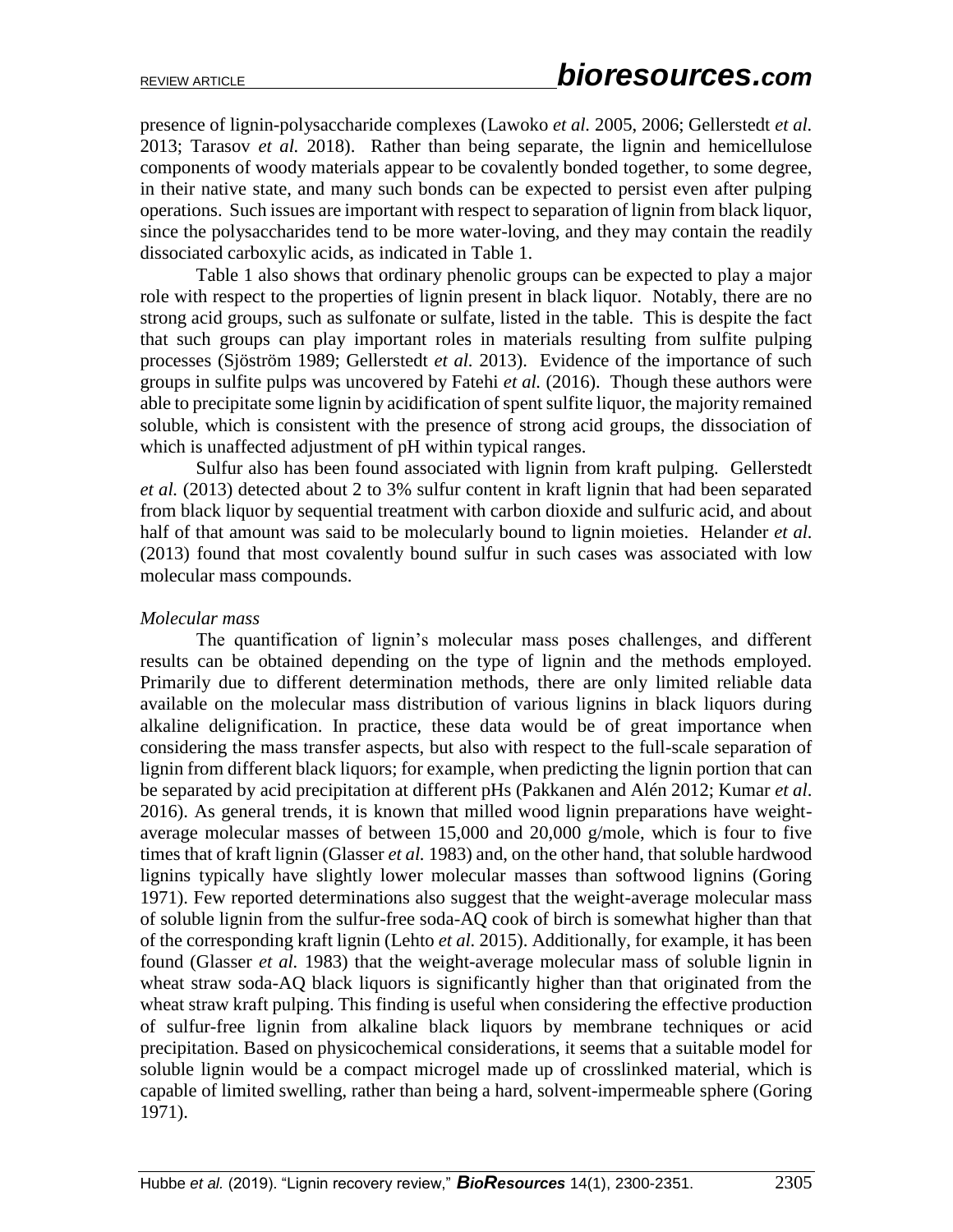The molecular mass of lignin from black liquor has been studied by gel permeation chromatography. Helander *et al.* (2013) found that the results of such analyses depended on sample preparation. Weight-average molecular mass values ranged from 3525 g/mole (acetylated lignins dissolved in tetrahydrofuran, THF) to 2071 g/mole (non-acetylated lignins in THF) to 2005 g/mole (alkaline aqueous analysis). All of these values were decreased substantially when evaluating the material passing through an ultrafiltration membrane having a cut-off of 1 kDa. Humpert *et al.* (2016) reported a molecular mass range of 1100 to 6500 g/mole for lignin from black liquor from various sources. Pakkanen and Alén (2012) determined weight-average molecular mass values of 1900 to 4100 and 2200 to 2600 g/mole for softwood and birch kraft lignin, respectively, using gel permeation chromatography without any pre-fractionation. The reported maximum weight-average molecular mass of soluble lignin from the sulfur-free soda-AQ cook of birch is 3300 to 4400 g/mole (Lehto *et al*. 2015).

Kouisni *et al.* (2016) determined the weight-average mass values of several LignoForce lignins (softwood, eucalyptus, and other hardwoods) following acetobromination and elution through a GPC/UV system using BHT-stabilized THF as the mobile phase. The  $M_w$  of six softwood, four hardwood and three eucalyptus lignins from different mills ranged from 6000 to 12500 g/mole, 2635 to 6249 g/mole, and 2100 to 2700 g/mole, respectively.

#### *Solubility properties*

As will be described in more detail in later sections of this article, technologies that can be used to separate lignin from black liquor can be greatly affected by the extent to which the lignin is present in soluble or insoluble form, *e.g.* particles, colloids, or separate phases. From a fundamental standpoint, a solvent will be most able to dissolve a solute if there is a favorable match between four sets of parameters having to do with the hydrogen bond donation, hydrogen bond accepting, polarizability, and cohesive energy density (Marcus 1993). In practice, simplified analyses are more often applied, dealing with subsets of such parameters (Hansen 2007).

In the course of studying organosolv pulping, it was shown that native lignin from enzymatically hydrolyzed corn stalks is most soluble in liquid media having an ideal range of solvent attributes (Ye *et al.* 2014). Mixtures of about 15 to 35% water with THF, dioxane, or ethanol were advantageous to achieve high solubilization of lignin from enzymatically hydrolyzed cornstalks. The cited authors found that such results were consistent with a calculated Hildebrand solubility parameter of 13.7 (cal/cm<sup>3</sup>)<sup>0.5</sup> for lignin. Earlier estimates by Goring (1971) for the Hildebrand solubility parameter of lignin were 10 to 11 (cal/cm<sup>3</sup>)<sup>0.5</sup>, and the best binary solvent systems for typical lignin were in the range 10.5 to 12.5  $\text{(cal/cm}^3)^{0.5}$ . Yuan *et al.* (2009) showed that the composition of extracted lignin from eucalyptus varied depending on the character of the medium; lignin with higher content of polysaccharides and non-condensed phenol-propane units tended to be present in the extract of solvents having higher Hildebrand parameter values. Wang *et al.* (2010) found that eucalyptus lignin fractions of increasing molecular mass were extracted by solvents having increasing Hildebrand values and hydrogen bonding capacity. Conversely, Weerachanchai *et al.* (2014) found that the Hildebrand values of solutions tended to approach that of lignin with the increasing solubilization of beech wood lignin.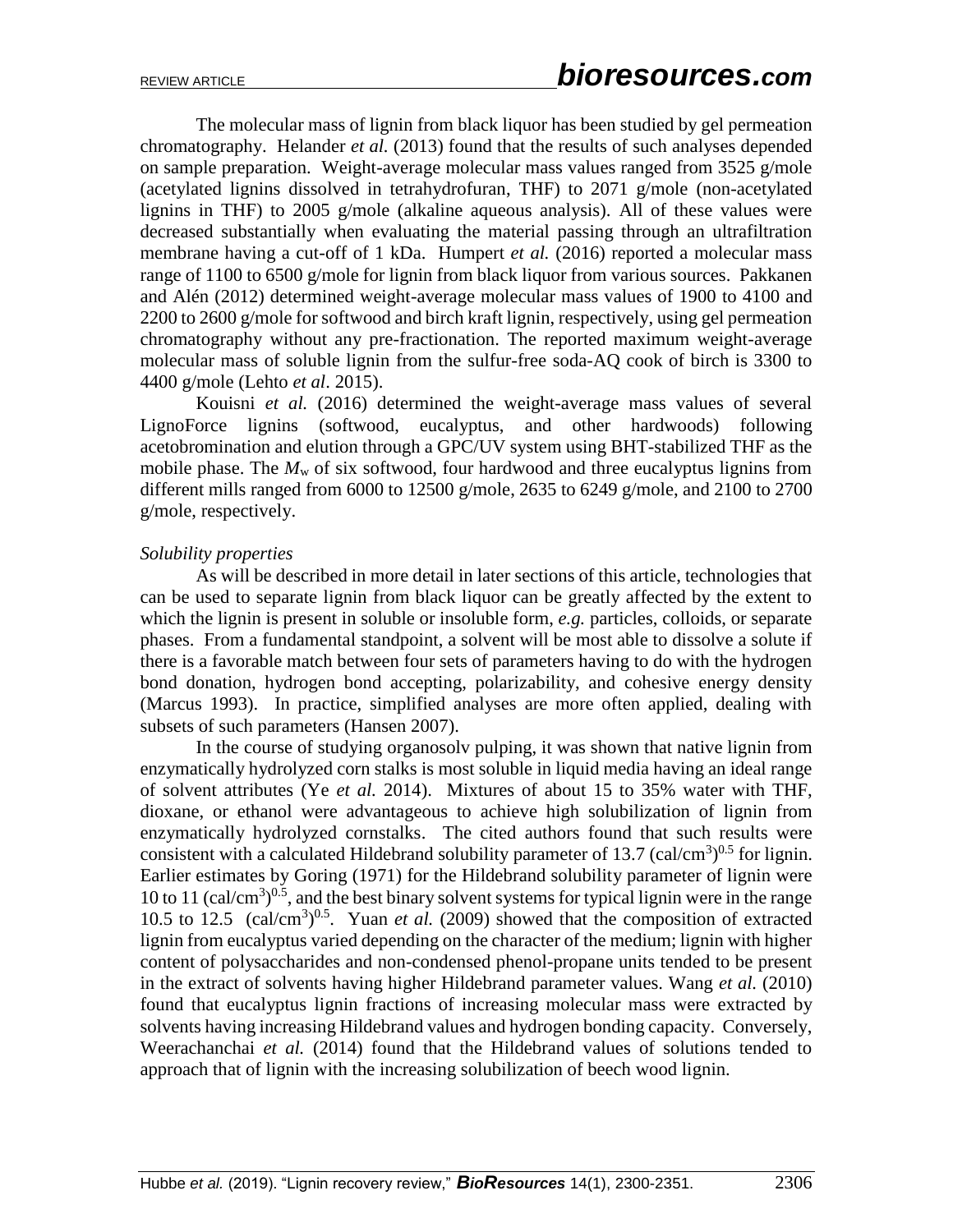With respect to the polar character of lignin, two factors of great importance are the value of pH and lignin-polysaccharide complexes. Both of these topics were already discussed in connection with Table 1. Briefly stated, lignin's solubility in water decreases with decreasing pH, which is consistent with increasing protonation of phenolic groups (especially in the pH range 12 to 9) and carboxylic acid groups (especially in the pH range 7 to 2). In addition, the multiple –OH groups (typically two per sugar monomeric unit) will contribute to polarity, rendering the lignin more soluble in water. There are no practical differences in terms of the oxygen-containing functional groups that exist in kraft, soda, and soda-AQ lignins for the same feedstock. As an example, Gellerstedt *et al.* (2013) have reported only some differences between spruce and birch kraft lignins; the total amount of aromatic hydroxyl groups 4.1 (spruce) and 4.3 (birch) mmol/g, total amount of aliphatic hydroxyl groups 3.1 (spruce) and 1.7 (birch)  $mmol/g$ , and total content of sulfur 1.4 to 1.6 (spruce) and 2.2 to 2.4 (birch) %. Similar to kraft lignins, soda lignins are hydrophobic even though high amounts of carboxylic acid groups in non-wood material make these lignins somewhat less hydrophobic than kraft wood lignins (Lora 2008).

### **Polysaccharides in Black Liquor**

Sugar-related compounds may be present in black liquor as monomer units, as oligomers, or as polysaccharides. The origin of most such compounds is the hemicellulose component, which is more water-soluble, generally lower in mass, and lacks the extensively crystalline character of cellulose. Lisboa *et al.* (2005) studied black liquors from kraft pulping of *Eucalyptus globulus* and found between 2.9 and 7.3% of the black liquor solids to be comprised of polysaccharides that could be precipitated in the presence of dioxane. The average molecular mass of the xylan component (which is dominant in *Eucalyptus*) was about 18,000 g/mole. According to Alén *et al*. (1985a,b) and Niemelä *et al*. (1985), extensive degradation of glucomannans takes place during the heating-up period of a conventional kraft cook. The same authors observed 28 to 36% hydroxyl acids content based on the dry mass of black liquor.

### **Monomers in Black Liquor**

The availability of extractives-related compounds in a pulp mill system is strongly dependent on the wood species used for pulping, the method and time of storing logs and chips, and the growth conditions of the trees (Alén 2011). For example, the typical content of extractives in native softwoods is less than 5% of the wood dry solids (Alén 2000a; Holmbom 2011). Of these, about 40% consists of resin acids (*e.g*. abietic and pimaric acids), about 10% free fatty acids (*e.g*. oleic, linoleic, and pinolenic acids), about 40% esters of fatty acids (*e.g*. fats and waxes), and about 10% others (*e.g*. mostly neutral substances, "nonsaponfiables") (Frederick 1977; Back and Allen 2000). In contrast, hardwoods from temperate zones contain normally less than 4% of the wood dry solids and this fraction consists of about 20% free fatty acids, about 55% esters of fatty acids (fats), and about 25% others. During kraft pulping, the volatile turpentine components are chemically stable, but the fatty acid esters are hydrolyzed almost completely (Alén 2000b). Due to this saponification with the simultaneous neutralization of aliphatic carboxylic acids, extractives also consume cooking chemicals.

### **Viscosity Issues**

The viscosity of black liquor has the potential to impede various processing steps, especially at high solids levels. The viscosity of softwood black liquors is mostly due to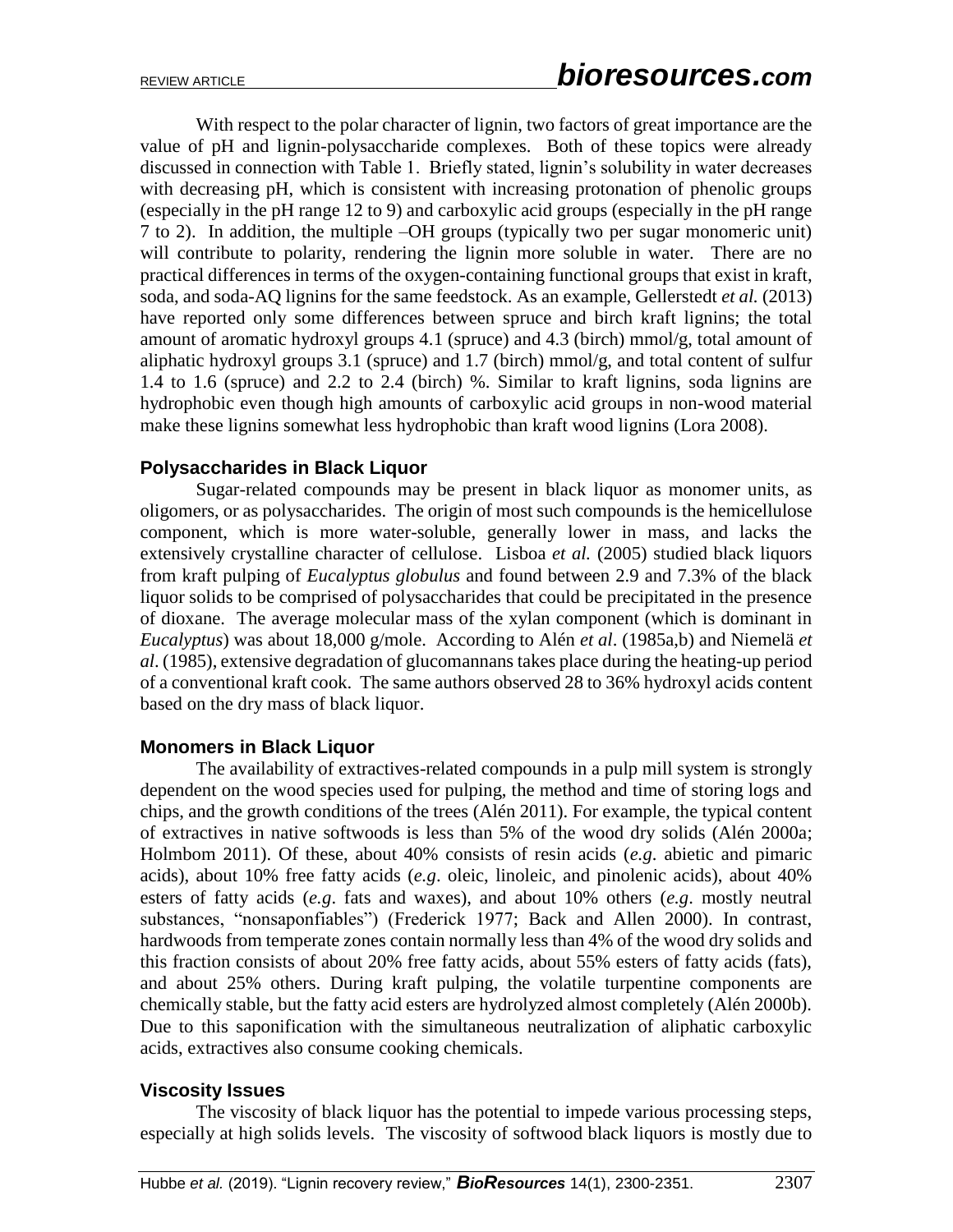its lignin content and molecular weight (Zaman and Frinke 1995, 1996), while in the case of hardwoods the presence of xylan content enhances the effect of molecular weight (Söderhjelm *et al.* 1992; Söderhjelm and Sågfors 1994). As discussed by Frederick (1997), black liquor viscosity rises in an accelerated fashion with increasing solids content, but the viscosity tends to be reduced with increasing sulfidity, especially in the case of hardwoods. Black liquor viscosity tends to be reduced with increasing alkali (especially in the case of softwood liquors) up to a certain point, beyond which it rises again (U-shape curve) (Milanova and Dorris 1990). Black liquor viscosity is also influenced by the increased boiling point, which is a consequence of increasing concentration of electrolytes in black liquor as water is removed by evaporation. Also, the viscosity decreases with the passage of time of heating the black liquor at temperatures over 180 ºC without (Kiiskilä and Virkola 1987; Nikkanen 1993) or with oxygen addition (Louhelainen 2003), which is presumably due to continued molecular breakdown. This is of importance especially in the case of non-wood black liquors, which cannot be evaporated to as high a dry solids content as wood black liquors. The determination of black liquor viscosity has been carried out by many researchers (Oye *et al*. 1977; Söderhjelm 1988; Milanova and Dorris 1990; Söderhjelm *et al*. 1992; Zaman and Fricke 1994, 1995, 1996; Roberts *et al*. 1996; Dutka *et al*. 2004).

Moosavifar (2006) conducted tests to find out how softwood black liquor viscosity might be impacted by removal of some of the lignin. In general, lignin removal resulted in lower viscosity, when solids content and temperature were held constant. Accordingly, Gellerstedt *et al.* (2013) assumed that black liquor would have a lower viscosity after removal of some of the lignin by acidification.

### **Emulsified Lignin**

A further issue that needs to be kept in mind when considering the separation of lignin from black liquor is that some of the content of black liquor may be present as some form of suspension, colloid, or emulsion. Evidence of the presence of fine particulate material in spent pulping liquor was shown, for example, in work by Fatehi *et al.* (2016), who studied neutral sulfite semichemical pulping. The present review of the literature did not find corresponding published research for kraft or soda pulp lignins. Pirttinen *et al.*  (2007) stated that lignin particles can be stabilized in suspension due to the presence of fatty acid soaps in pulping liquor. It was noted that upon acid precipitation of such soaps, redissolution can be very difficult. When the pH was lowered to 2.5 or below, particle size analysis revealed the presence of particulate matter. Rudatin *et al.* (1989) found evidence of molecular-self association of lignin entities in black liquor samples that has been partly acidified. Likewise, Fritz *et al.* (2017) reported increasing self-association of softwood kraft lignin within alkaline solutions with increasing concentration of monovalent salt. Lake and Blackburn (2016), in their patent document refer to "dispersed lignin", suggesting that not all of it was fully solubilized, though no quantitative information was provided. After addition of acid, the presence of solid matter becomes readily apparent; for instance Namane *et al.* (2015) attributed slow lignin cake dewatering after lowering the pH of black liquor to the precipitation of small particles of lignin. The black liquor was from kraft pulping of a hardwood-softwood mixture. However, this statement is contrary to other cases, in which colloidal destabilization generally has resulted in more rapid dewatering of softwood kraft lignin (Ohman and Theliander 2007; Helander *et al.* 2013).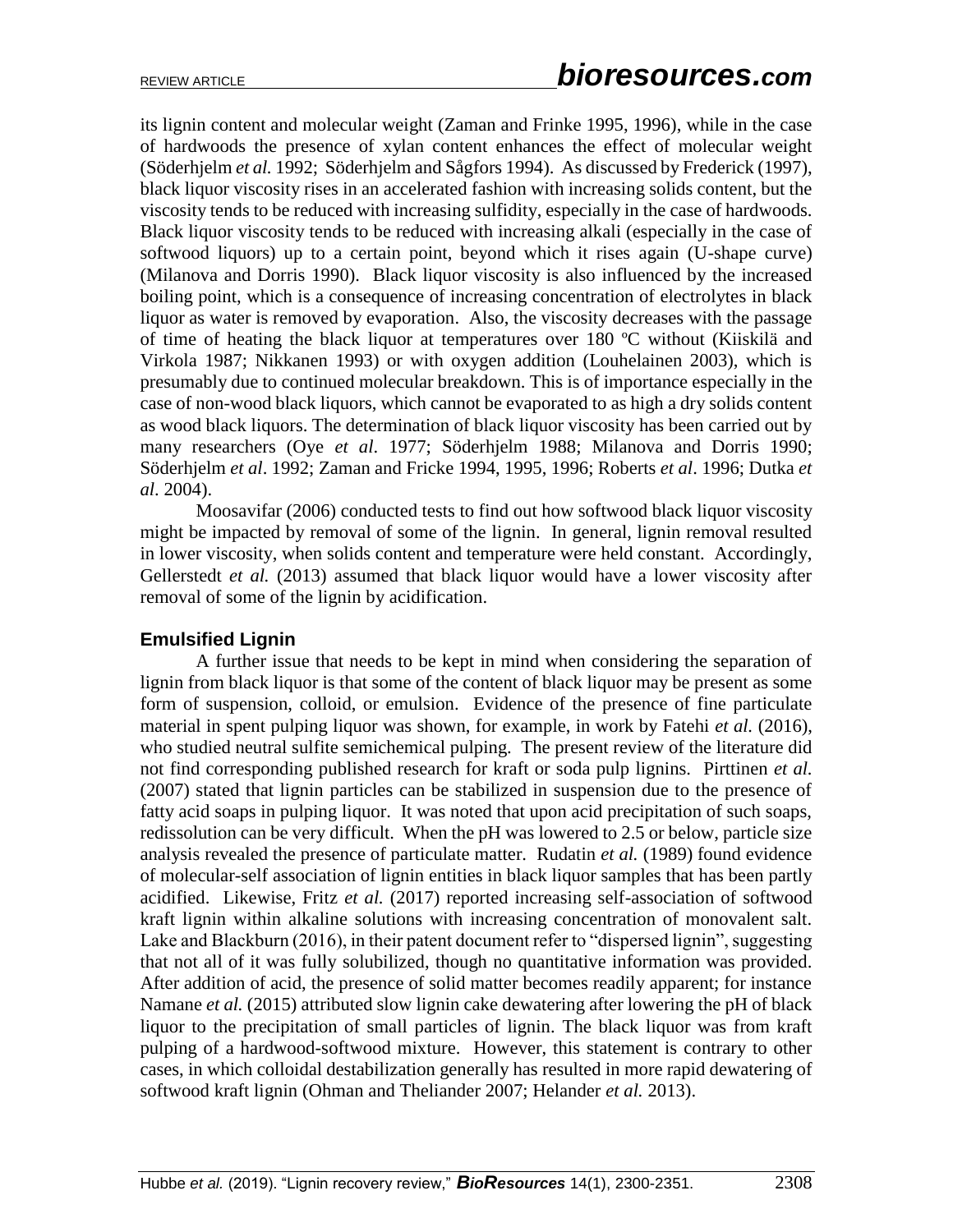# **FACTORS AFFECTING LIGNIN SEPARATION FROM BLACK LIQUOR**

#### **Overview**

By adjustment of chemical and physical conditions, the lignin and certain other components of black liquor can be induced, either in part or almost completely, to come out of solution and precipitate. This section will consider factors that appear to influence such changes and discuss how such effects are related to the chemical composition of lignin and other components of the mixture. According to Kihlman (2016) there are three main processes by which lignin can be separated from black liquor: acidification, ultrafiltration, and electrolysis. Of these, acidification has been by far the most implemented and also the most directly affected by lignin's solubility and phase behavior. However, as will be argued in a later section, related issues will also be important in understanding and optimizing conditions for ultrafiltration-based lignin recovery.

Before reviewing factors contributing to phase changes, it is worth bearing in mind a potential complicating factor, which is irreversibility. In particular, lignin cannot be readily dissolved again if it has been acidified and then dried. This aspect was shown most distinctly by Lindström (1979), who used an isolated softwood kraft lignin (Indulin ATR) in the study. Figure 1 is a replotting of his data, showing how the concentration of lignin that was in dissolved form in the filtrate was dependent on the degree of dissociation of acidic groups on the material. Fresh, never-dried lignin gave the upper line, showing a high level of solubility throughout the range of dissociation considered (related to the pH). The lower plotted line was obtained from the same kind of lignin, but after freeze-drying. Only at the highest levels of dissociation was the latter sample capable of full solubilization, or at least dispersion in sufficiently small particles to pass through a Millipore® filter membrane.



**Fig. 1.** Example of the irreversible nature of lignin phase behavior. Upper curve: lignin content in filtrate from fresh lignin; lower curve: lignin content in filtrate from freeze-dried lignin of the same type. Data replotted from Lindström (1979)

Norgren *et al.* (2001) reported related results, which can be expected to be very dependent on process conditions. Phase behaviors from soluble to precipitated states, upon changing of temperature, were observed to be irreversible. Though such phenomena have been rarely reported, any tendency of "once precipitated, never more to be soluble," is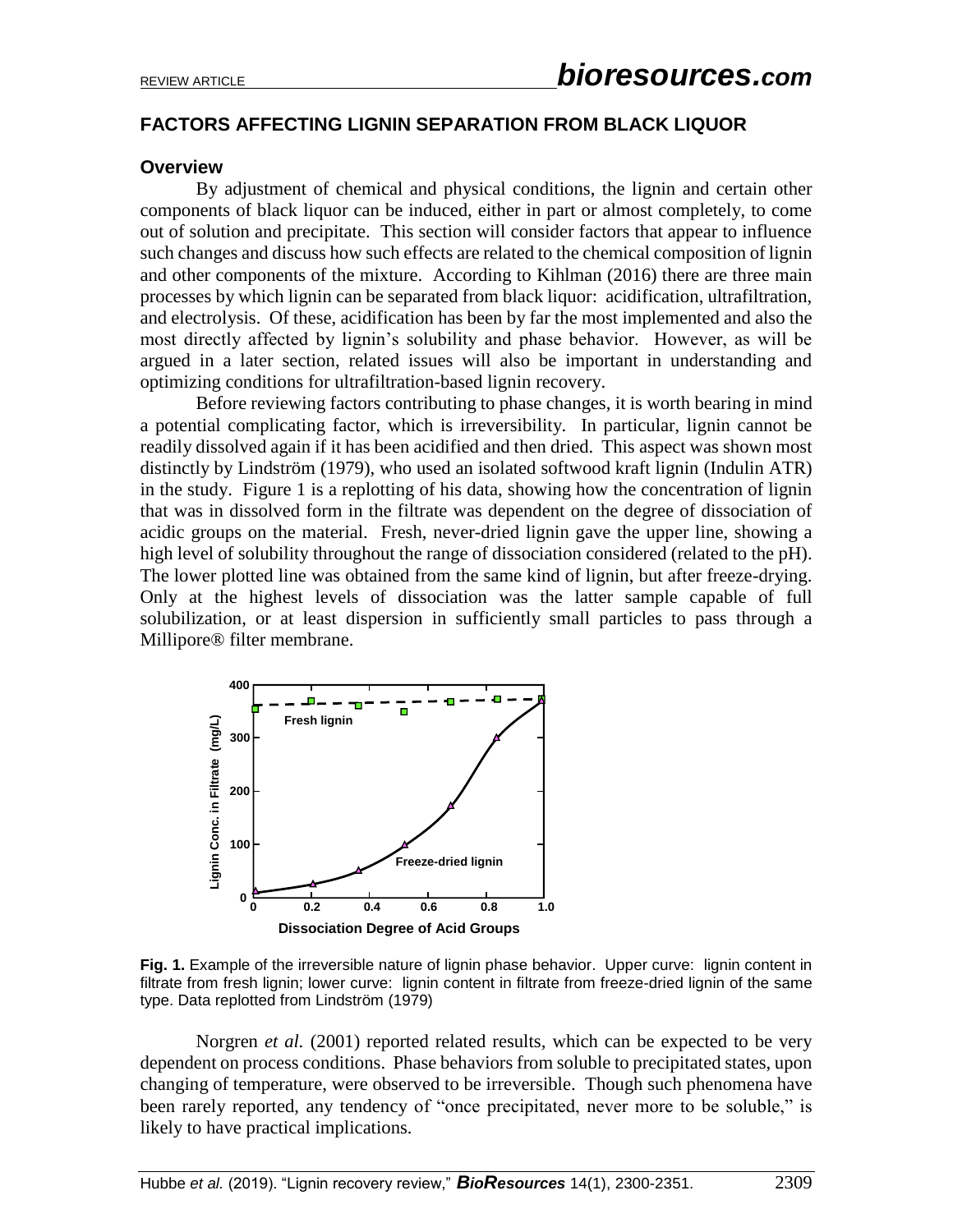Another point to make at the outset of a discussion of coagulation is the importance of the key variables pH and ionic strength. Very high levels of pH, as in the case of untreated black liquor, can be expected to immediately lead to the formation of the corresponding insoluble hydroxide species upon addition of coagulants having divalent or trivalent cations (Monhemius 1977). In addition, the best-established theories for predicting coagulation have mainly been tested under relatively low ionic strength conditions.

#### **pH and** *pKa* **Values**

In 1942 a kraft pulp mill in Charleston, SC, USA began to produce lignin as a side product by acidification of kraft lignin (Kouisni *et al.* 2016; Durruty *et al.* 2017b), and the process there has continued operation up to the present, yielding a stated 20,000 tons per year of lignin (Gellerstedt *et al.* 2013). Though the process details are not publicly disclosed, this example clearly shows not only that pH can have a big effect on lignin solubility, but also that the process can be run successfully at industrial scale.

Effects of pH on lignin separation from black liquor are shown, for instance, in Fig. 2, which is a replotting of data reported by Uloth and Wearing (1989a). The black liquor in the cited work was from the kraft pulping of spruce (50%), lodgepole pine (35%), balsam fir (10%), and Douglas fir (5%), all softwoods. It is clear from the graph that the yield of precipitated lignin increased with decreasing pH. Furthermore, the results are consistent with the existence of two pH ranges in which changes in pH had large effects on lignin yield. One such range was above pH 7, and the pKa values in Table 1 suggest that those effects can be attributed to the progressive protonation of phenolic –OH groups. A second transition had a maximum slope at a pH of about 3 or 4, and Table 1 suggests that those changes can be attributed to protonation of hydroxy carboxylic acid groups, *i.e.* mainly products of hemicellulose breakdown in which the carboxylic acid is at a carbon adjacent to a C-OH hydroxyl group.



**Fig. 2.** Effect of pH, achieved by addition of strong acid to kraft black liquor, on the yield of precipitated lignin. Data are replotted from the work of Uloth and Wearing (1989a).

It is notable that commonly presented representations of lignin's typical structure (*e.g.* see Sjöström 1993; Frederick 1997; Norgren and Eklund 2014) contain few or no carboxyl groups. It follows that the polysaccharide component either must be covalently bonded as lignin-polysaccharide complexes, adsorbed onto the lignin, or merely present together with the lignin material.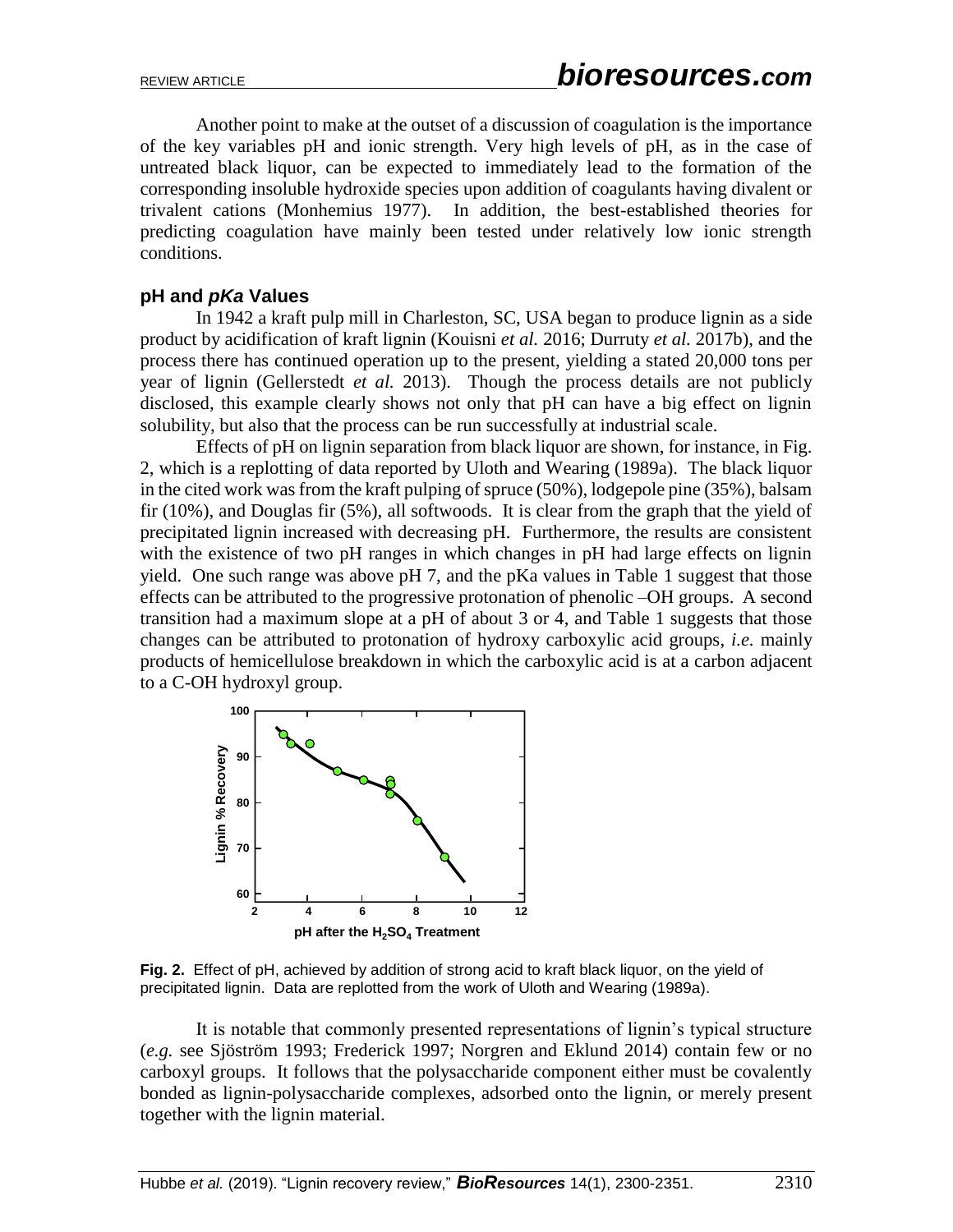Tomani *et al.* (2012) reported that different amounts of acid are needed to neutralize the alkalinity of black liquor from pulping of different wood species. A higher content of carboxylate groups in hardwood black liquor, due to the type and amount of hemicelluloses (Wallmo 2008), can be expected to increase the consumption of acid during precipitation.

Results consistent with the general trends shown in Fig. 2 have been widely reported (Nyman *et al.* 1986; Wienhaus *et al.* 1990; Sun *et al.* 1999; Norgren *et al.* 2001; Mussatto *et al.* 2007; Ohman and Theliander 2007; Toledano *et al.* 2010a,b; Moreva *et al.* 2011; Velez and Thies 2013; Zhu *et al.* 2014; Zhu and Theliander 2015; Zhu *et al.* 2016), though the pH ranges and yields have exhibited large shifts when comparing different studies.

As noted by Zhu *et al.* (2016), protonation of acidic groups associated with lignin results in colloidal instability, leading to aggregation and precipitation. A general takeaway from this diversity is that the materials within black liquor from different sources can have significant differences in colloidal behavior.

### **Acid Type**

As described below, research involving both weak acids (mainly  $CO<sub>2</sub>$ ) and strong acids has been reported as means of promoting the separation of lignin from the aqueous phase of black liquor. In both cases a key action of the acid is to protonate any phenolic functional groups, thereby rendering the some of the lignin moieties less soluble in water. But as a general rule, only the strong acids, represented most notably by sulfuric acid, are able to bring the pH low enough to protonate also the carboxylic acid functional groups associated with lignin. The type of acid used to lower the pH of black liquor can make a difference, not only in the resulting pH but also in the cost.

### *CO<sup>2</sup>*

A key advantage of using  $CO<sub>2</sub>$  is that it does not disturb the balance between Na and S in the recovery cycle (Wallmo 2008). Because there is abundant carbon dioxide present in the exhaust gasses in the smokestacks of alkaline pulping operations,  $CO<sub>2</sub>$  can potentially be derived from these sources and used for at least the initial treatment of black liquor (Lake and Blackburn 2014; Kihlman 2016; Durruty *et al.* 2017b).

Studies have shown that  $CO<sub>2</sub>$  can be effective for reducing the pH of black liquor to values in the approximate range of 7 to 10.5 (Tomlinson and Tomlinson 1946; Alén *et al.* 1979, 1985b; Weinhaus *et al.* 1990; Howell and Thring 2000; Ohman and Theliander 2001, 2007; Wallmo *et al.* 2007, 2009a,b; Nagy *et al.* 2010; Zhu and Theliander 2011, 2015; Velez and Thies 2013; Lake and Blackburn 2016; Kouisni *et al.* 2016; Kumar *et al.*  2016). Stocklosa *et al.* (2013) found that although CO<sub>2</sub> readily reduced the pH to 9.5, the majority of softwood kraft lignin already became precipitated when the pH was lowered to a level between 10 and 11.1, which suggests that their specimen was mainly stabilized by phenolate functional groups having a  $pK_a$  of about 10 or possibly higher (Table 2). The precipitation yield increases markedly at the higher carbonation pressures, especially at short carbonation times since pH is stabilized in a relatively short time at the higher pressures (Gray *et al.* 1953; Nikitin *et al.* 1963; Alén *et al.* 1979). Table 2 lists the final  $pH$  values achieved in various studies by addition of  $CO<sub>2</sub>$  to black liquor.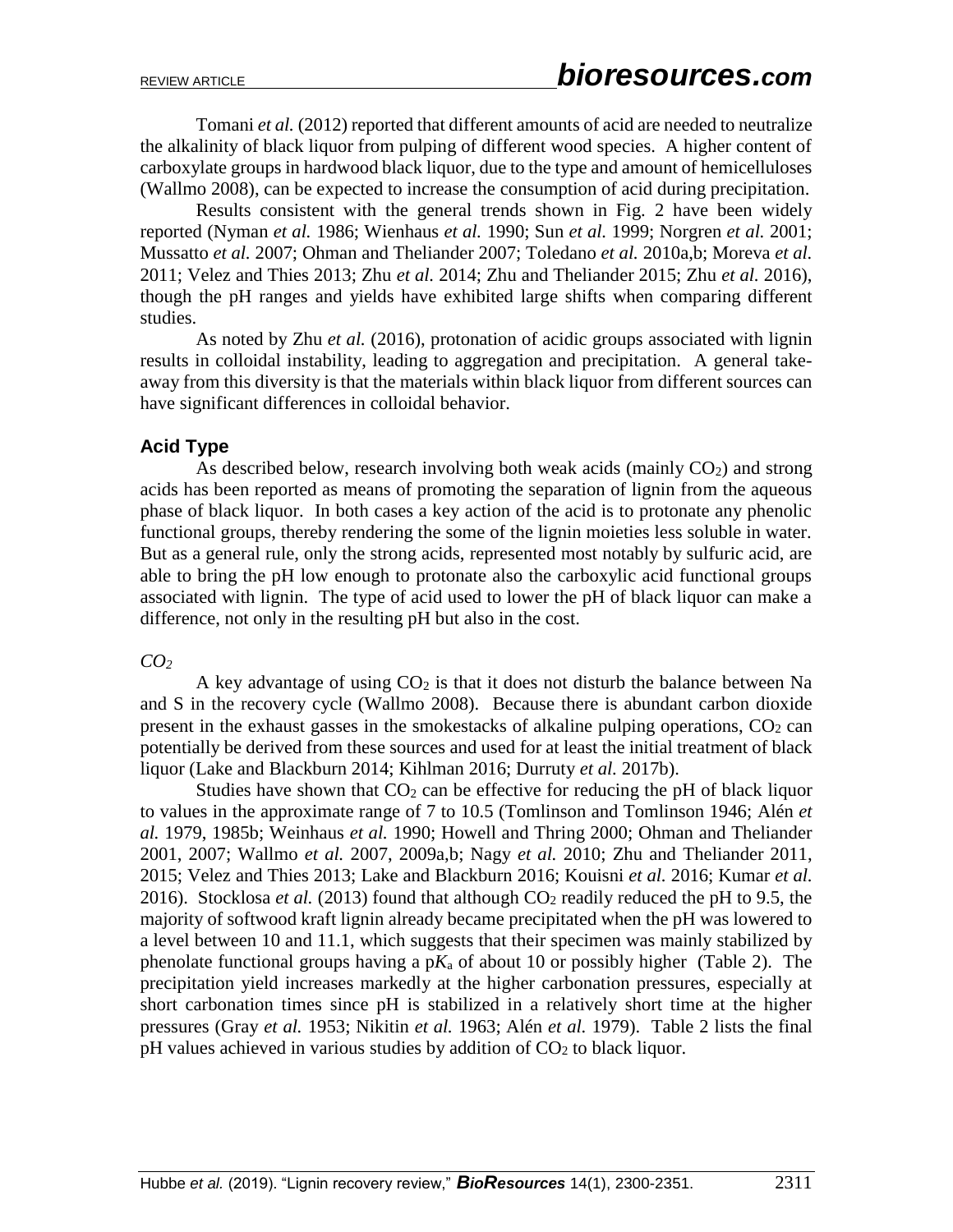| Type of black liquor                    | Lowest<br>pН<br>reached   | Reported<br>yield of<br>lignin | Literature reference          |
|-----------------------------------------|---------------------------|--------------------------------|-------------------------------|
| Pine kraft pulping                      | 8                         | 77                             | Alén et al. 1979              |
| Pine & birch kraft & soda pulping       | 8.9                       | 63 to 70                       | Alén <i>et al.</i> 1985b      |
| Kraft pulping                           | 10.4                      |                                | Ball & Vardell 1962           |
| Non-wood soda pulping                   | 7.7                       | 72                             | Dhingra et al. 1952           |
| Hardwood kraft pulping                  | 7                         | 87                             | Howell & Thring 2000          |
| Kraft pulping                           | 9.6                       |                                | Keilen et al. 1950            |
| Softwood, hardwood, eucalyptus<br>kraft | 9.5                       |                                | Kouisni et al. 2016           |
| Birch soda-anthraquinone pulping        | 9                         | 59                             | Kumar & Alén 2014             |
| Birch soda-anthraquinone pulping        | 8.5                       | 50                             | Kumar et al. 2016             |
| Black liquor (patent claims)            | 9 to 10.5                 |                                | Lake & Blackburn 2016         |
| Eucalyptus kraft pulping                | 9.3                       |                                | Merewether 1962a              |
| Softwood kraft pulping                  | 9.5 <sub>to</sub><br>10.5 |                                | Nagy et al. 2010              |
| Softwood kraft pulping                  | 9 to 11                   | 40 to 68                       | Ohman & Theliander 2007       |
| Pine kraft and soda pulping             | 9                         |                                | Pollak et al. 1944            |
| Black liquor (patent claims)            | 8.5                       |                                | Tomlinson & Tomlinson<br>1946 |
| Softwood kraft pulping                  | 9.5                       |                                | Velez & Thies 2013            |
| Softwood kraft pulping                  | 8.6                       | 56 to 59                       | Wallmo et al. 2009a           |
| Kraft pulping                           | 7.7                       |                                | Weinhaus et al. 1990          |

**Table 2.** Summary of pH Values and Lignin Yields Achieved by Addition of CO<sub>2</sub> to Black Liquor

### *Sulfuric acid*

Sulfuric acid is not only relatively inexpensive, compared to other acids, but it also becomes fully dissociated in solution, regardless of the pH value, *i.e.* it is classed as a strong acid. Alén *et al.* (1979) noted that sulfuric acid treatment was able to achieve a precipitated lignin yield of 90%, which was regarded as favorable in comparison to a 77% yield that they were able to achieve with just  $CO<sub>2</sub>$ . The kraft black liquor was mainly from pine with about 8% birch content. Howell and Thring (2000) reported that generator waste acid, a byproduct from chlorine dioxide generator of kraft mill, can be used as a free source of sulfuric acid.

However, as reported by Wallmo (2008), the addition of sulfuric acid disrupts the mill's Na and S balance in the recovery cycle. Hence, even though sulfuric acid is cheaper than carbon dioxide on a mass (or molar) basis, in reality, it can lead to significantly higher chemical costs for a lignin plant if used in black liquor acidification.

Table 3 summarizes some key findings reported by researchers who used sulfuric acid as a precipitant. Ohman and Theliander (2007) noted that the yield rose from about 40% to about 70% as the pH was decreased from 10.8 to 8.8. That range of pH was favored by the authors, since it yielded a more readily filterable lignin in comparison with higher pHs, in addition to increasing the yield. The greater filterability is consistent with colloidal destabilization due to greater protonation of acidic groups at the lowered pH values.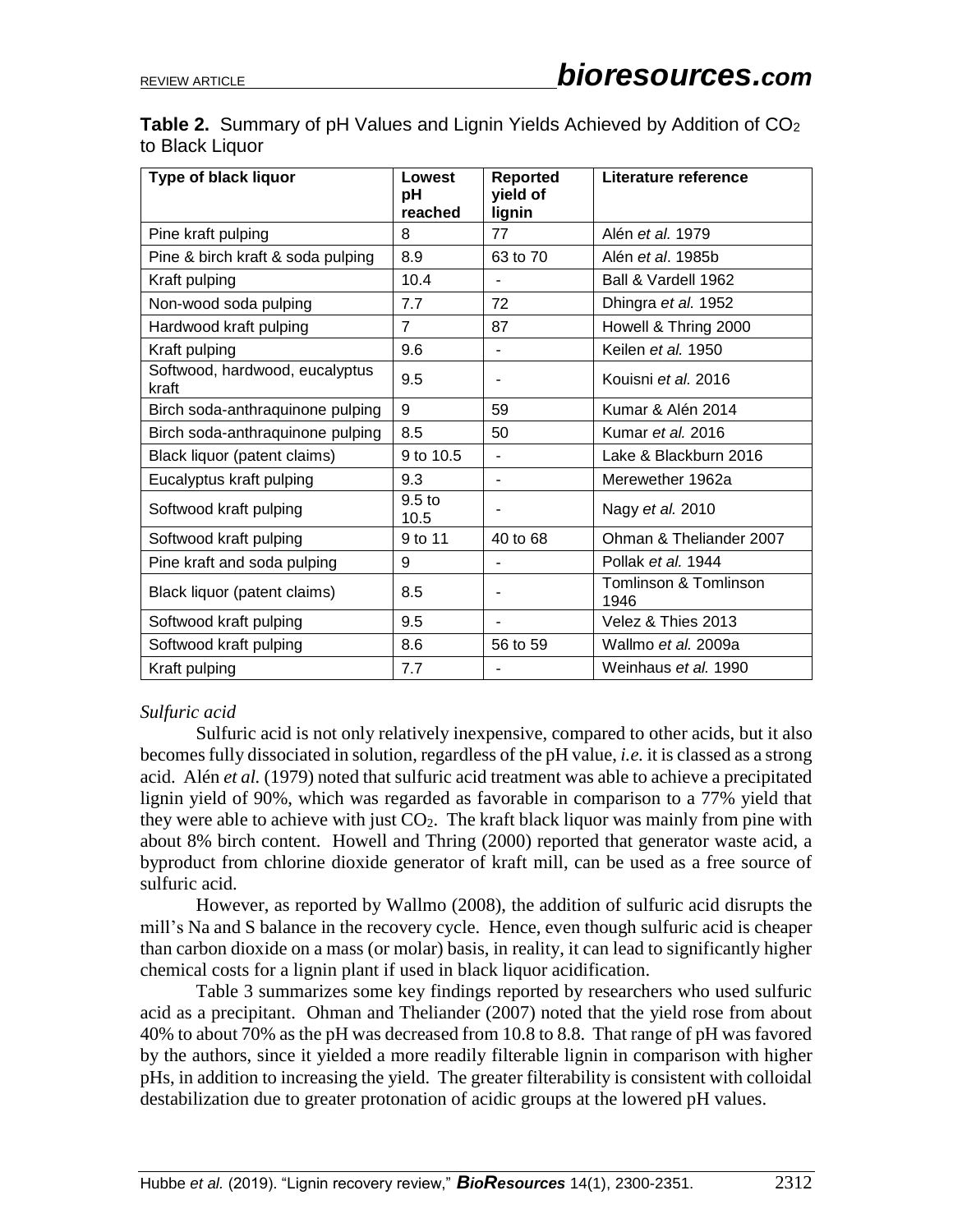# **Table 3.** Summary of pH Values and Precipitated Lignin Yields Achieved by Addition of Sulfuric Acid to Black Liquor

| Type of black liquor                            | Reported<br>final pH<br>reached | <b>Reported</b><br>yield of<br>lignin (%) | Literature reference         |
|-------------------------------------------------|---------------------------------|-------------------------------------------|------------------------------|
| Pine with 8% birch kraft pulping                | 2                               | 90                                        | Alén et al. 1979             |
| Wheat straw soda pulping                        | 4                               |                                           | Dominguez-Robles et al. 2016 |
| Miscanthus sinensis soda pulping                | 10 to 7.5                       | $10*$                                     | Garcia et al. 2009           |
| Miscanthus sinensis soda pulping                | $\leq 4$                        | $40*$                                     | Garcia et al. 2009           |
| Birch soda-anthraquinone pulping                | $\overline{2}$                  | 91                                        | Kumar & Alén 2014            |
| Birch soda-anthraquinone pulping                | $\mathcal{P}$                   |                                           | Kumar et al. 2016            |
| Softwood kraft process                          | $2$ to $3$                      | 70%                                       | Lake et al. 2015             |
|                                                 | 6.0                             | 16                                        |                              |
|                                                 | 4.3                             | 68                                        |                              |
| Brewer's spent grain soda                       | 3.2                             | 79                                        | Mussatto et al. 2007         |
| pulping                                         | 2.6                             | 80                                        |                              |
|                                                 | 2.2                             | 81                                        |                              |
| Softwood kraft, after CO <sub>2</sub> acidific. | 3                               |                                           | Nagy et al. 2010             |
| Mixed softwood & hardwood kraft                 | 9                               | 83%                                       | Namane et al. 2015           |
| Eucalyptus globulus kraft                       | $\overline{2}$                  | high                                      | Neto et al. 1999             |
| Unspecified kraft                               | 9 to 11                         | 40 to 70                                  | Ohman & Theliander 2007      |
| Softwood kraft & nonwood soda                   | $\overline{2}$                  | high                                      | Sameni et al. 2016           |
| Hemp & flax, soda-anthraquinone                 | $\overline{5}$                  | high                                      | Surina et al. 2015           |
|                                                 | 9                               | 67 to 77                                  |                              |
| Softwood kraft, after skimming                  | $\overline{\mathbf{4}}$         | 93 to 95                                  | Uloth & Wearing 1989a        |
| Pine and bamboo alkaline                        | 3.5 to 4                        | 90%                                       | Yang et al. 2003             |
| 80% spruce, 20% pine kraft                      | 9.5                             | 78 to 87                                  | Zhu & Theliander 2015        |

Notes: \* = Values reported by Garcia *et al.* (2009) appear to be relative to the total solids content of the black liquor, rather than the lignin content. It follows that the reported numbers should be multiplied by a factor between about 2 and 2.5.

### *Phosphoric and hydrochloric acids*

Dominguez-Robles *et al.* (2016) evaluated wheat straw soda pulping black liquor acidification with phosphoric acid, in comparison with parallel testing with sulfuric acid and hydrochloric acid. Target pH levels were 2 and 4. Notably, the phosphoric acid gave the highest lignin yield. The authors judged the results obtained with a final pH of 4 to be more favorable, mainly because the cost of acid was about half what was required to reach a pH of 2 and the lignin yields and properties were similar at the two pH values. Structural differences in the precipitated lignin, when using phosphoric acid to reach the lower pH, were attributed to the high concentrations of acid required. In addition it seems likely that the observed effects were attributable to higher ionic strength when phosphoric acid was used. Though hydrochloric acid can be used in lab studies, it is more expensive than sulfuric acid and also corrosive to stainless steel, which is the prevalent construction material within pulp and paper mills.

### *Lignin precipitation with organic acids*

Namane *et al.* (2016) compared black liquor (from both hardwood and softwood pulping) acidification with formic, citric, and acetic acids, with sulfuric acid serving as a reference. A final pH of 4 was reached, based on the cited procedure (Namane *et al.* 2015). Precipitation was achieved in each case, and the resulting lignin precipitated by organic acids was low in sulfur content. Lignin precipitated with acetic and citric acids showed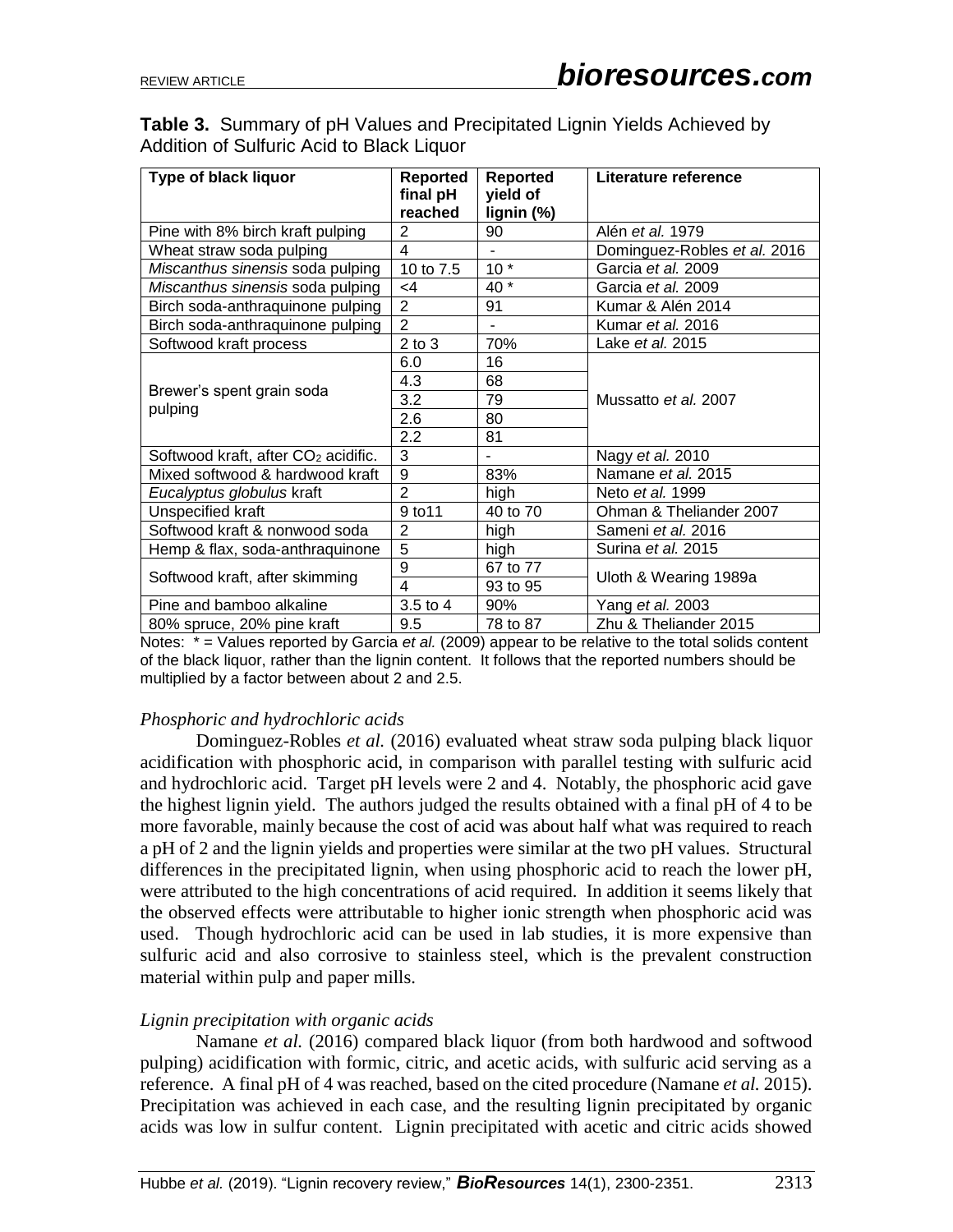less weight loss during thermal decomposition compared to lignin precipitated with sulfuric or formic acids. Namane *et al.* (2016) make the case that organic acids (like CO<sub>2</sub>) do not disrupt the S/Na elemental balance when lignin precipitation is incorporated into a kraft recovery cycle.

#### *Optimization of pH conditions*

Sometimes, depending on what kind of acid is utilized, there are many practical constraints that can influence decisions about what final pH value or values should be targeted when acidifying black liquor. Uloth and Wearing (1989), who used a combination of sulfuric acid with chlorine dioxide (presumably to oxidize residual sulfides and hydrosulfides), noted that attempts to reach pH values lower than 7 yielded extreme evolution of gas, including  $CO_2$  and  $H_2S$ . In addition, the low-pH conditions resulted in very fine particles of precipitated lignin, which were difficult to filter. Likewise, Kouisni *et al.* (2016) noted that at pH values below 11 there is potential to release reduced sulfur compounds, unless specific measures are undertaken to avoid that result. Marton (1971) recommended a two-stage acidification as a strategy to achieve good filterability. In the first stage the black liquor is acidified with either  $CO<sub>2</sub>$  or sulfuric acid to a pH of about 9 to 10, and the precipitate is filtered. The precipitate is then resuspended in water and acidified with sulfuric acid to pH 2 to 3.

Gradients of progressively lower pH levels have been considered by some researchers as a means of separating the lignin into possibly useful fractions (Stoklosa *et al.* 2013; Kihlman 2016). For example, dos Santos *et al.* (2014) observed that decreasing the precipitation pH from 4 to 2 tended to increase the carboxylic acid content of the precipitated lignin. Such results are consistent with the principle that hydroxy carboxylic acid species can be expected to remain at least partly in their charged, more soluble form, until the pH is decreased below about 3.5 (Table 1). Such issues will be considered in greater detail when discussing various end-use possibilities for recovered lignin.

#### **Temperature**

Because various acidification technologies involve the use of pressurized chambers, the published literature includes consideration of temperatures both above and below the boiling point of water. Working at ambient pressure, Weinhaus *et al.* (1990), in their study of kraft black liquors, found that it was advantageous to precipitate the lignin in the temperature range of 60 to 80  $^{\circ}C$ , but then to raise the temperature if necessary to 80 ºC for better filterability. Similar results were obtained by several researchers (Pollak *et al.* 1944; Keilen *et al.* 1950; Gray *et al.* 1953; Merewether 1962a; Ohman and Theliander 2007). Alén *et al.* (1979) observed that lignin precipitation tended to increase with increasing time as well as with increasing pressure of  $CO<sub>2</sub>$  in pressurized systems. Velez and Thies (2016) investigated the effects of processing conditions, temperature, and pressure; three black liquors were evaluated, two from softwood and one from hardwood. An increased yield was obtained at higher acidification temperature, and the temperature also affected the molecular properties.

Tomlinson and Tomlinson (1946) claimed a process in which black liquor was acidified at a temperature of about 45 ºC, which was found to be favorable for settling. But then the temperature was raised to 90 ºC, which was favorable for separation of the viscous liquid from the water phase. Precipitation at temperatures above 76.7 ºC, using a pressurized system, was claimed by Keilen *et al.* (1952). The advantage of such conditions was that the precipitated lignin remained in a liquid state, facilitating separation of two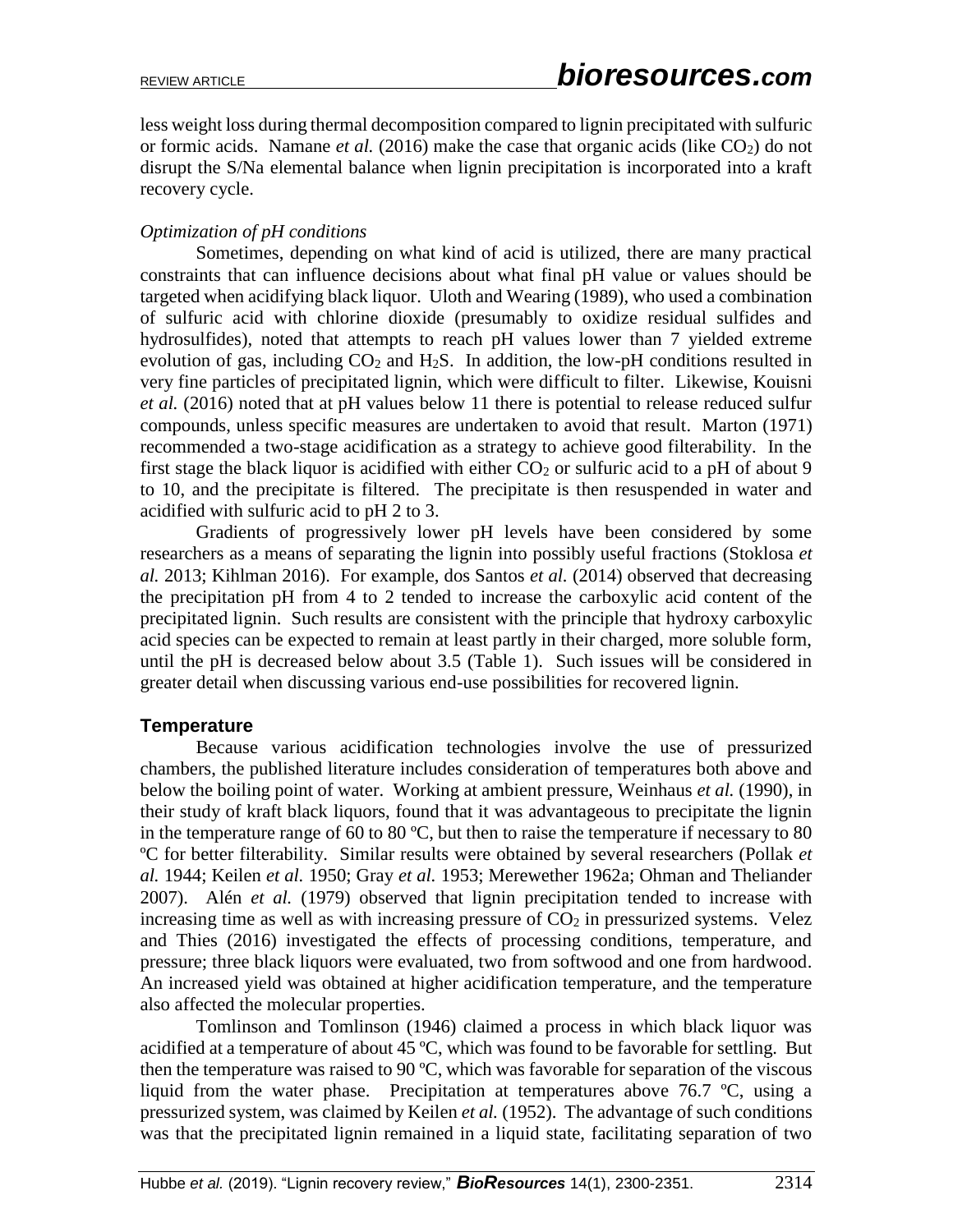liquid phases that differ in density. Velez and Thies (2013) reported that the examined liquid-lignin specimens contained about 32 to 48% water. These authors proposed that the solvating ability of the water contributes to the liquid character of the lignin phase that separates upon addition of  $CO<sub>2</sub>$  at high temperature. This approach of operating under pressure was adopted by Lake and Blackburn (2011, 2014), whose process involved reheating the lignin to considerably higher levels. The acidification process is exothermic, which also contributes to an increase in temperature. Kihlman (2016) assumed a 10 °C increase due to the heat of neutralization in such a process. The preferred resulting temperature has been stated as between 150 and 190 ºC (Lake and Blackburn (2011, 2014). A key advantage of such an approach is that immiscible liquid phases naturally tend to minimize their interfacial area, thus reducing any tendency for aqueous contaminants to remain entrained within or adsorbed upon particles of lignin. On the other hand, the liquidlignin phase obtained in the SLRP process from softwood pulping has been shown to contain 32 to 48% water by mass (Velez and Thies 2013).

# **Black Liquor Solids**

The solids level of black liquor becomes raised in stages during multi-effect evaporation in a conventional kraft recovery system, so it makes sense to consider whether a certain solids content might be most favorable for lignin recovery by acidification. Alén *et al.* (1979, 1985b) found that the most effective separation occurred when the black liquor had been concentrated, by partial evaporation of the water, to a solids of about 30%. At this dry solids content the separation of the tall oil soap is also effective and this soap can be removed from black liquor by skimming prior to liquor carbonation. Mesfun *et al.*  (2014) made a similar assumption in their techno-economic modeling. A higher solids content can be regarded as an advantage because there is less volume to be acidified. On the other hand, the higher viscosity associated with higher solids can cause practical difficulties in such cases. Velez and Thies (2016) observed that black liquor with higher solids or higher inorganic content gave rise to higher amounts of ash in the isolated lignin. Moosavifar (2008) observed that lignin precipitated from black liquor of lower solids content tended to contain less sulfur.

### **Coagulation by Cationic Additives**

#### *Coagulation basics*

As noted before, the principles governing coagulation mechanisms have been best established for low ionic strength conditions. Also, the high pH associated with black liquor, before acidification, can be expected to convert calcium and aluminum cations to the corresponding insoluble hydroxide forms. So the following discussion is not expected to be directly transferrable to some situations of primary interest to industry.

Studies have shown that addition of various cationic substances can be effective in bringing about destabilization of aqueous suspensions or solutions of lignin (Table 4). Such effects often can be attributed to reduction in the short-range repulsive forces between the negatively charged surfaces, *i.e.* the double-layer forces (Lindström 1979, 1980; Hiemenz and Rajagopalan 1997; Norgren and Edlund 2001, 2003; Ohman *et al.* 2007a; Hubbe and Rojas 2008). Addition of salt ions decreases the distance over which the repulsive forces extend between adjacent like-charged surfaces in the solution, which is the basis of the so-called DLVO theory (Derjaguin and Landau 1941; Verwey and Overbeek 1948). Another aspect is that multivalent cations, depending on their size, can form strong complexation with the negatively charged surfaces. The net result of these two effects can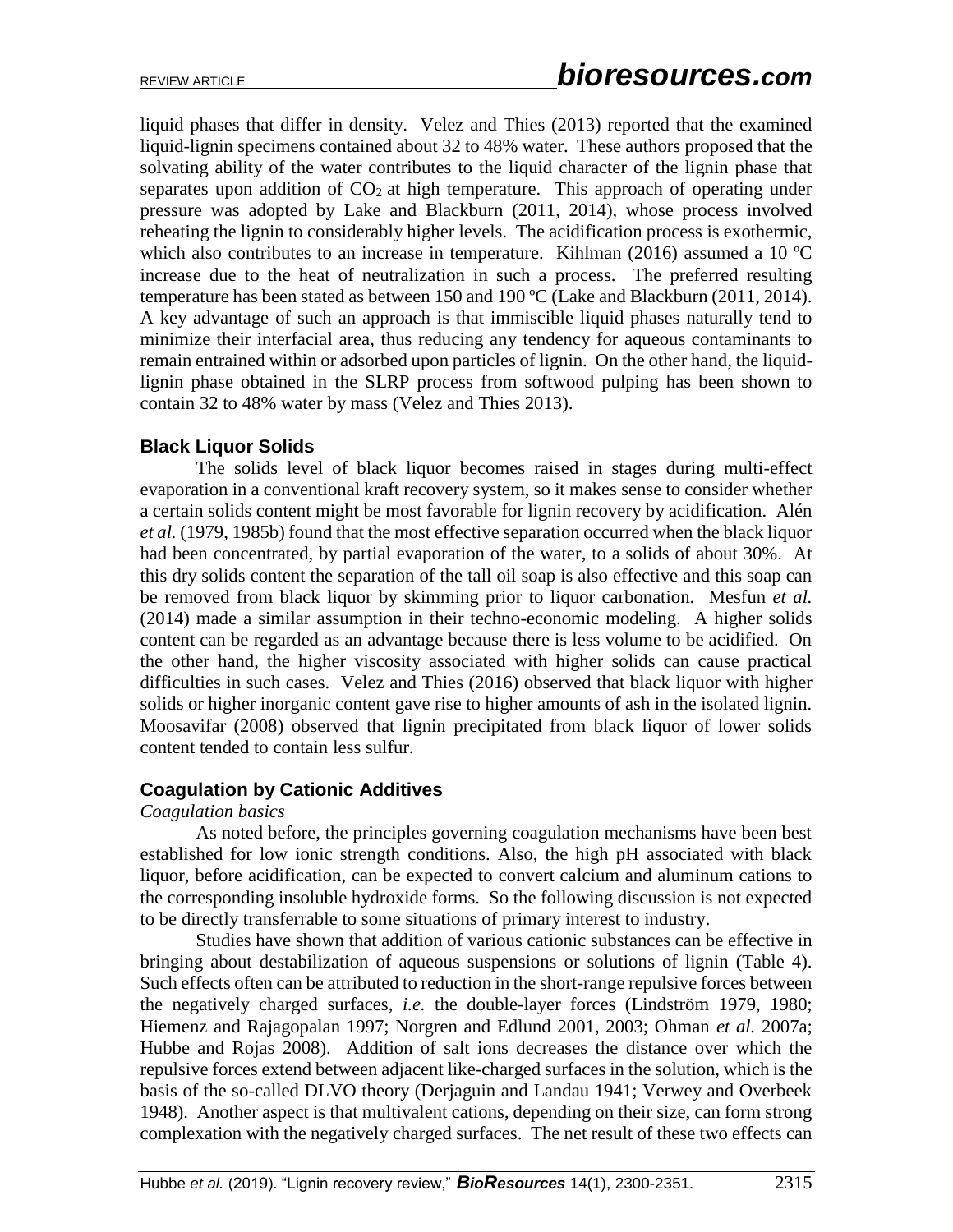be a very strong dependency of coagulation on the valence of the cations, as can be expressed by the empirically-based Schulze-Hardy rule (Schulze 1882; Hardy 1899). This rule can be expressed as in Eq. 1,

 $CCC \propto z^{-6}$ (1)

where CCC is the critical coagulation concentration and *z* is the valence of the ion opposite in charge to the surface.

| Valence | lon          | рH                | <b>Concentration</b>                 | Wood type | <b>Citation</b>                   |
|---------|--------------|-------------------|--------------------------------------|-----------|-----------------------------------|
| 1       | Li, Na, K    | 3 to 8            | (M)<br>$10^{-3}$ to 1                | <b>SW</b> | Lindström 1980                    |
|         | Na           | 2 to 9.5          | $10^{-3}$ to 0.1                     | NS.       | Moreva et al. 2011                |
|         | Na           | 3.85              | $0.5\,$                              | <b>SW</b> | Norgren et al. 2001               |
|         | Na           | 10.2              | 0.35                                 | <b>SW</b> | Norgren et al. 2002a              |
|         | K,Na,Cs      | 8 to 10           | 0.375                                | <b>SW</b> | Norgren & Edlund 2003             |
|         | Na.          | 12.8              | 0.008                                | SW&HW     | Nyman et al. 1986                 |
|         | Na           | 9.5 <sub>to</sub> | $\star$                              | <b>SW</b> | Zhu & Theliander 2015             |
|         |              | 11                |                                      |           |                                   |
| 2       | Ca           | 1 to 10           | $10^{-4}$ to $10^{-3}$               | SW        | Dong et al. 1996                  |
|         | Mg,Ca,<br>Ba | 3 to 7            | $10^{-4}$ to $10^{-2}$               | SW        | Lindström 1980                    |
|         | Ca           | 2 to 9.5          | $10^{-3}$ to 0.1                     | <b>NS</b> | Moreva et al. 2011                |
|         | Ca           | 12 to 13          | $10^{-3}$                            | <b>SW</b> | Norgren et al. 2001               |
| 3       | AI           | 1 to 10           | 10 <sup>-5</sup> to 10 <sup>-4</sup> | SW        | Dong et al. 1996                  |
|         | Al, La       | 3 to 9            | 10-5 to 10-4                         | <b>SW</b> | Lindström 1980                    |
|         | Al, Fe       | 1 to 10           | $10^{-2}$                            | <b>NS</b> | Garg et al. 2010                  |
|         | AI           | 2 to 9.5          | 10 $-5$ to 10 $-3$                   | <b>NS</b> | Moreva & Chernoberezhskii<br>2011 |

**Table 4.** Studies in Which Metal Cations Were Used to Coagulate Lignin

**Note: \*** - The ionic strength was increased by either 10 or 20%. SW = softwood: HW = hardwood, NS = not specified

It is worth noting that the work of Zhu and Theliander (2015) listed in Table 4 involves much higher levels of ionic strength than most of the other reported work.

### *Monovalent cation effects*

As shown in Table 4, precipitation of lignin from aqueous solution can be brought about by adding sufficient amounts of sodium ions or other monovalent cations. It can be seen that the concentrations of such ions as  $Na^+$ ,  $K^+$ , and  $Li^+$  needed to bring about coagulation of various pH-near-neutral suspensions of lignin were in the range of  $10^{-3}$  to 1 M. The wide range can be attributed to the very wide range of pH values considered in these studies. The value reported by Nyman *et al.* (1986) seems low relative to what was reported by other researchers at similarly high values of pH; however, these authors essentially purified the kraft lignin by decreasing the pH to 3 with HCl, washing, then purifying with ethanol, dioxane, and toluene treatment before redissolving it at pH 10 using NaOH. The purification steps may have removed components that otherwise would have helped to stabilize the material in solution.

The effects of monovalent salt concentration at pH values in the range 9.5 to 12.5 were studied by Norgren *et al.* (2002b). The greatest colloidal stability was observed at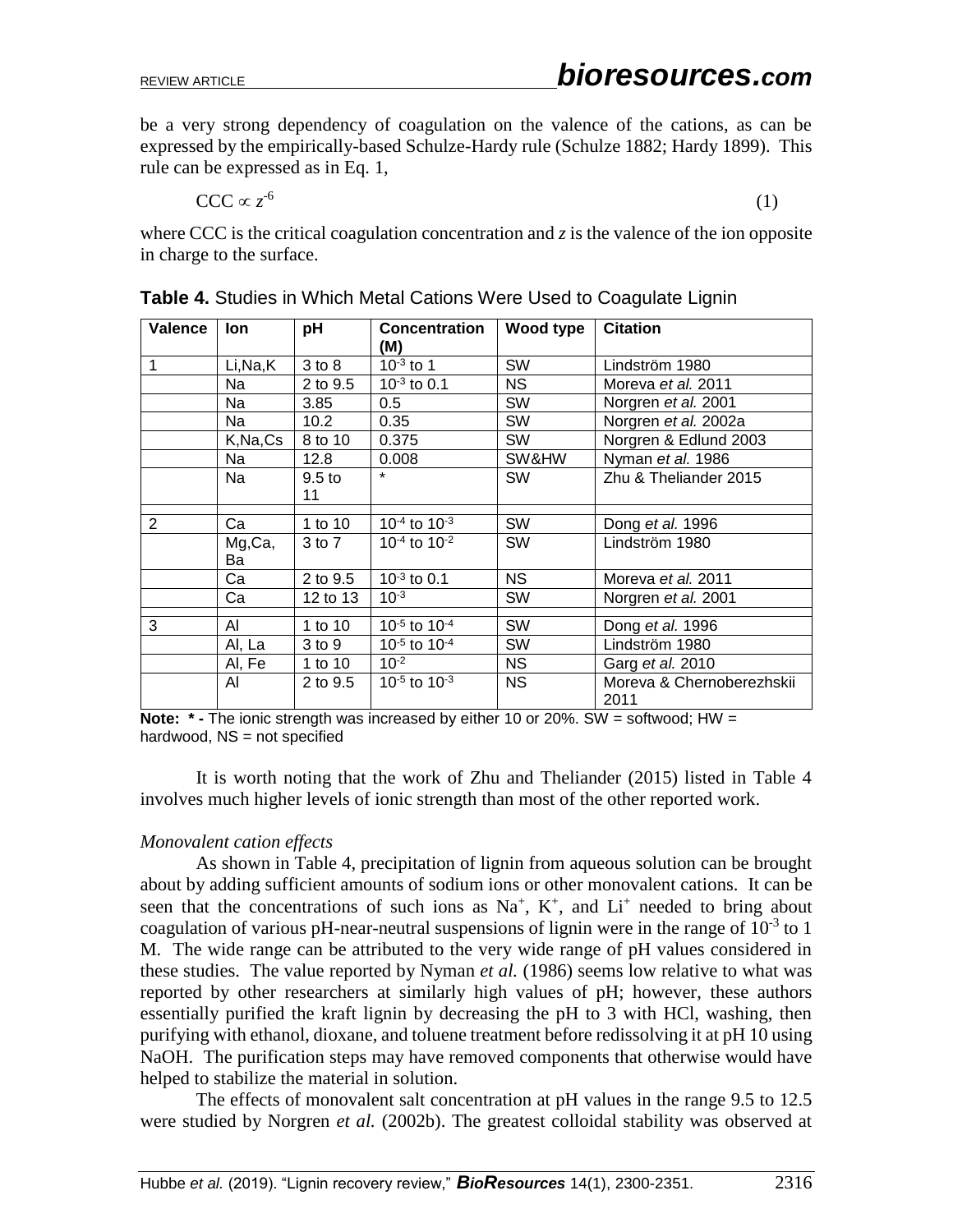high pH and minimum ionic strength. Systems with higher pH were more likely to be able to tolerate a given level of salt without destabilization of the lignin.

While both the DLVO theory and the Schulze-Hardy rule imply that all monovalent cations ought to have equal effects, work by Norgren *et al.* (2003) showed that the effectiveness actually tended to follow a Hofmeister series. In general, monovalent cations having a larger radius were slightly more effective. An opposite relationship was found for the negative ions that were added in the same set of experiments. A key point to bear in mind, however, is that such effects tend to be minor in comparison to the effects of differing valences of the cations present.

Though most research related to coagulation has focused on aqueous systems, Leskinen *et al.* (2017) recently showed that salt addition can be used to induce precipitation of lignin, in nanoparticle form, from mixtures of THF and water.

#### *Divalent cation effects*

Dong *et al.* (1996) showed that addition of calcium ion markedly reduced the absolute value of zeta potential when added to lignin particle suspensions over a wide range of pH values. It is also clear from the work of Lindström (1980) and Moreva *et al.* (2011) that, for purposes of precipitating lignin particles from suspensions of near-neutral pH, calcium ions were at least a factor of ten more effective than monovalent ions in bringing about coagulation. Earlier work using magnesium sulfate to coagulate black liquor after its acidification to pH=2 was reported by Merewether (1962b).

#### *Trivalent cations, including aluminum*

Trivalent or higher valence cations, such as those of soluble aluminum species, have been found to be highly effective for destabilization of aqueous suspensions of lignin. Figure 3 shows replotted data from Lindström (1980) for commercial softwood kraft lignin; this is an excellent example to show the much greater coagulating power of multivalent cations, as predicted by the Schulze-Hardy rule.



**Fig. 3.** Effects of cation valence and pH on the critical coagulation for precipitation of lignin

The reason that Lindström (1980) employed  $LaCl<sub>3</sub>$  rather than  $AlCl<sub>3</sub>$  in this series of tests was to simplify the chemistry; it is well known that Al has a very strong tendency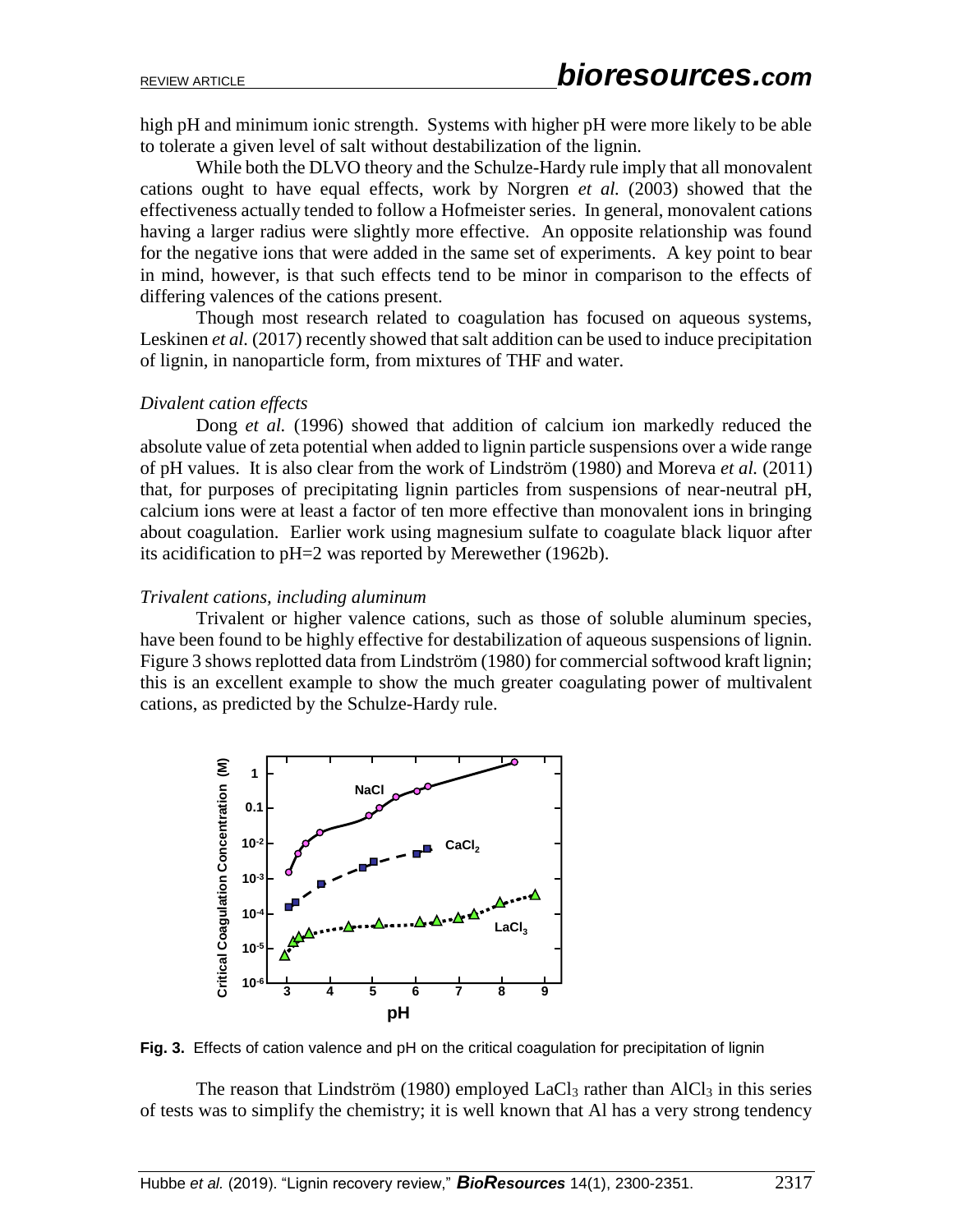to complex with OH-ions, forming a range of complex different species, depending on the pH (Exall and van Loon 2003; Bi *et al.* 2004).

Charge reversal has been observed by some researchers upon addition of soluble aluminum compounds to lignin suspensions (Lindström 1980; Dong *et al.* 1996; Garg *et al.* 2010; Moreva and Chernoberezhskii 2011). In related work, Rastegarfar *et al.* (2015) used electrocoagulation, by means of aluminum electrodes, to coagulate black liquor from soda pulping of straw. It is well known that electrocoagulation with such electrodes leads to the release of aluminum ions into the solution, thus causing the coagulation effect.

It is well known that much greater coagulating ability can be achieved if aluminum compounds are formulated so that the molar ratio of aluminum to OH is approximately 2, corresponding to a composition that is popularly known as "poly-aluminum chloride" (PAC) (Exall and van Loon 2003; Bi *et al.* 2004). Unsurprisingly, PAC has been shown to be very effective for precipitation of black liquor (Amriani *et al.* 2015; Wang *et al.*  2015). Wang *et al.* (2015) also showed the strong coagulating effect of a high-charge quaternary polymer, poly(diallyldimethylammonium chloride) (polyDADMAC) for the precipitation of lignin from black liquor.

Despite the very promising results just cited for aluminum-based compounds, there is one very serious limitation with respect to the use of such coagulants for black liquor. That is, at the high pH of typical black liquor, the  $Al^{3+}$  and other cationic molecular species should be instantly converted to negatively charged aluminate ions, or possibly into neutral  $Al(OH)$ <sub>3</sub> floc if the added amounts were enough to neutralize the pH (Bottero and Fiessinger 1989). Thus, it would appear that the most sensible usage of aluminum-based coagulants would be after the pH already had been reduced to about 5 or lower by addition of  $CO<sub>2</sub>$  and sulfuric acid. It also would be of interest to find out whether aluminum compounds in the precipitated lignin were beneficial, or at least not harmful relative to the envisioned end-use of the lignin. Suitable experiments would need to be performed.

### **Stirring**

Stirring or agitation is mentioned in some of the publications dealing with separation of lignin by acidification of black liquor. For example, the patent disclosure by Keilen *et al.* (1952) recommends an agitation "not substantially in excess of 2100" Reynolds number (implying turbulent flow) as a means of favoring a small particle size of droplets of lignin during the process of acid treatment. Keilen *et al*. (1950) has also stated that particularly when operating at temperatures above 80  $^{\circ}$ C, the amount of agitation to which the liquor is subjected during the heating is critical (*i.e*., below 1500 Reynolds number). According to Wallmo (2008), increased stirring during precipitation tended to increase the rate of pH decrease, but the filtration resistance of the precipitate also increased. This was a bigger issue in the case of hardwood kraft black liquor, which may have been due to a higher content of hemicellulose.

After black liquor has been treated such as to bring about precipitation, certain publications suggest gentle agitation during the ensuing sedimentation. Presumably, such gentle agitation encourages collisions among droplets or particles of lignin, helping them to coagulate, while still allowing settling to occur. Howell and Thring (2000) recommended that agitation be "as low as possible" to allow settling for the lignin after black liquor treatment with waste acid from a chlorine dioxide generation process. Amriani *et al.* (2015) call for "slow stirring" at 50 revolutions per minute following a treatment with PAC. Kannangara *et al*. (2016) recommended to use low turbulent power mixing during coagulation to increase the filtration rate of precipitated lignin. Kouisni *et*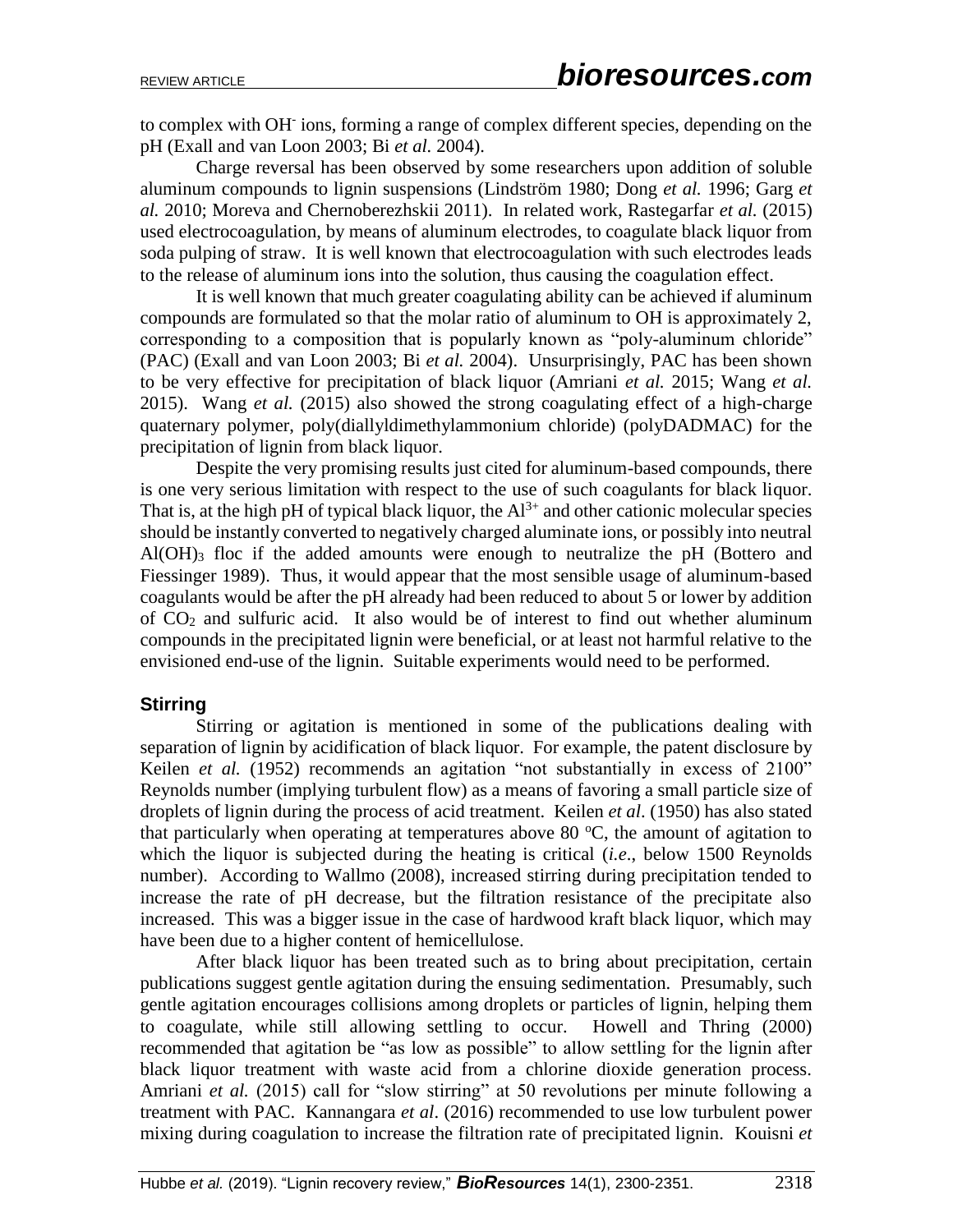*al.* (2016), when describing the LignoForce system, specify "gentle mixing" during the coagulation treatment.

Some other researchers have recommended agitation during the process of washing of precipitated lignin with dilute sulfuric acid solution. Thus, Gilarranz *et al.* (1998) recommended low agitation for a short time in order to optimize the subsequent washing with acid and water. Haddad *et al.* (2017a) likewise recommended agitation before a washing operation in the case of softwood kraft black liquor.

#### **Stabilizers**

As already mentioned, it is not always clear whether the lignin present in black liquor ought to be regarded as being dissolved or as being in a suspension or emulsion, depending on whether the temperature is high enough to melt it as droplets. In that context it is important to consider the likely importance of compounds capable of stabilizing such emulsions, whether those materials are already present in the black liquor, or whether they might be added later.

Some researchers have considered the effects of surfactants, *i.e.* molecules that have both a water-loving and an oil-loving part. For instance, Norgren and Edlund (2001) found that bile acids improved the colloidal stability of softwood kraft lignin suspensions. On the other hand, Norgren and Mackin (2009) later found that cationic surfactants could bring about an opposite effect, fast aggregation of softwood kraft lignin, leading to high yields of precipitated lignin. Another possible use of surfactant addition is to promote separation of rosin and fatty acid soaps (McGinnis *et al.* 1998).

The term steric stabilization means that a suspension or emulsion is stabilized by water-loving, relatively long-chain compounds on the surfaces of the dispersed entities (Tadros 1991; Hubbe and Rojas 2008). This can be due to adsorption or due to pendant chains. In such cases, the hydrophilic chains extending from the surfaces discourage close approach of the surfaces. Squeezing of the volume occupied by the extended chains is energetically unfavorable. Fritz *et al.* (2017) found that nonionic surfactants appeared to solubilize lignin, especially softwood kraft lignin, leading to a lower degree of selfassociation and lower turbidity. The relative ineffectiveness of salts to bring about coagulation of the lignin suspensions was attributed to steric stabilization by the surfactant.

### **Polysaccharides and Lignin Stabilization**

Hemicellulose-related products, often in highly degraded and oxidized form, will be present in typical black liquor samples (Danielsson 2014). Nyman *et al.* (1986) proposed that typical aqueous lignin mixtures from pine kraft pulping behave as sterically stabilized colloids. Such an explanation is consistent with the observation (Durruty *et al.* 2017a,b) that addition of xylan to softwood black liquor can make the suspension more difficult to drain during filtration. The explanation for this is that in the filter cake the particles are more able to slide past each other, thus forming a denser layer that impedes the flow of water. The reported effect was more pronounced at higher pH (Durruty *et al.* 2017b), which is consistent with higher negative charges and more effective stabilization. Wallmo *et al.* (2009b) showed that the stabilization effect was reduced in cases where the hemicellulose content had been decreased before they applied acidification.

### **Solubility Issues**

The phase-separation of black liquor can be understood in terms of solubility principles (Hansen 2007; Hubbe *et al.* 2015). The idea is that substances having similar or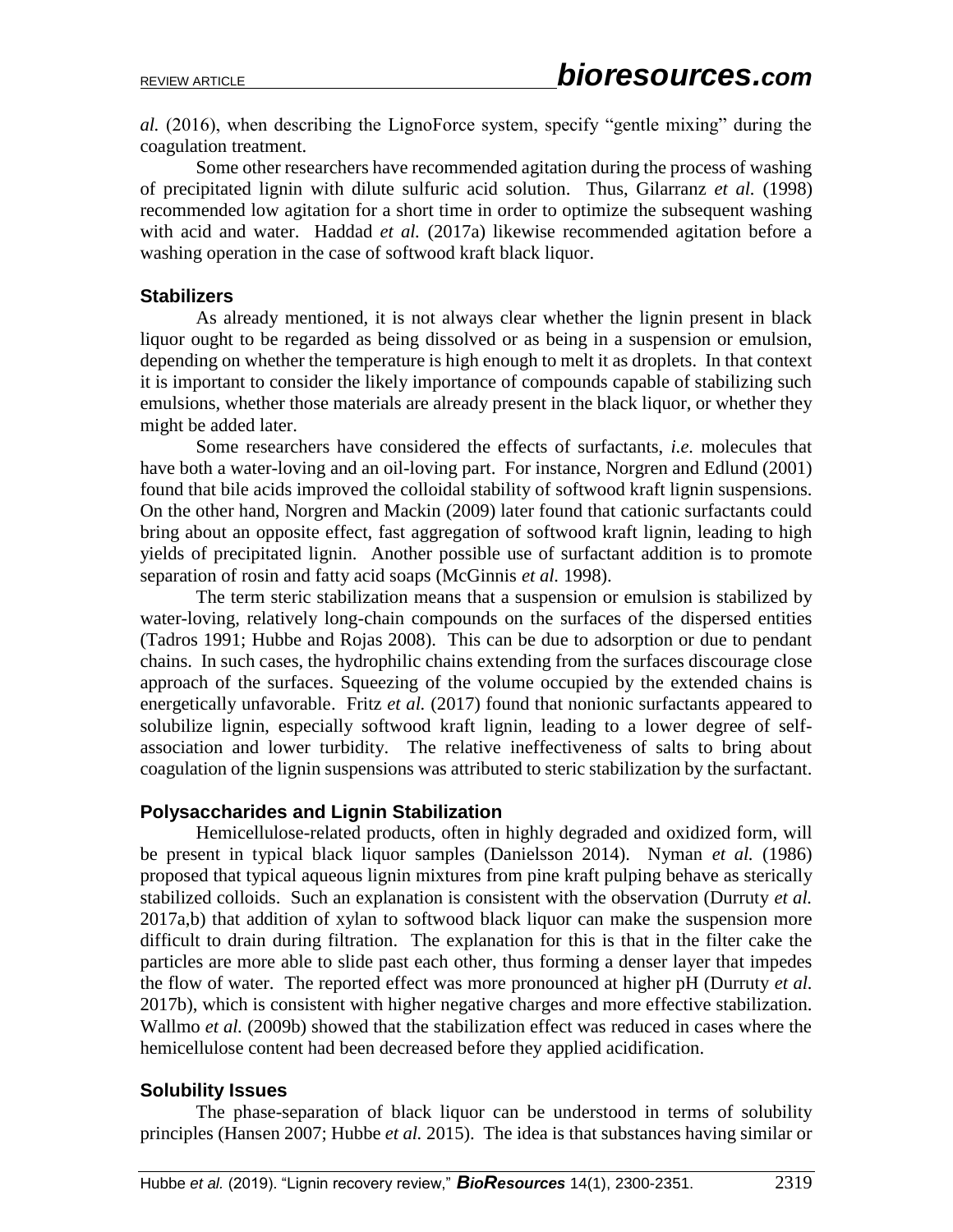favorable polarity, polarizability, and hydrogen bonding capabilities are more likely to exist as a single phase. Such issues are known to become increasingly critical when dealing with high molecular mass solutes (Flory 1953). Giummarella *et al.* (2016) showed that the best solvents to dissolve softwood kraft lignin were generally those that are miscible with water, *e.g.* methanol. The best solvents for lignin also could be predicted based on the Hildebrand solubility parameters (related to cohesive energy density) and Hansen's red numbers (Hansen 2007).

Water-immiscible solvents have been shown to affect the colloidal stability and filterability of lignin from black liquor. Whalen and Tokoli (1968) showed that addition of small amounts of hydrophobic monomers eliminated the slimy, gelatinous, and hard-tofilter component of lignin, thus promoting its filtration and settling.

In principle, the solubility of lignin in water can be manipulated by changing its charged character. As already discussed, one of the ways to accomplish this is by changing the pH. Thus, carboxylic acid functions, often associated with polysaccharide products either complexed to the lignin or adsorbed on it, will take on a negative ionic charge when the pH is near or above the corresponding pKa value, often near to 4 (see Table 1). Likewise, the phenolic groups will take on a negative charge as the pH becomes near or higher to 10, depending on the detailed chemistry. Liu and Luo (2010) showed that the stability of bamboo lignin in an aqueous medium could be improved by addition of citric acid, the adsorption of which would increase the negative charge of the surfaces.

#### **Interventions**

There are certain ways that the incoming material can be treated so as to achieve more favorable results when black liquor is acidified. The word "interventions" will be used here as a name for such treatments.

### *Chip pre-extraction*

Extracting hemicellulose and other minor components from wood chips prior to pulping has been found to influence the composition of black liquor from brewer's spent grains (Mussatto *et al.* 2007). The byproducts of hemicellulose do not have as high a heating value as cellulose, and there are higher-value potential uses if the material can be extracted before pulping (Moshkelani *et al.* 2013). As already mentioned, hemicellulose removal can be expected to render the lignin easier to separate from the aqueous medium (Wallmo *et al.* 2009b; Ziesig *et al.* 2014a,b). In the cited work, polysaccharides were separated from black liquor by micro- and ultrafiltration before separation of the lignin by acidification with carbon dioxide.

### *Black liquor oxidation*

The LignoForce process, which entails acidification of black liquor with carbon dioxide, includes an oxidation step, the purpose of which is to chemically transform any of the odoriferous reduced sulfur compounds to their corresponding oxidized forms, which are not volatile; this also reduces the amount of acid (carbon dioxide) required for the acidification of black liquor to precipitate lignin because the oxidation of reduced sulfur compounds, carbohydrates, and other organics consumes alkali in black liquor (Kouisni *et al.* 2012, 2014, 2016). Such a step is also called for in the process developed by Lake and Blackburn (2011). Advantages, in addition to reducing odors during processing, include better filterability and reduced product odor (Kouisni *et al.* 2012, 2016). Recently, Ozdenkci *et al.* (2017) included an oxidation step in an integrated biorefinery concept that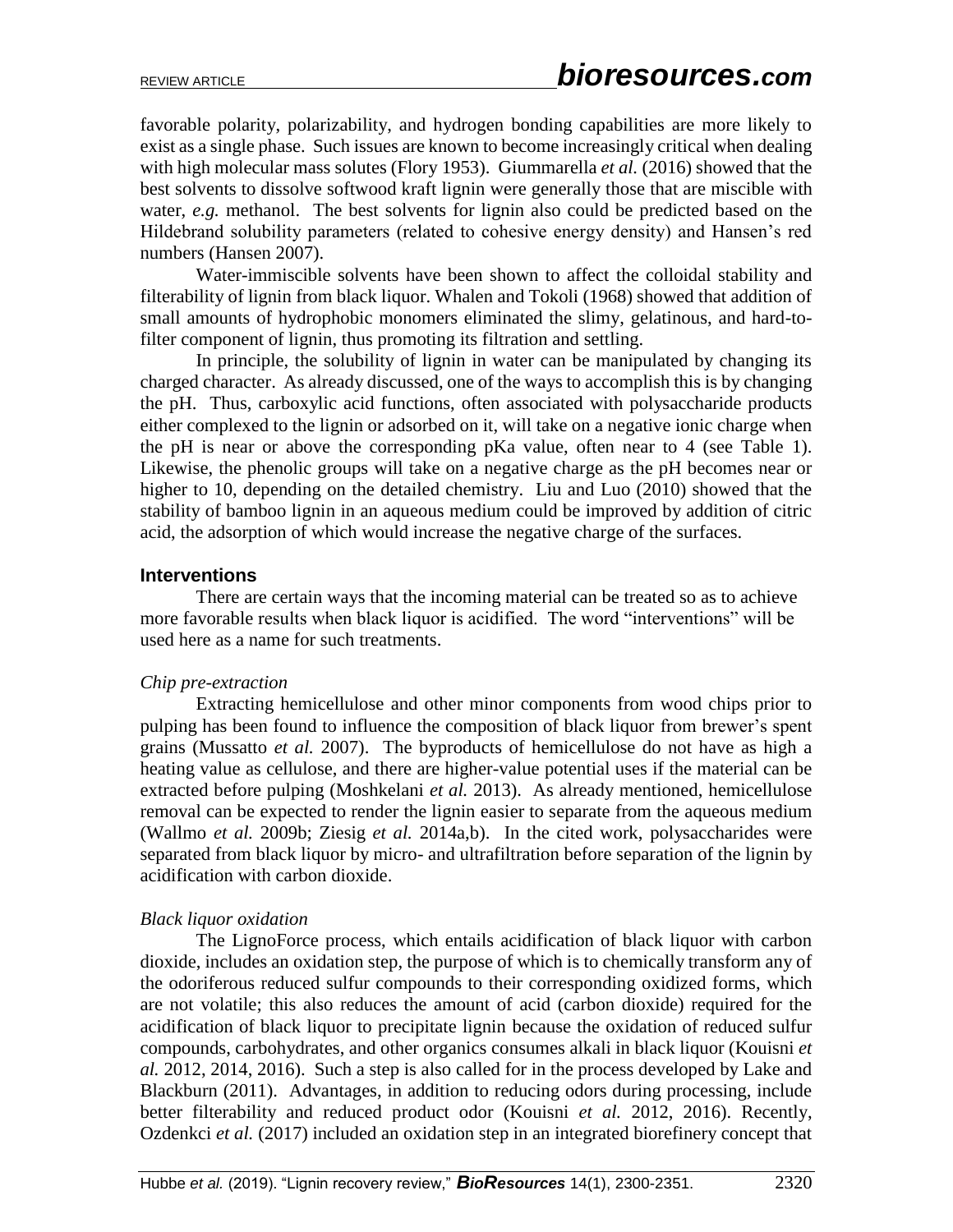included lignin recovery. Servaes *et al.* (2017) evaluated an oxidation step as a pretreatment of spent pulping liquor before membrane filtration. The general principle of such treatments was previously described by Tomlinson and Tomlinson (1946), Murray and Prakash (1976), and Uloth and Wearing (1989b) in the context of reducing the emission of odoriferous reduced sulfur compounds during processing. Tomlinson and Tomlinson (1946) found that oxidation increased the fusion point of lignin, affecting its handling properties at various temperatures.

#### *Plasma treatment*

Closely related to ordinary oxidation treatments, researchers have found favorable effects of plasma treatment of black liquor (Feng and Tian 2009). The cited authors fed hot, viscous black liquor concentrates into a nitrogen gas plasma jet prior to freezeseparation. Harmful gases such as  $H_2S$ ,  $SO_2$ , and  $SO_3$  were eliminated.

#### *Silica precipitation at neutral pH*

Yet another material worth separating from black liquor, especially in the case of grasses such as bamboo and wheat straw, is silica. Gilarranz *et al.* (1998) showed that this can be achieved by selective precipitation, using a pH high enough to avoid coprecipitation of the lignin present in the mixture. However, as noted by Mandavgane and Subramanian (2006), co-precipitation of lignin together with silica can make this approach difficult. The cited authors used an undisclosed flocculant in an attempt to achieve more specific destabilization of the silica content. Given the increasing importance of non-wood biomass for alkaline pulping, more research of this type can be justified.

#### **Operations**

Factors affecting the phase separation can be supplemented by various mechanical processes, making use of specialized equipment. Such approaches will be considered in this section.

#### *Separation of the acidified mixture by density*

After acidification of the black liquor, the means of promoting separation by density include gravitational sedimentation and centrifugation. Probably for reasons of simplicity, sedimentation approaches have been most often adopted in acid precipitation processes for lignin recovery (Tomlinson and Tomlinson 1946; Howell and Thring 2000; Mandavgane and Subramanian 2006; Norgren and Mackin 2009; Garg *et al.* 2010; Lake and Blackburn 2014; Leskinen *et al.* 2017). Centrifugation, as a means of achieving faster separation of lignin from black liquor, was demonstrated by Alén *et al.* (1985b), Mussatto *et al.* (2007), Liu and Luo (2010), and Namane *et al.* (2015).

#### *Filtering of solids*

A critical step in the processing of precipitated lignin is its filtration to increase the solids content (dewatering or cake) and to separate it from various components of the aqueous phase. This is most often done on a filter screen device (*e.g.* belt filter or filter press).

Alén *et al.* (1979) recommended heating of precipitated black liquor to 80 °C before filtration. The stated reason was to avoid problems with fine dispersions and colloidal mixtures. Apparently the higher temperature favored an adherent nature of the particles, leading to formation of bulky, permeable filter beds. Weinhaus *et al.* (1990) and Howell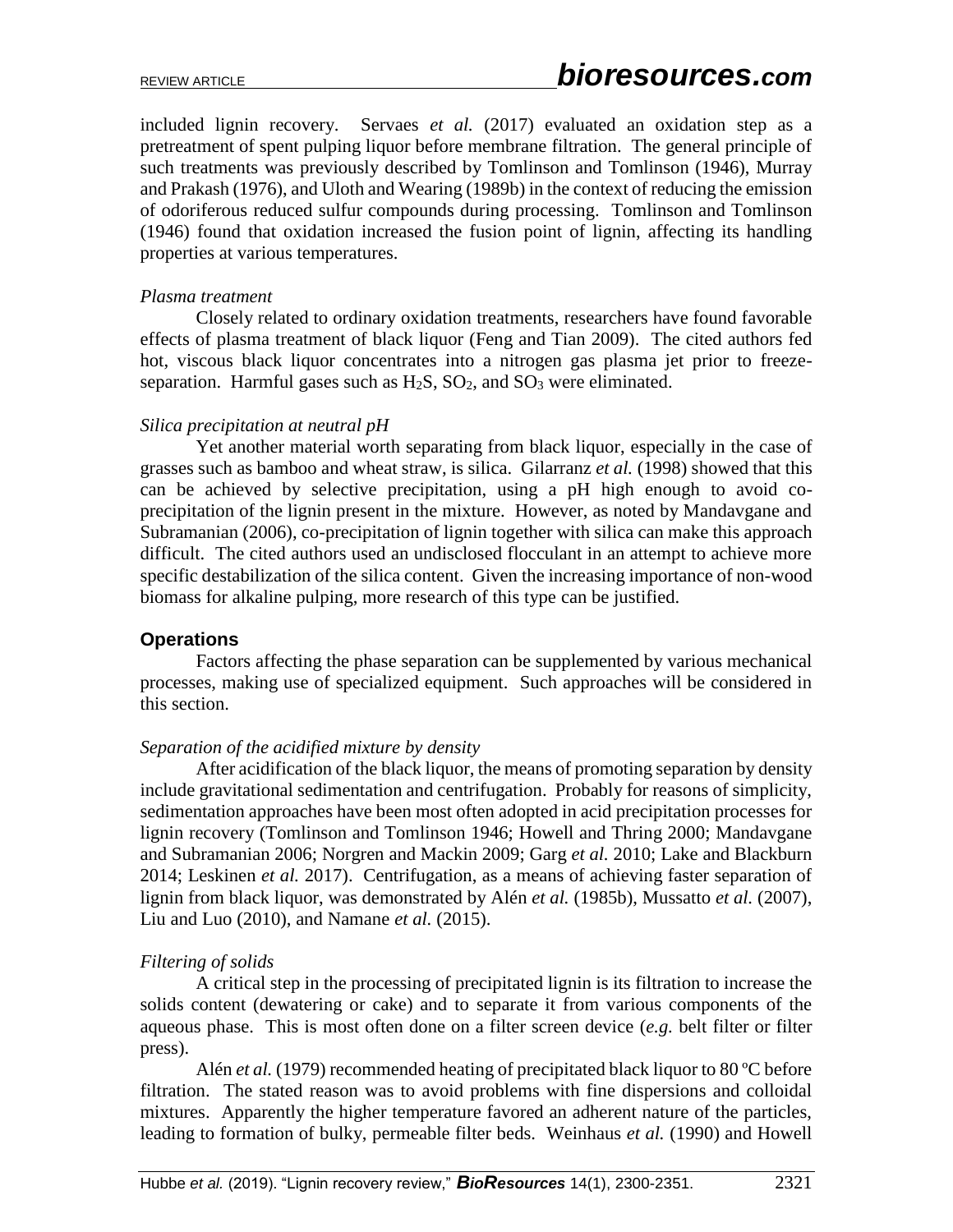and Thring (2000) found better filtration if acidification was done at a higher temperature. Garg *et al.* (2010) observed a similar effect in the case of lignin that had been precipitated with aluminum-based coagulants or ferrous salts, then filtered at either 25 or 95 ºC.

The addition of salts has been shown to favor faster filtration in some cases (Helander *et al.* 2015; Durruty *et al.* 2017a). Such findings are consistent with the concepts of decreasing the range or strength of electrostatic repulsive forces between surfaces, thus encouraging sticking collisions between the particles and formation of bulky, permeable sediments. Accordingly, Durruty *et al.* (2017b) found that lower pH of the acidified material, which would be consistent with more complete neutralization of the carboxylic acid groups, favored higher rates of filtration, even in the presence of hemicellulose byproducts. Ohman and Theliander (2001, 2007) observed better filtration at higher ionic strength and lower pH.

Kouisni *et al.* (2014) also found that oxidation favored subsequent filterability of the lignin, which will be considered next. In particular, the treatment increased the rate of filtration sufficiently that it was feasible to use one filter press instead of two, as is the case with the LignoBoost process. In the latter process, a first filter press is used to dewater the lignin cake, the cake is then suspended in dilute sulfuric acid and finally directed to second filter press at which it is washed with dilute sulfuric acid and water.

Ohman *et al.* (2007b) found that pre-concentration of black liquor with an ultrafiltration membrane made subsequent filtration more difficult; the reason is not fully understood. Haddad *et al.* (2016) achieved poor filterability when using a certain electrochemical approach to acidify black liquor; the slow filtering was attributed to an inability to achieve a sufficiently low pH. Wallmo *et al.* (2009a) found that filtration performance could be improved by holding the mixture for a "conditioning period" before filtration.

#### *Separation by affinity*

In addition to density, the relative affinity for water is another attribute that can serve as a way to promote separation of lignin from aqueous solution. The principle of differing affinity is used, for instance, when tiny bubbles of air are used to selectively float hydrophobic particles so that they can be skimmed from the water surface as a froth (Edzwald 2010; Jamaly *et al.* 2015; Saththasivam *et al.* 2016). The present search of the literature revealed only one study, the work of Macfarlane *et al.* (2009), which pursued such an approach for separation of lignin from water. Rapid removal of the lignin from the water phase was promoted by increasing temperature (in the range from freezing to about 30 °C) and increased pressure to create the bubbles  $(N_2)$ .

# **MEMBRANE TECHNOLOGIES**

#### **Membrane Filtration Overview**

Although membrane-induced separation of lignin from black liquor is influenced by many of the same factors as the acid-induced separation, as described in the preceding main section, the optimized chemical conditions tend to be very different. As will be shown in this section, membrane separation methods often work well under conditions favoring solubility, or at least colloidal stability of the lignin in the mixture. Jönsson *et al.*  (2008), Humpert *et al.* (2016), and Kevlich *et al.* (2017) have provided reviews of membrane technology as it has been studied for the recovery or fractionation of lignin from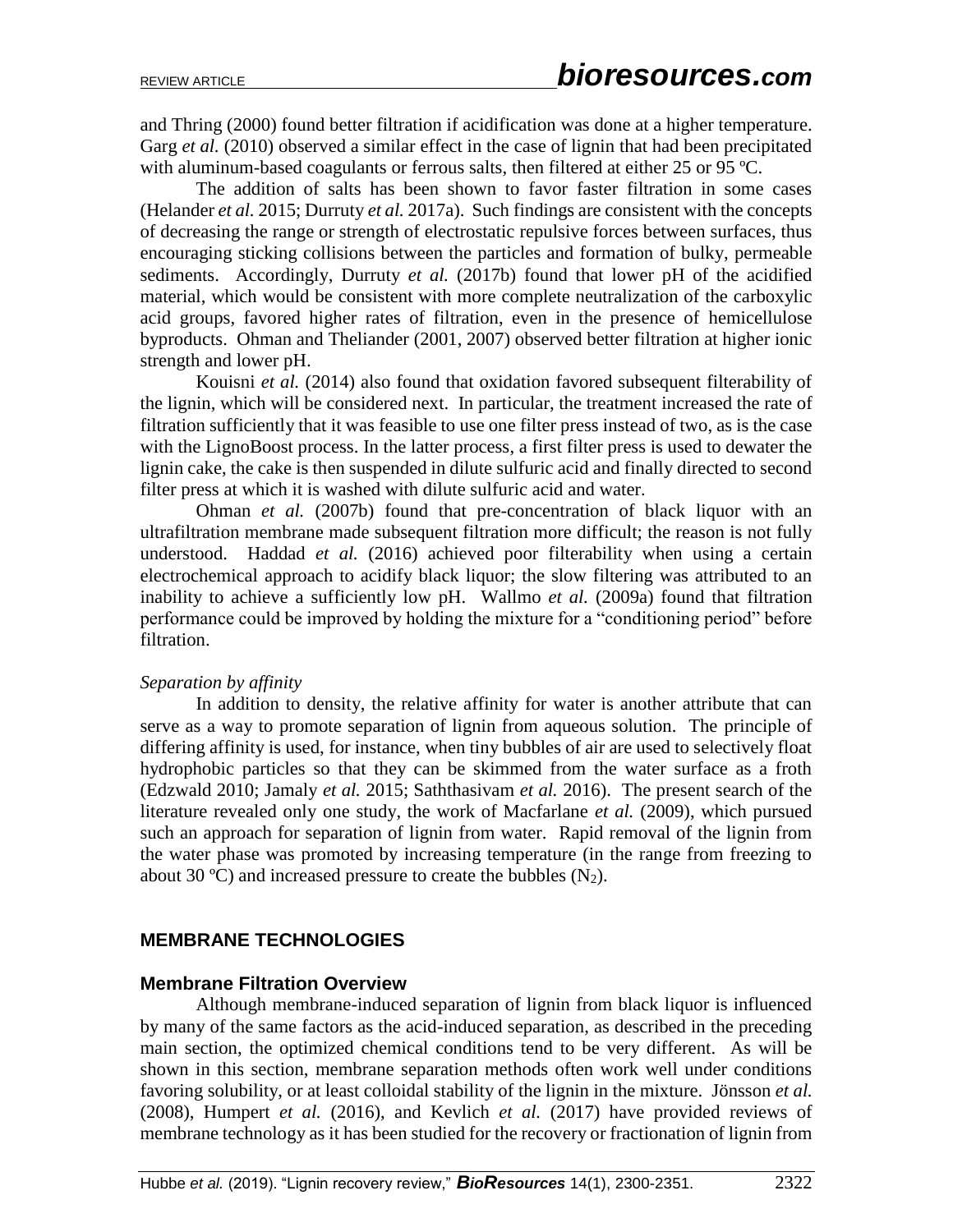black liquor and wastewater. Niemi *et al.* (2011) considered membrane separation in combination with cooling crystallization as a means of isolating multiple compounds from black liquor.

Research by membrane separation of lignin in black liquor also has been used to shed light on the association of the molecules in solution (Rudatin *et al.* 1989). It was shown that the amount of lignin retained on an ultrafiltration membrane (molecular mass cut-off 300,000 Daltons) was a function of the pH of the solution within the range  $14 > pH$ > 10. To account for this, the cited authors proposed that lignin moieties self-associate due to such influences as hydrogen bonding, hydrophobic character, or even association of opposite charges in specific cases. Junker (1941) may have been the first to report evidence of such self-association upon addition of monovalent ions at pH-neutral conditions.

As has been shown in many studies, the class of membrane process that can be effective for retaining lignin, while allowing passage of water, salt, and monomeric compounds is called "ultrafiltration". Such a membrane can have pore sizes suitable for retaining macromolecules in the range from one-thousand to one-million grams per mole (Zeman and Zydney 2017). Based on estimated pore diameter, available membrane filter media can be classified as follows (Khulbe *et al.* 2008): reverse osmosis, < 1 nm; nanofiltration, 1 to 5 nm; ultrafiltration, 2 to 100 nm, and microfiltration 100 to 2000 nm. The composition can be either polymeric (*e.g.* polysulfone) or ceramic. Membranes typically have a recommended pressure range to avoid excessive fouling (Peter-Varbanets *et al.* 2009). By applying pressure, the membranes can be used effectively to concentrate the polymer solution, while allowing passage of solution that is contains only the low-mass components of the mixture. Ultrafiltration has been applied to varying black liquors for different purposes as reported, for example, by Hill and Fricke (1984), Alén *et al*. (1986), Lin (1992), Sevastyanova *et al*. (2014), and Zhu *et al*. (2016).

Though membrane separation processes can be efficient and cost-effective in many cases, there are two key limitations: First, such processes get increasingly difficult to operate as the concentration of the retained material increases. For example, Humpert *et al.* (2016) suggested a terminal concentration of the lignin solids, after ultrafiltration, of 285 g/L. Second, the flux of permeate passing through a membrane tends to fall during continued usage due to such fouling phenomena as pore plugging and cake formation (Fane and Fell 1987; Hubbe *et al.* 2009; Shi *et al.* 2014). Indeed, membrane fouling has been reported in studies related to black liquor (Jin *et al.* 2013; Mattsson *et al.* 2015; Haddad *et al.* 2017a,b). Mattsson *et al.* (2015) used an innovative dynamic gauging test to study softcake fouling by precipitated softwood kraft lignin. It follows that any attempt to implement membrane separation needs to place emphasis on (a) optimizing the ultimate solids content, (b) finding appropriate uses or further processing steps for lignin-rich concentrated retentate, and (c) developing effective cleaning and rejuvenation treatments for used membranes. One possibility could be to acidify the lignin-rich retentate, thus bringing about precipitation of the lignin. Future research would be needed to determine whether or not there are important advantages of carrying out the membrane separation before such acidification.

In general, ultrafiltration appears to be well suited for separation of aqueous solutions containing intermediate levels of dissolved polymeric matter (Zeman and Zydney 2017). For the perspective of lignin recovery, this suggests two likely favorable applications. First, ultrafiltration can be used as a means to exclude lignin from the outfall of wastewater treatment plants (Hubbe *et al.* 2016). Second, it could be used for concentrating black liquor, possibly as an alternative to evaporation. Such a concept has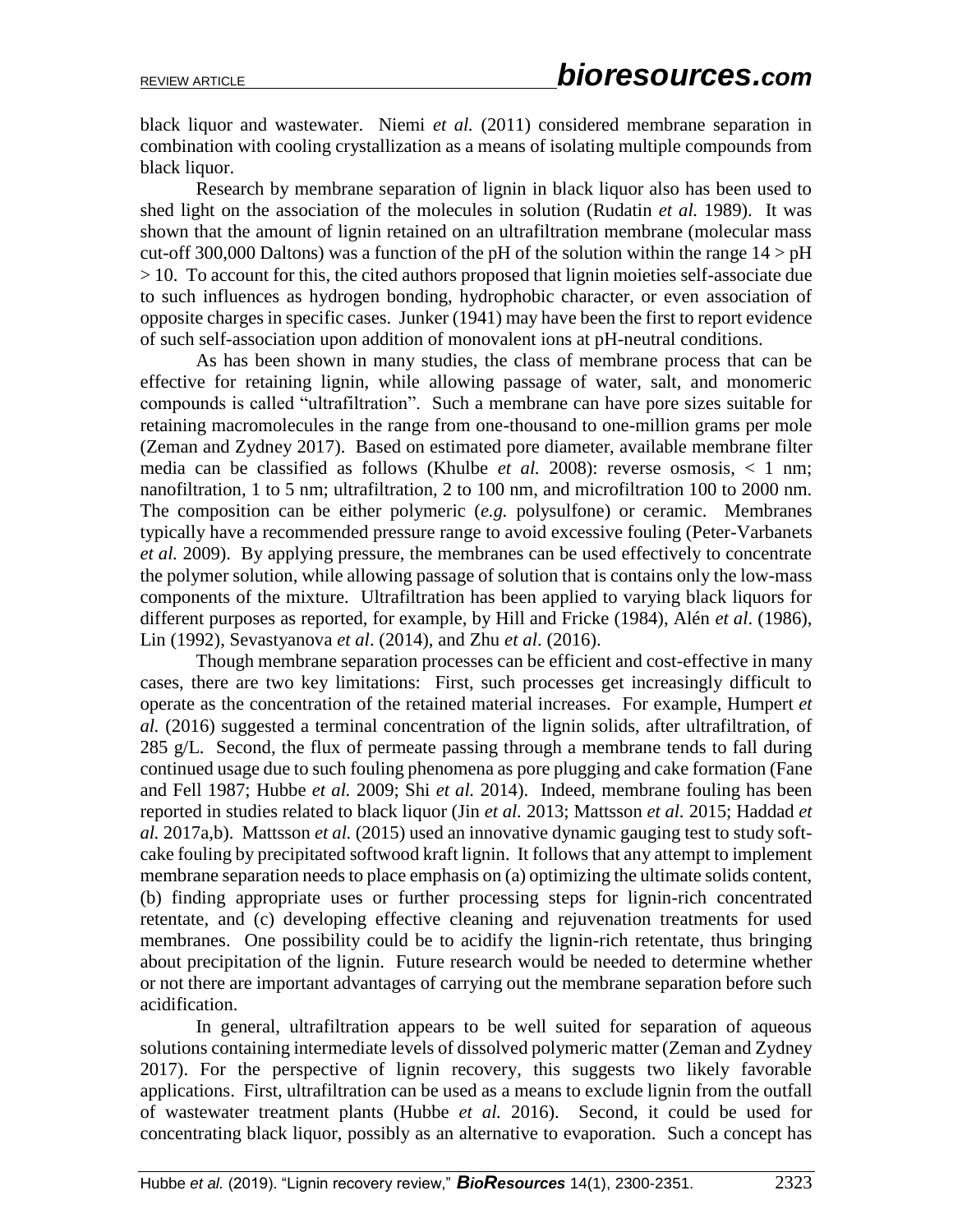been offered as a commercial process by New Logic International, Inc. (New Logic 1999). The technology also was evaluated in a 2016 study at Lund University in Sweden (Lund 2016).

### **Solubility Factors Affecting Membrane Separation**

It is well known that the relative solubility of lignin is affected by pH, ionic strength, temperature, and the presence of cosolvents with water. In the case of pH, two studies specified that high values of pH were employed during nanofiltration. Arkell *et al.*  (2014) recorded a pH of 13.4, whereas the review article by Humpert *et al.* (2016), citing two sources, gives a pH range of 13 to 14. At such pH values, almost all phenolic groups, including the hemiacetalic phenolic groups (Table 1), will be in their charged form. Also, since the pH is very much higher than the  $pK_a$  values of carboxylic acids, any of those groups also will be in their dissociated, charged form, thus contributing to the solubility. Such high solubility can be expected to facilitate permeation, as well as molecular size selection, through an ultrafiltration membrane.

A quite different recommendation about pH was reported in one case where weak black liquor was intentionally destabilized prior to filtration. Helander *et al.* (2013) observed increasing rates of filtration with increased ionic strength. Dead-end filtration was carried out with a membrane having a cut-off of 1000 Daltons (see later discussion). The authors found that reducing the pH caused more material to precipitate, which was regarded in the study as a favorable outcome. It appears that the reported investigation optimized conditions such as to achieve unstable colloidal conditions, leading to a porous and easily filterable cake of materials resting on the membrane.

### **Type of Primary Membrane**

When specifying the pore-size category of membranes for use as the primary membrane in lignin separation, most studies have opted for ultrafiltration, as opposed to such options as microfiltration, nanofiltration, or reverse osmosis (used to allow permeation of water, while holding back almost everything else, including monomeric ions). Studies using ultrafiltration are listed in Table 5.

Pore size, which is most often expressed as the "cut-off" based on the molecular mass of typical protein molecules (Zeman and Zydney 2017), is one of the key decisions that need to be made when using membranes to separate mixtures. As illustrated in Fig. 4, there is often a strong relationship between the retained amount and the estimated pore size.

Keyoumu *et al.* (2004) found that permeate from the finest pore size ultrafiltration membrane that they considered (cut-off 1000 Daltons) contained relatively pure phenolic lignin. Both softwood and hardwood kraft lignins were studied. Manttari *et al.* (2015) carried out nanofiltration of acidified permeate from an ultrafiltration process of separating softwood kraft black liquor. By such means they were able to collect precipitated lignin. However, they found that the ultrafiltration step had an adverse effect on the flux through the nanofiltration membrane after the acidification.

The general findings of studies included in Table 5 indicate that ultrafiltration can be used to retain a major fraction of lignin in black liquor, but that much of the ligninrelated matter passes through such membranes, even when the molecular weight cut-off is at the low end for the membrane category. As can be expected, lower cut-off filters led to higher retention values, where the retained material all was classified as "lignin" in of the cited studies.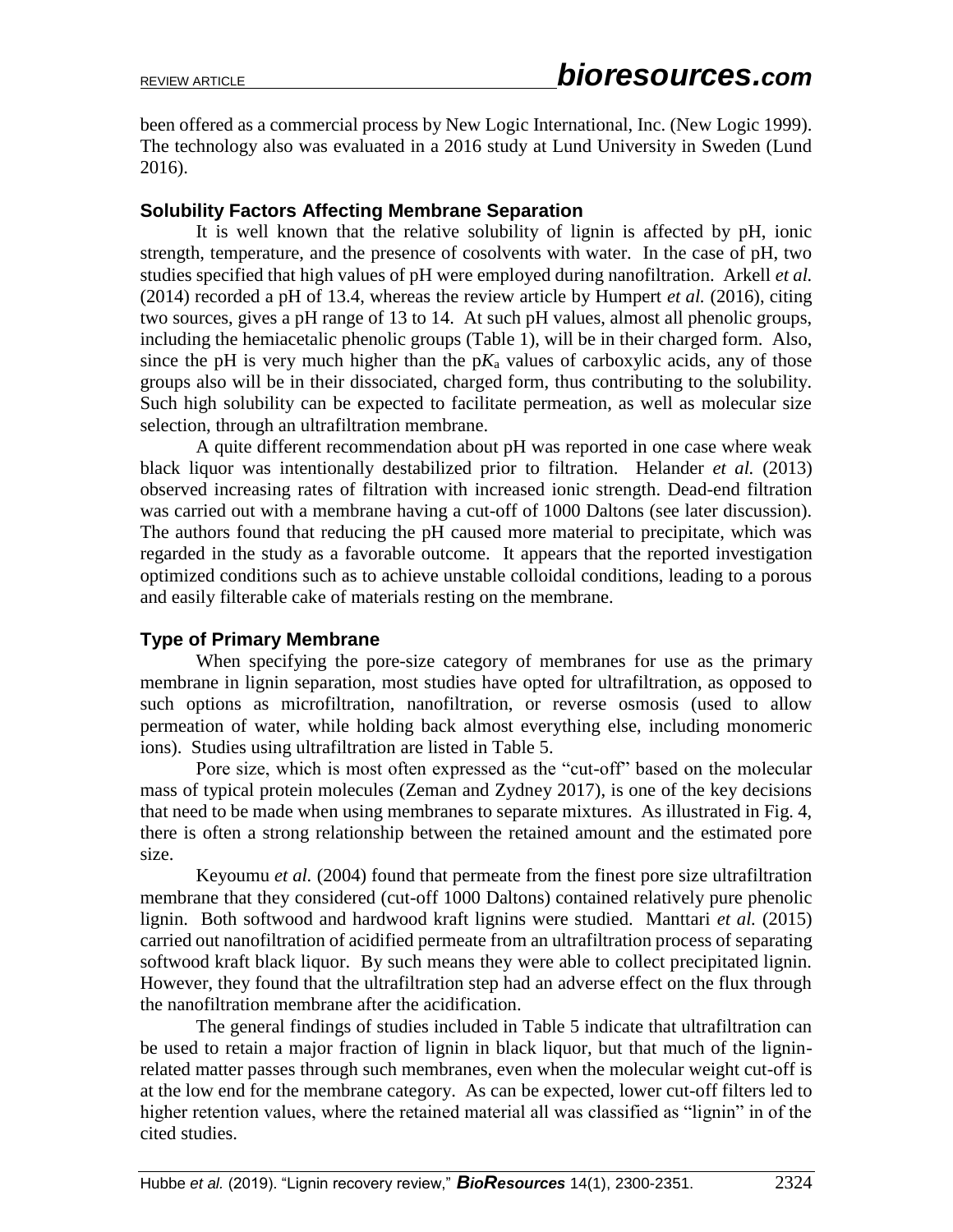|                          |  |  | <b>Table 5.</b> Studies Reporting Use of Ultrafiltration Membranes to Process Black |
|--------------------------|--|--|-------------------------------------------------------------------------------------|
| Liquor, Retaining Lignin |  |  |                                                                                     |

| Cut-off<br>values<br>(kDa) | Lignin<br>retention (%)        | <b>Key observations</b>                                                                                                                                                            | Literature reference       |
|----------------------------|--------------------------------|------------------------------------------------------------------------------------------------------------------------------------------------------------------------------------|----------------------------|
| 20                         | $\overline{10}$                | Ultrafiltration helped subsequent<br>nanofiltration to remove<br>hemicellulose.                                                                                                    | Arkell et al. 2014         |
| 5, 15, 50                  | $\overline{a}$                 | Higher cut-off gave somewhat purer<br>eucalyptus kraft lignin, but still high<br>inorganics present.                                                                               | Costa et al. 2018          |
| 15                         | 35 to $\overline{45}$          | 35% retention of softwood kraft lignin<br>was observed in most cases, except<br>a batch condition (45%).                                                                           | Holmqvist et al. 2005      |
| 1, 5, 15                   | 67, 55, 47 HW<br>68, 64, 57 SW | The low-mass lignin was highly<br>phenolic. Both softwood and<br>hardwood lignins were studied.                                                                                    | Keyoumu et al. 2004        |
| $\mathbf{1}$               | 75                             | Acid compounds passed through the<br>membrane and could be fractionated,<br>from two softwood kraft lignins.                                                                       | Manttari et al. 2015       |
| 0.75, 2, 3,<br>4, 5        | 89, 88, 75, 94,<br>82          | Removal of inorganics and organic<br>acids from lignin was demonstrated.<br>Spruce chips were pulped with<br>carbonate and Na <sub>2</sub> CO <sub>3</sub> /O <sub>2</sub> stages. | Servaes et al. 2017        |
| 5, 10, 15                  | 20 (15 kDa)                    | The different Miscanthus soda pulp<br>lignin fractions showed compositional<br>differences.                                                                                        | Toledano et al. 2010a      |
| 5, 10, 15                  |                                | Ultrafiltration yielded retained<br>Miscanthus soda pulp lignin relatively<br>free of hemicellulose.                                                                               | Toledano et al. 2010b      |
| 5, 15                      | 30, 20                         | Filtration under pressure at 135-145<br>°C was feasible. Both softwood and<br>hardwood kraft liquors were studied.                                                                 | Wallberg & Jönsson<br>2006 |
| 4, 8, 20                   | 80, 67, 45                     | The retained softwood kraft lignin was<br>much purer and free of sulfur.                                                                                                           | Wallberg et al. 2003a      |
| 15                         | 30                             | Multivalent cations were retained in<br>the softwood kraft lignin, presumably<br>due to association.                                                                               | Wallberg et al. 2003b      |
| 1, 5, 15                   |                                | The softwood kraft lignin fractions<br>from ultrafiltration showed different<br>acidification results.                                                                             | Zhu et al. 2016            |

An unusual option was explored by Ooi *et al.* (2016), who studied "emulsion liquid membranes" for separation of kraft lignin in wastewater. The membrane was prepared by dissolving a cationic surfactant and a nonionic surfactant (sorbitan monooleate) in kerosene, with a sodium bicarbonate solution and an alcohol. Rather than being a conventional membrane, it appears that the surfactants together served as the walls of a stabilized emulsion, in which a bicarbonate aqueous solution was the internal phase. The authors proposed that the kraft lignin passed through the membrane into the interior of the stabilized droplets. Although the word "membrane" was used by the authors, it is not clear how such a system can be used to efficiently separate lignin from an aqueous mixture.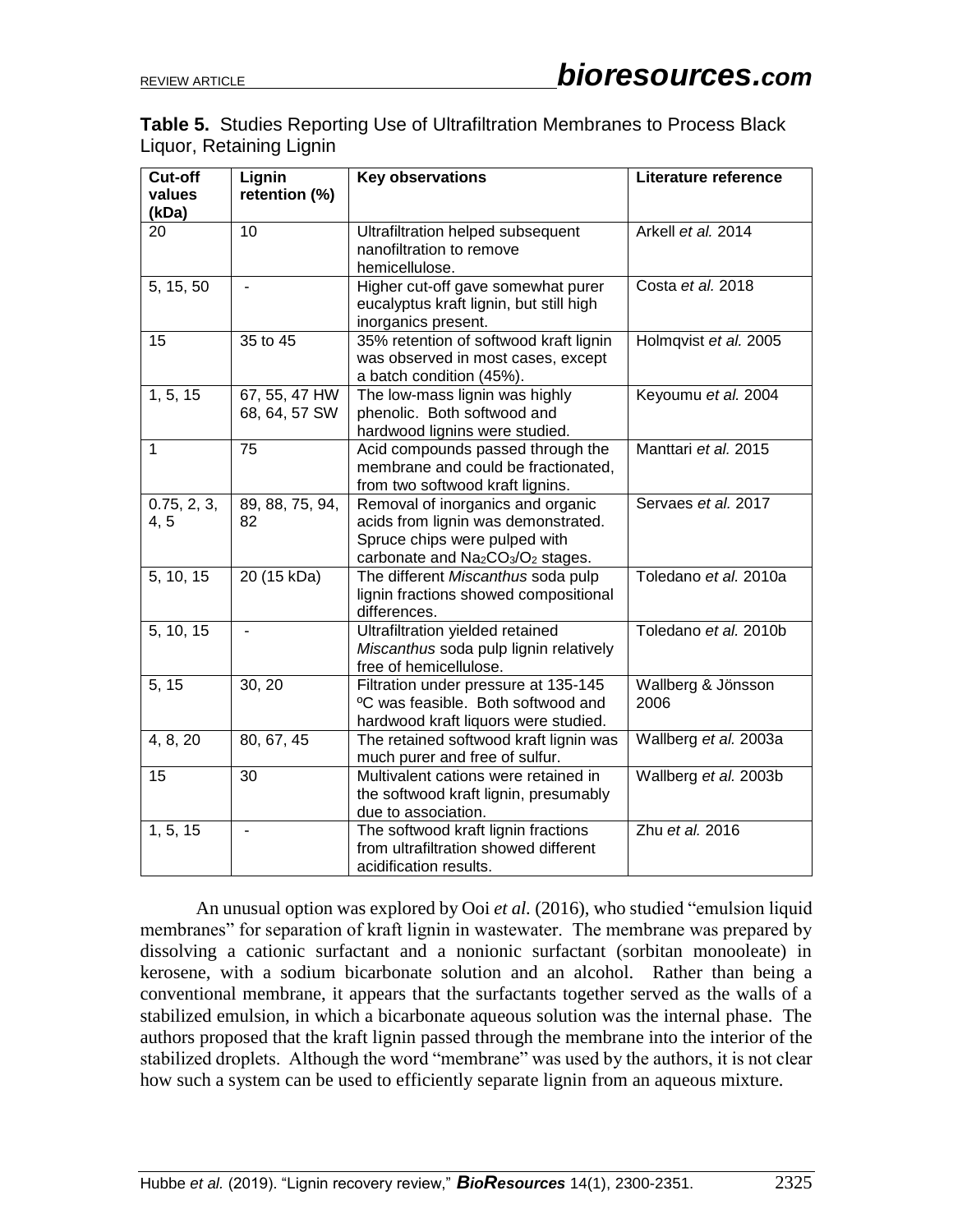

**Fig. 4.** Compilation of data for percentage retention of lignin as a function of estimated pore size in polymeric and ceramic ultrafiltration membranes (data replotted from Kevlich *et al.* 2017)

#### **Membrane Material**

Different kinds of materials are used in the construction of membranes, and the most significant distinction appears to be between polymeric and ceramic membranes. Based on published articles, it appears that ceramic membranes generally have performed as well as polymeric membranes (Wallberg *et al.* 2003b; Keyoumu *et al.* 2004; Holmqvist *et al.* 2005; Wallberg and Jönsson 2006; Toledano *et al.* 2010a; Arkell *et al.* 2014; Servaes *et al.* 2017). De and Bhattacharya (1996) suggested that certain polymeric membranes would be intolerant of the very high pH of typical black liquor; they showed that membrane filtration could be carried after  $CO<sub>2</sub>$  treatment to reduce the pH to 7.5. However, no other publication dealing with black liquor processing expressed concern about pH-intolerance.

### **Pre-membrane**

In principle, the performance of a membrane can be influenced by carrying out a preliminary stage of filtration with a coarser membrane. De and Bhattacharya (1996) and Jönsson *et al.* (2008) used a sequence of ultrafiltration and nanofiltration. According to De and Bhattacharya (1996), the combination improved filtration in the second process.

### **Electrolysis**

Electrolysis can be used to treat black liquor even in the absence of a membrane (Ghatak 2009a,b; Ghatak *et al.* 2010). In the cited work, wheat straw and sugarcane bagasse lignin accumulated at the anode and hydrogen was evolved at the cathode. The chemical oxygen demand of the mixture was gradually consumed during continued application of the electric field (Ghatak 2009). The separated lignin was found to have a relatively low methoxyl content and a higher aromatic content (Ghatak *et al.* 2010).

Jin *et al.* (2013) demonstrated the separation of lignin from black liquor using a membrane-assisted electrochemical process. The pH was lowered to 4.7, leading to lignin precipitation at the anode. Simultaneously, sodium hydroxide was recovered at the cathode. Other products included hydrogen and oxygen. However, precipitation of lignin on the anode tended to impede the reaction. Haddad *et al.* (2017a,b) reported lignin separation from softwood kraft black liquor with an electro-membrane process. The electrolysis reaction resulted in a drop of pH, bringing about the precipitation of lignin.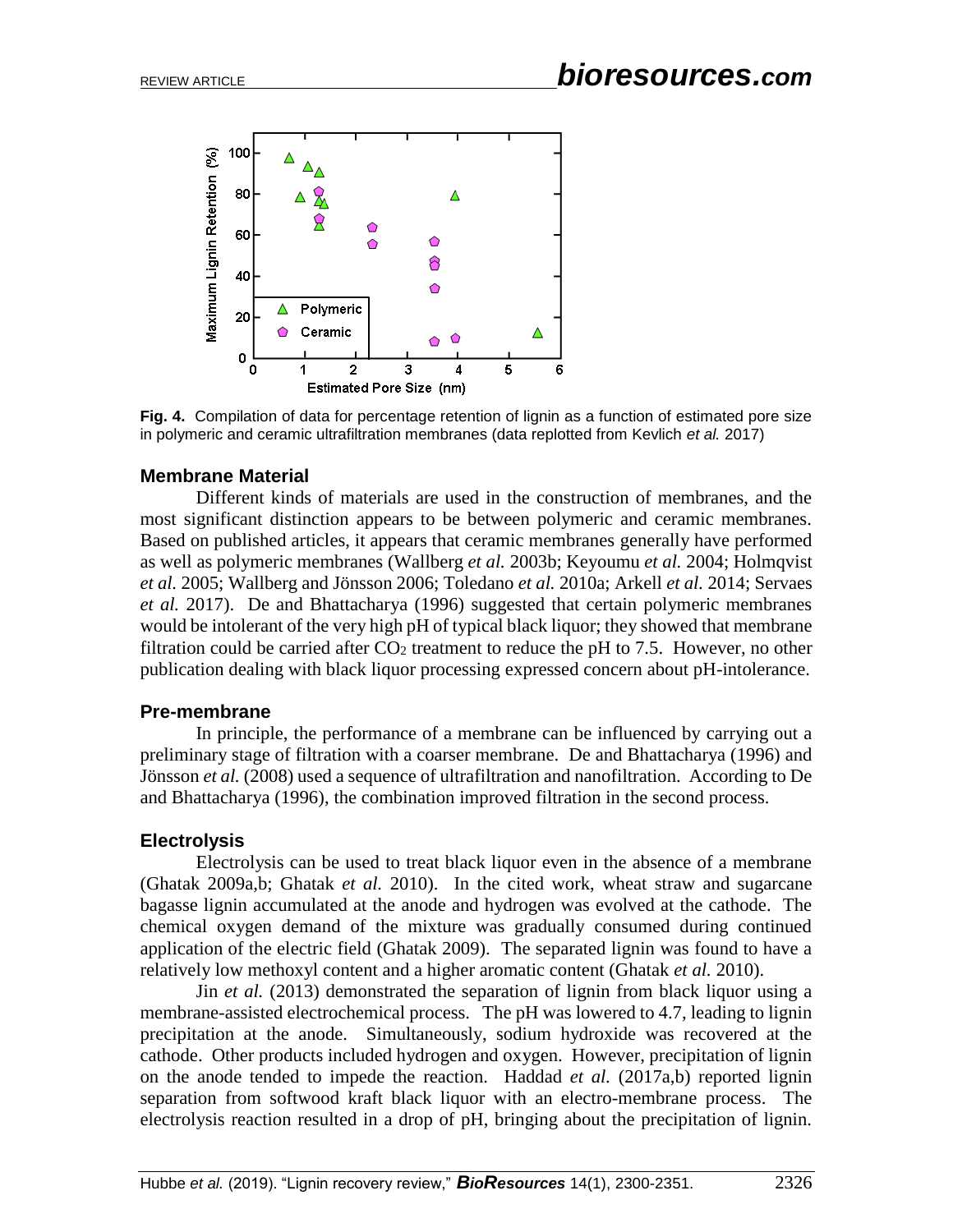The electrochemical procedure achieved the separation with less chemical addition, and NaOH could be recovered. However, substantial fouling of the membrane caused abandonment of the experiment. An earlier attempt (Haddad *et al.* 2016) showed that the electrolysis reaction was unable to depress the pH enough to achieve effective precipitation. Similar approaches to apply electrolysis to black liquors have been reported by Mishra and Bhattacharya (1984, 1987), Arulanantham and Shanthini (1997), and Kumar and Alén (2014).

#### **Membrane Process Operation**

#### *Trans-membrane pressure*

The flux through a membrane, at constant transmembrane pressure, tends to decrease during usage due to fouling (Fane and Fell 1987; Shi *et al.* 2014). When processing black liquor, Jönsson *et al.* (2008) reported that the rate of fouling could be reduced by keeping the transmembrane pressure below a critical value.

#### *Cleaning of membrane*

Periodic cleaning of membranes has been recommended as a suitable way to deal with fouling and the resulting flux decline. Costa *et al.* (2018) recommended a 0.1 to 0.2 M NaOH solution at a temperature of 40 ºC. Holmqvist *et al.* (2005) reported favorable results when using a proprietary alkaline product for membrane cleaning after ultrafiltration of black liquor. Wallberg and Jönsson (2006) developed the cleaning procedure further, and they implemented an initial rinsing with permeate, which was followed by 0.5% NaOH, and finally by use of the same cleaning agent specified by Holmqvist *et al.* (2005). Such alkaline cleaning media can make sense based on the fact that the black liquor components initially all were stable (soluble or at least colloidally suspended) at the very high pH of typical black liquor.

In the case of an electrochemical membrane separation process, a pulsed electric field might be used for such cleaning (Haddad *et al.* 2016). Haddad *et al.* (2017b) found that effective cleaning could be achieved with either NaOH solution or fresh diluted black liquor.

# **WAYS TO GAIN VALUE BY SEPARATING LIGNIN**

Though the main focus of this review has been on factors and processes that are effective for the separation of lignin from back liquor, one of the important issues to consider is the different uses to which such lignin can be put. Clearly, the different processes of separation can result in large differences in purity, dryness, and other factors that might effect different end-use strategies. This section will consider publications dealing with applications of the lignin itself, the further refining of black liquor components to more completely isolate valuable compounds, the debottlenecking of pulp manufacturing plants, and finally, alternative options to recover process chemicals to be used in alkaline pulping.

### **Lignin's Value by Itself**

Recovered lignin, depending on its solids level, can have positive value as a fuel (Kannangara *et al.* 2012), and other potentially more valuable uses can be compared relative to the economics of lignin's use as a fuel. In Sweden there are several projects and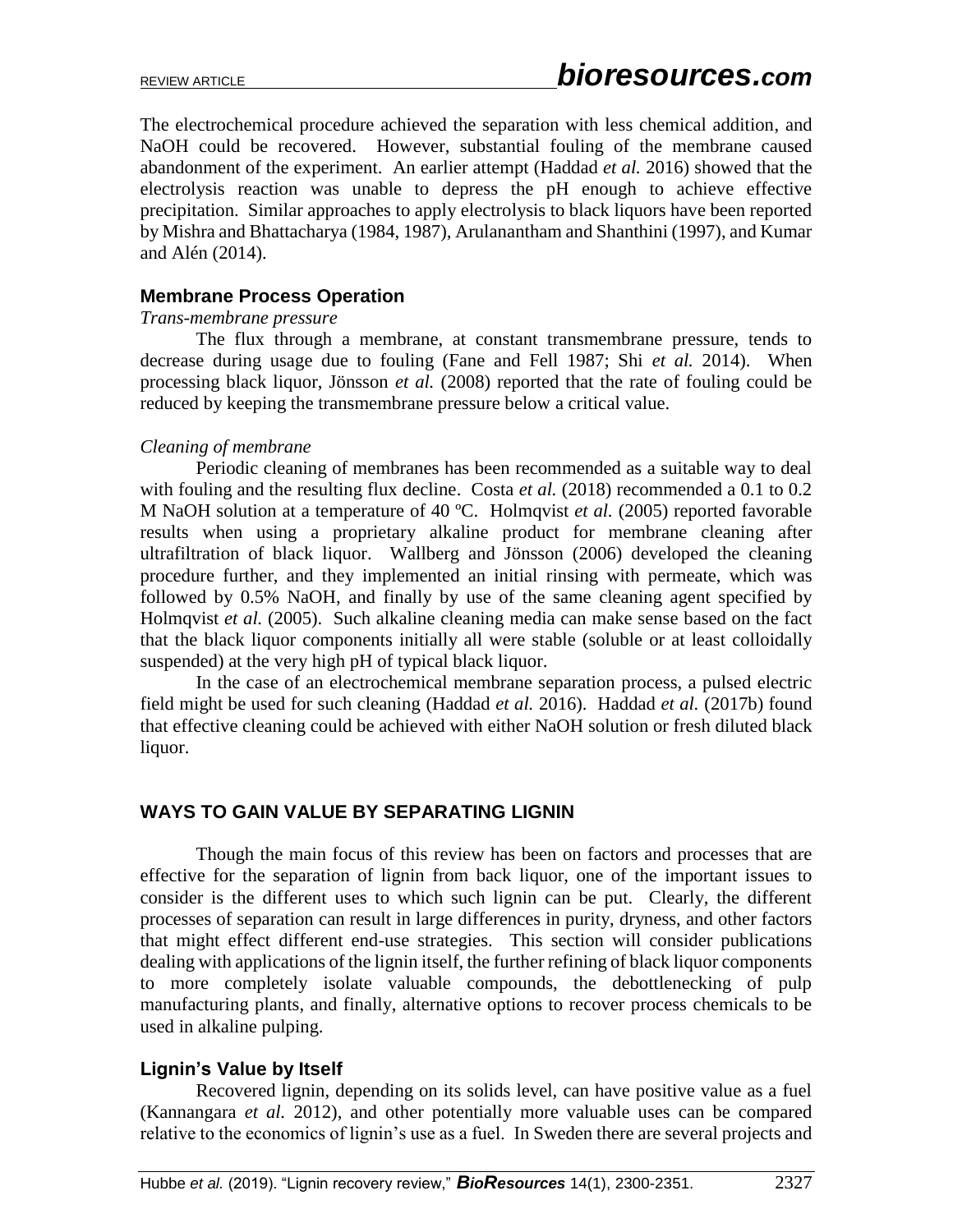start-up companies, such as Renfuel, that are considering the use of lignin as raw material for production of biodiesel (Löfstedt *et al.* 2016; Back 2018).

In principle, there are higher-valued uses for which the lignin may be used, as has been discussed elsewhere (Johansson 1982; Pye 2006; Gellerstedt *et al.* 2013; Souto *et al.*  2015; Teguia *et al.* 2017). As noted earlier, kraft lignin has been made commercially available for many years at a production rate of about 20,000 tons per year (Gellerstedt *et al.* 2013) and possibly higher at present. Current lignin capacities at various mills are estimated as 25,000 tons per year (Domtar Plymouth, LignoBoost), 50,000 tons/year (Stora Enso Sunila, LignoBoost), and 10,500 tons/year (West Fraser Hinton Alberta, LignoForce). Lignin-based products have included carbon fibers, activated carbon, and the phenolic component of phenolic adhesives, as a UV-light absorbent, and surfactants (lignosulfonates), among others (Norgren and Edlund 2014). According to Teguia *et al*  (2017), one of the most promising uses for recovered kraft lignin is as a component of phenolic resins. For instance, work by Jiang *et al.* (2018) showed a high efficacy of phenolated lignin in the preparation of thermoset adhesives.

Major challenges related to many potential uses of kraft lignin are due to impurities and the diversity of chemical structures that it contains. As a first step in addressing such issues, there may be an advantage of just utilizing the fraction that can be precipitated by addition of  $CO<sub>2</sub>$ . Due to their low solubility at pHs intermediate between the p $K<sub>a</sub>$  values of phenolic groups and carboxylic groups (Table 1), such fractions can be expected to contain less carbohydrate matter compared to when precipitation is brought about by addition of strong acid and further reduction of the pH. However, as described specifically in the LignoForce system, strong acid can be used to wash lignin precipitated at a higher pH, thus allowing metal ions to be washed free of the material (Uloth and Wearing 1989a; Ziesig *et al*. 2014a). It is understood that such treatment also has been incorporated into the LignoBoost and SLRP systems. Further testing will need to be done, in various potential areas of lignin application, to determine whether such purified forms of kraft lignin can compete successfully with other forms of lignin, such as enzymatic hydrolysis lignin (Rinaldi *et al.* 2016).

Another practical problem faced by potential users of industrial lignin is batch-tobatch variation in such properties as molecular mass and elemental composition. Important progress has been achieved in fractionation of industrial lignin into fractions having narrow and more predictable properties. Cui *et al.* (2014) achieved such results by first solubilizing softwood kraft lignin in acetone, then adding increasing levels of hexane to the acetone solvent phase. Jiang *et al.* (2017) reported related work with softwood kraft lignin starting with a methanol-acetone solution, then using addition of different amounts of ethyl acetate and a mixture of ethyl acetate and petroleum ether, and pure petroleum either. In each step the solvent was partially evaporated before adding the next solvent system.

Carbon fibers are often mentioned as a potential usage of recovered lignin (Gellerstedt *et al.* 2013; Ziesig *et al.* 2014b; Souto *et al.* 2015; Österberg *et al.* 2017). However, a very high quality of carbon fiber is required in order to be able to compete in that market, and thus far kraft lignins have not yielded sufficient uniformity and strength of the resulting fibers. Thus, Teguia *et al.* (2017) suggest that lignin from organosolv pulping is much more likely to be commercially important for production of resin components. Ziesig *et al*. (2014b) suggested that the quality of carbon fiber production from black liquor-sourced lignin could be greatly improved by washing at a low pH of 1.5, thus displacing most of the metal content. It is unclear, however, whether or not such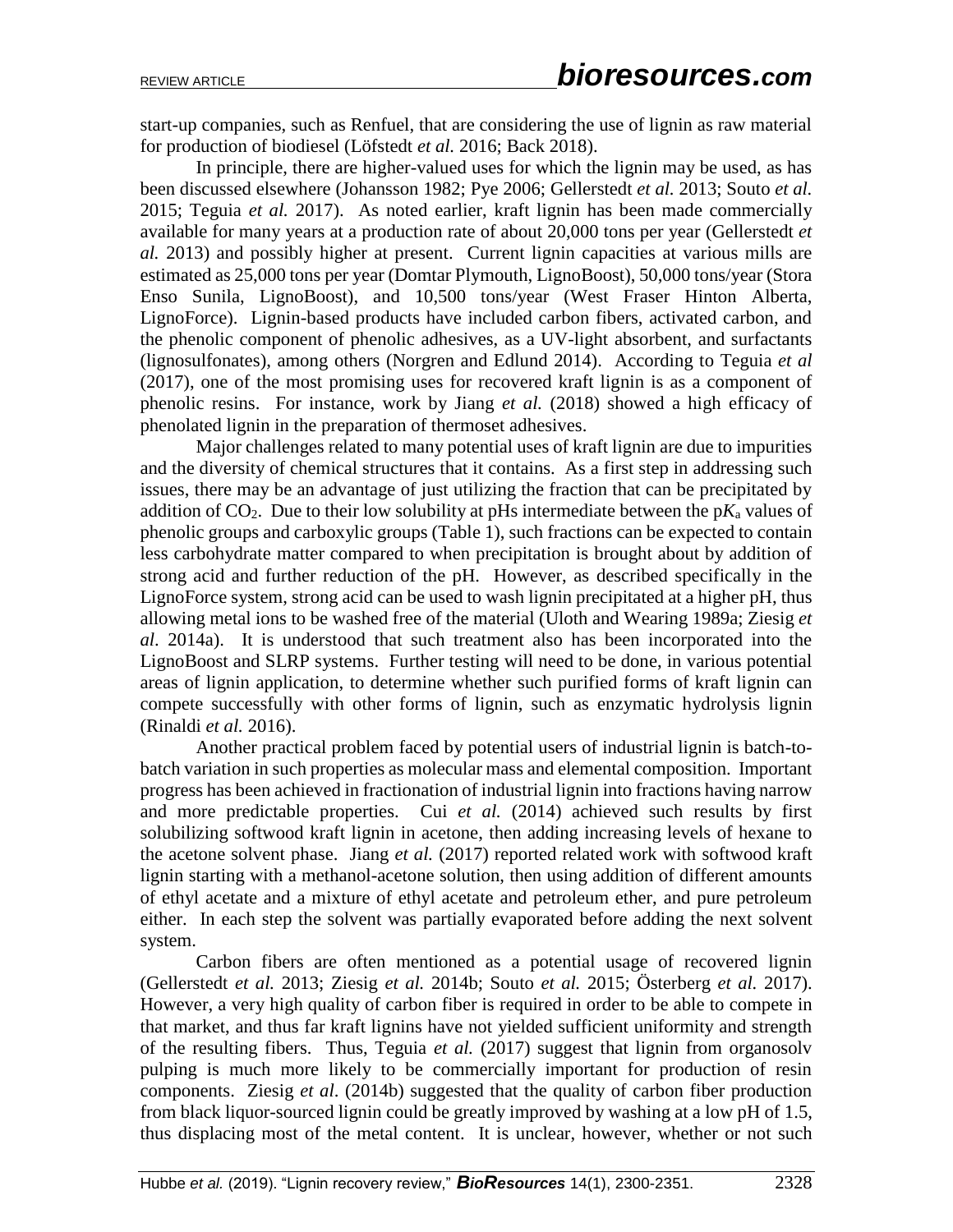washing would render the kraft lignin competitive with other starting materials used for carbon fiber production, *e.g.* polyacrylonitrile (Yusof and Ismail 2012).

# **Further Fractionation (Biorefining)**

The term "biorefining" implies that cellulosic raw materials are processed in such a way that their chemical components can be isolated efficiently and that at least some of the isolated components can be employed for a high-value function (Moshkelani *et al.*  2013; Rinaldi *et al.* 2016). The topic is worth briefly considering here, since lignin can be included as part of a refining scheme in which various numbers of components are isolated. In a broader context, the term biorefining sometimes is employed even if the fractionation is rather minor, such as just isolating some of the hemicellulose and tall oil fractions, to be used for purposes other than their fuel value (Huang *et al.* 2010).

There are a number of compounds that can be immediately recovered from black liquor. To begin with, the "tall oil" component is commonly skimmed from the surface of black liquor, usually after it has been partly concentrated by evaporation (Johansson 1982; McGinnis *et al.* 1998; Aro and Fatehi 2017). The tall oil, which consists of fatty acids, terpenes, resin acids (in the case of softwood pulping), and unsaponifiables can be used as the source of components for many adhesives, inks, and other industrial products (Johansson 1982; Zinkel and Russell 1989). Tall oil also can be a feedstock for biodiesel production (Lee *et al.* 2006). A company called SunPine presently satisfies 2% of Sweden's demand for diesel fuel by using such an approach (SunPine 2015). Another high-value (but relatively low world consumption) compound from lignin is vanillin, the source of vanilla flavor (Kaur and Chakraborty 2013; Mota *et al.* 2016). In principle, the extractive compounds will tend to float upon acidification of black liquor, whereas precipitated lignin will tend to settle, due to the densities of the materials. However, there appears to be a need for research concerning the efficient separation and maximization of yields of the two classes of organic compounds.

As shown earlier, besides lignin, large amounts of aliphatic carboxylic acids are formed in the kraft process, and their partial recovery is an interesting alternative to using them as fuel (Sjöström 1983; Alén *et al*. 1989; Alén 2011, 2014, 2015, 2018; Kumar 2016). The basic idea behind this approach is that about two thirds of the total heat produced by the liquor originates from lignin and only one third stems from the remaining constituents, mainly these acids. Their recovery is a complicated separation problem and has, so far, only been solved on a laboratory scale. According to a simplified scheme, after the recovery of tall oil skimmings and later lignin by carbonation, the sodium salts are liberated by sulfuric acid. After recovery of volatile formic and acetic acids by evaporation, a crude hydroxy acid fraction is obtained. A rough fractionation of acids, resulting in a "low-molarmass acid mixture" of glycolic, lactic, and 2-hydroxybutanoic acids, and "high-molar-mass acid mixture" of 3,4-dideoxy-pentonic, 3-deoxy-pentonic, xyloisosaccharinic, and glucoisosaccharinic acids is possible by alternative techniques. Aliphatic acids can be used as single components (volatile acids) or as more or less purified mixtures (hydroxy acids) in a number of applications.

### **Debottlenecking of Pulp Production Facilities**

Recovery boilers, which incinerate the organic pulping liquors and enable the regeneration of pulping chemicals, are expensive to build and cannot easily be retrofitted to increase their capacities (Uloth and Wearing 1989a; Wallmo *et al.* 2007; Kannangara *et al.* 2012). As pulp and paper facilities continually attempt to expand their production rates,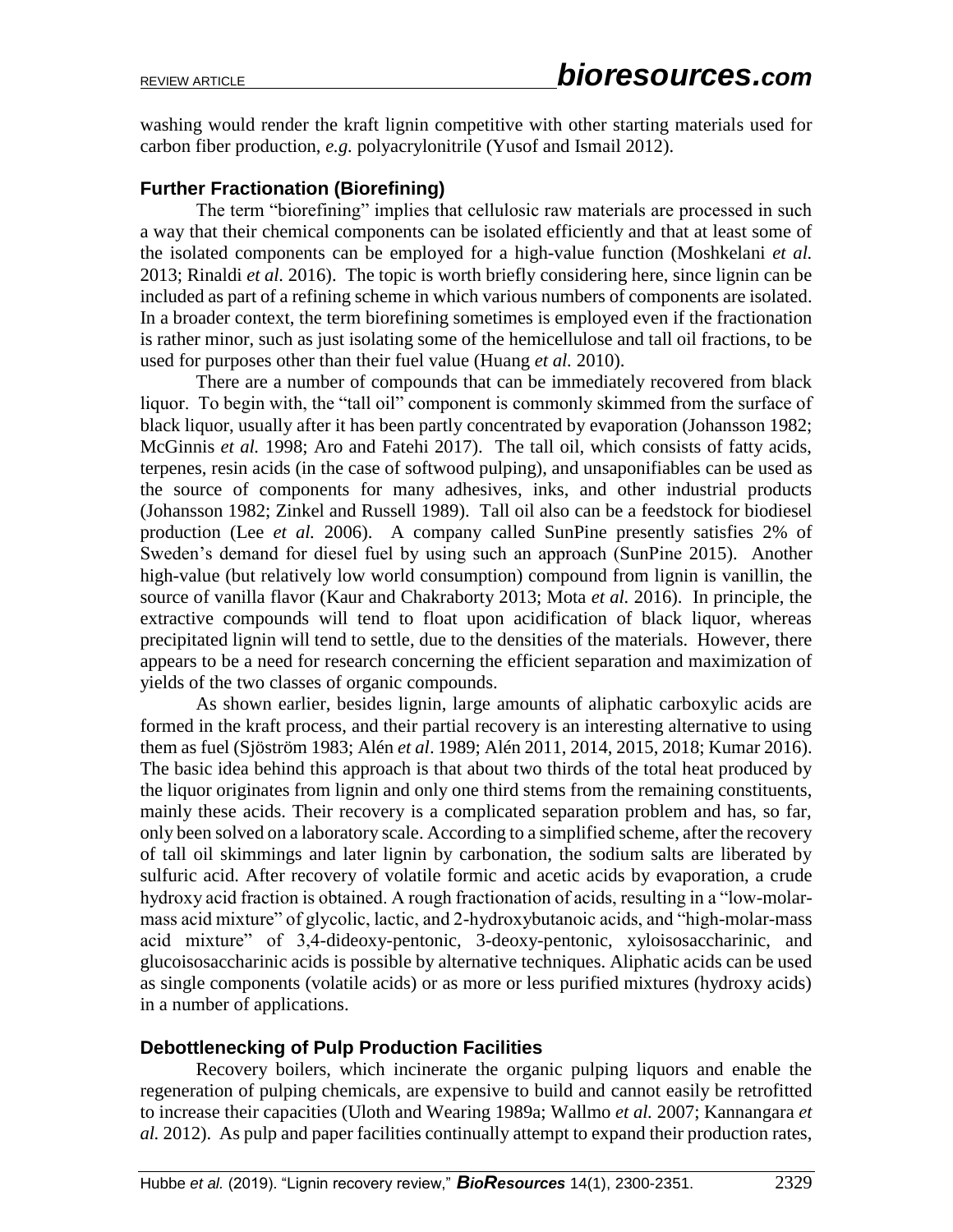the recovery boiler often becomes the limiting factor in the overall production capacity of a pulp mill. A useful strategy in such situations may be to remove some of the lignin from the black liquor, thus decreasing the heat load of the boiler (Axelsson *et al.* 2006; Wising *et al.* 2006; Moshkelani *et al.* 2013). Extensive amounts of lignin cannot be removed from black liquor without jeopardizing the proper operation of the recovery boiler. Maximum lignin recovery ratios ranging from 9.5 to 50% have been reported in the literature (Loutfi *et al*. 1991; Vakkilainen and Välimäki 2009; Välimäki *et al*. 2010). Though there will be a penalty in terms of the amount of steam generated from the recovery boiler, this can often be made up with extra steam generated from the hog-fuel boiler (or power boiler). Also, some modern pulp and paper mills have a surplus of energy on account of the black liquor recovery system. A life cycle assessment study by Culbertson *et al.* (2016) found that such debottlenecking of a pulp and paper mill facility can be expected to reduce the overall adverse environmental impact. In the cases considered, removal of some of the lignin from the black liquor before returning it to a recovery boiler can provide a higher overall production rate of pulp when the boiler capacity is at its maximum. More extensive discussion of such issues is provided by Kannangara *et al.* (2012) and Gellerstedt *et al.* (2013).

To avoid disrupting the balance between sodium and sulfur in a typical kraft recovery system,  $CO<sub>2</sub>$  is the only feasible acid that can be used at an industrial scale to bring about phase separation. Other acids, such as  $H<sub>2</sub>SO<sub>4</sub>$  can be used later to fully protonate the precipitated lignin that will not be returned to the boiler. The fully protonated lignin, when filtered and rinsed, will have low ash content. HCl also can be used in the laboratory to treat already-precipitated lignin, except that the chloride ion is corrosive to stainless steel, which is commonly used in industrial processing equipment.

The optimum proportion of lignin to be removed from the recovery process at a given pulp and paper facility can be expected to depend on many factors. A balance needs to be maintained between the supply and demand for steam-generated power. For example, Cubertson *et al.* (2016) assumed that about 5% of the total lignin would be separated during the acidification step and that the rest of the lignin would be returned to the recovery boiler as black liquor.

#### *LignoBoost system*

The LignoBoost process was jointly developed by the research organization Innventia and Chalmers University in Sweden (Tomani 2010; Gellerstedt *et al.* 2013). Two production-scale implementations of the LignoBoost process had been completed by Valmet corporation as of 2016 (Kihlman 2016). Work by Hu *et al.* (2016) showed that the lignin produced from softwood kraft black liquor by the LignoBoost process at the Plymouth, NC, USA pulp mill or Domtar is very similar to the well-known Indulin AT product, which presumably comes from the Charleston, NC production facility of Westrock. If the recovery boiler capacity is the limitation for increasing pulp production, then by removing some of the lignin from the black liquor, the overall capacity for pulp production can be increased (Tomani *et al.* 2011; Helander *et al.* 2015). The basic process steps of the LignoBoost system are diagrammed in Fig. 5 (Gellerstedt *et al.* 2013). The first step is acidification to a pH of about 10 with use of carbon dioxide gas (Wallmo *et al.*  2009a,b; Zhu and Theliander 2011; Gellerstedt *et al.* 2013; Zhu *et al.* 2014). Filter cake resulting from this initial acidification is reslurried, at which point the pH is further reduced with sulfuric acid to a pH in the range 2 to about 4 (Durruty *et al.* 2017b). Ziesig *et al.*  (2014a,b) observed that a further reduction of the final pH to about 1.5 could be beneficial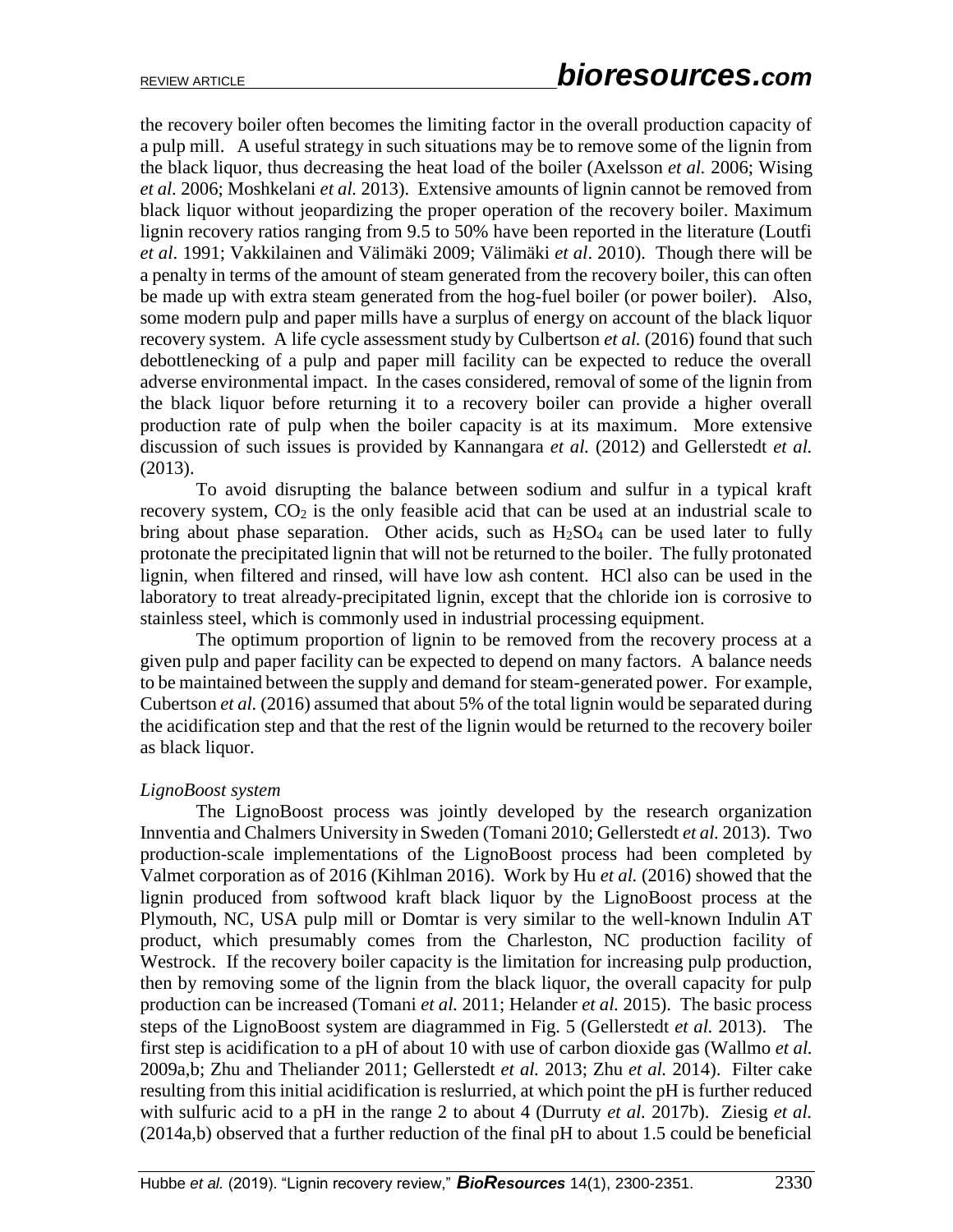to minimize the ash content of the precipitated lignin. The acidified lignin slurry is then fed to a second filter press in which it is washed with dilute acid and water to produce a purified lignin cake of high solids content (50 to 60wt%). According to Ohman *et al*. (2007), the reslurrying process prevents excessive pH and ionic strength gradients in the filter cake while washing. Such pH and ionic strength gradients may cause dissolution of lignin, which leads to partial plugging of the filter cake and inefficient washing. By reslurrying the cake, more efficient washing can be achieved, thus producing low ash lignin.



**Fig. 5.** Schematic diagram of the LignoBoost system (new figure based on concept by Gellerstedt *et al.* 2013)

#### *LignoForce system*

The LignoForce system was developed in Canada by FPInnovations, with construction of one commercial-scale facility by NORAM (Kannangara *et al.* 2012). The West Fraser Hinton Alberta plant was started in 2016. Main features of the LignoForce process are shown schematically in Fig. 6. A key feature of the LignoForce process is an oxidation step in which the black liquor is treated with oxygen to convert hydrogen sulfide and any other reduced sulfur species to safe and non-odorous compounds. Oxygen is added at 80 ºC, which not only oxidizes the volatile sulfur compounds but it also results in improved filterability of lignin during the lignin cake dewatering step as well as the subsequent acid washing and water washing steps (Kouisni and Paleologou 2014a). Since oxidation reactions are highly exothermic, this leads to an increase in temperature, which in turn leads to conditions favorable for lignin colloidal particle nucleation and particle growth. Then, pressurized  $CO<sub>2</sub>$  is injected to reduce the pH to about 9 to 10, causing the lignin to precipitate at about 65 to 75 ºC as solid particles (Kouisni *et al.* 2012, 2014a,b, 2016; Kouisni and Paleologou 2014a,b). Coagulation and aging happen at 60 to 65 ºC, and the resulting lignin precipitate is filtered and pressed. Optionally, this low-odor, highsolids lignin product (lignin in sodium form) can be sold for applications in which a highsodium content is not a problem or, in fact, is preferred (*e.g.* phenolic resins and activated carbon). If a purified, low-ash lignin product is required, then the cake can be washed with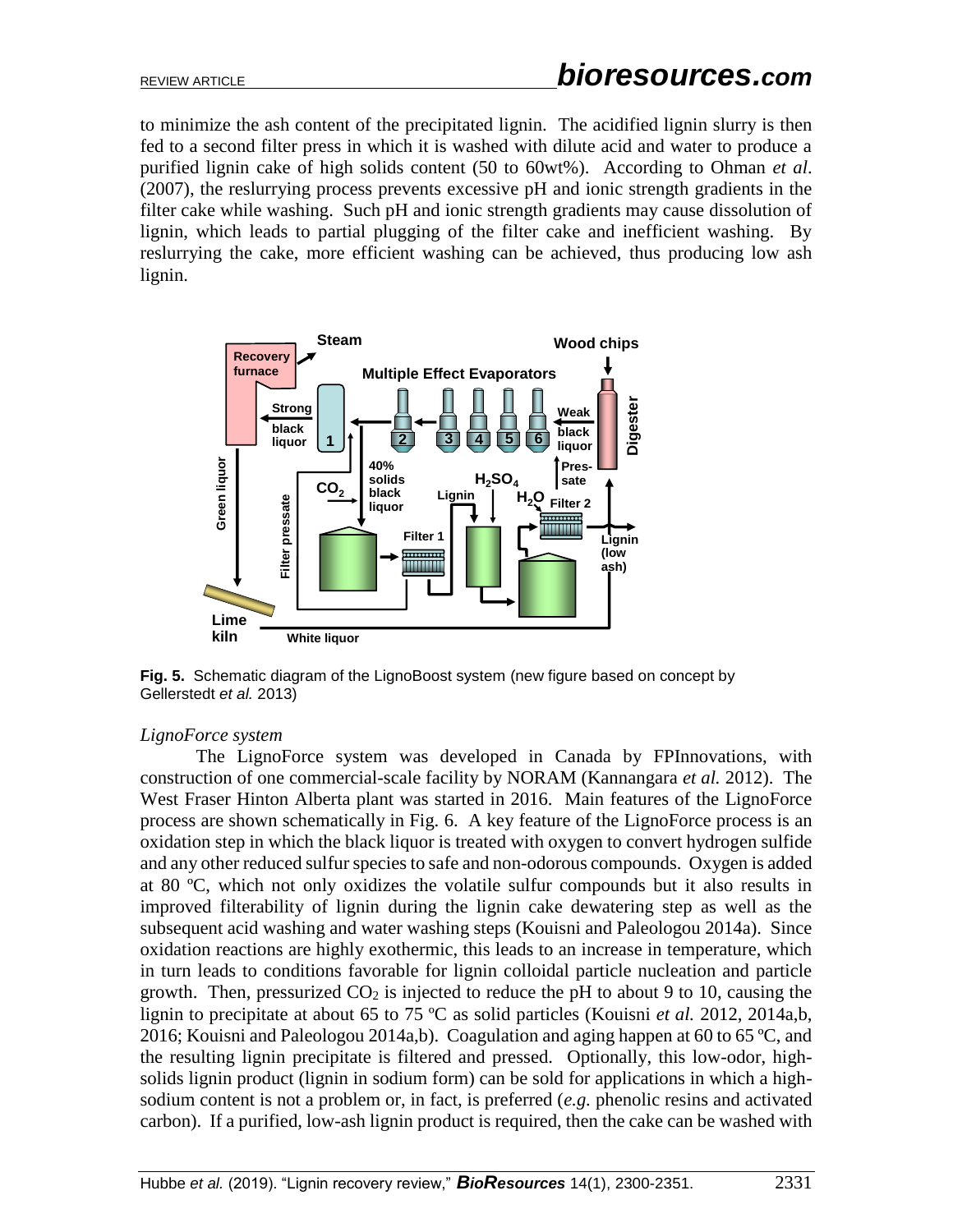sulfuric acid and water on the filter press to reduce the ash content to the range of 0.1 to 0.7%. The pressed lignin cake has a solids content of 50 to 60wt%. According to Kouisni *et al*. (2012), the precipitated lignin from oxidized black liquor has larger particle sizes, which is desirable in obtaining higher filtration rates. Furthermore, the oxidation reduces the downstream  $CO<sub>2</sub>$  and sulfuric acid requirements of the process. The reduction in  $CO<sub>2</sub>$ consumption can be explained by the fact that oxidation of sulfide to sulfate and organics (*e.g*. sugars) to organic acids (*e.g.* sugar acids) consumes residual alkali in black liquor. The reduction in sulfuric acid consumption can be explained by the improved dewatering of the cake that occurs during lignin slurry filtration.



**Fig. 6.** Schematic diagram of the LignoForce process

#### *SLRP system*

The Sequential Liquid-lignin Recovery and Purification (SLRP) system was developed at Clemson University in South Carolina, USA and patented by Lake and Blackburn (2011, 2016). The system has been further discussed by Lake and Blackburn (2014), Lake *et al.* (2015), and Kihlman (2016). The technology is built upon a concept introduced by Tomlinson and Tomlinson (1946). A distinctive feature of the SLRP system is a higher temperature, allowing the acidification and separation to be accomplished above the melting point of hydrated lignin. The pressurized conditions employed make it possible to heat the mixture sufficiently so that precipitated lignin behaves as a free-flowing liquid rather than as a "gummy" material (Tomlinson and Tomlinson 1946). Velez and Thies (2016) state the temperature range as 100 to 150  $^{\circ}$ C at 500 to 800 kPa. Separation is by gravity, and the need for filtration is postponed to the washing step. A diagram of the main critical steps in shown in Fig. 7.

As shown in the figure, acidification is initiated with  $CO<sub>2</sub>$ , which is used to reduce the pH to about 9 to 10.5 at a claimed pressure between 50 and 200 psig (345 to 1480 kPa) (Lake and Blackburn 2016). After separation by gravity, sulfuric acid is added to the lignin phase to further depress the pH to about 2 to 3. This second acidification causes the release of  $CO<sub>2</sub>$  and H<sub>2</sub>S, which could be recycled to the previous acidification stage, which can decrease the overall consumption of  $CO<sub>2</sub>$  by about 18% (Kihlman 2016). Such release also would be expected in the case of the LignoBoost system; however, recycling is more complicated due to the operation at lower pressure. The LignoForce system involves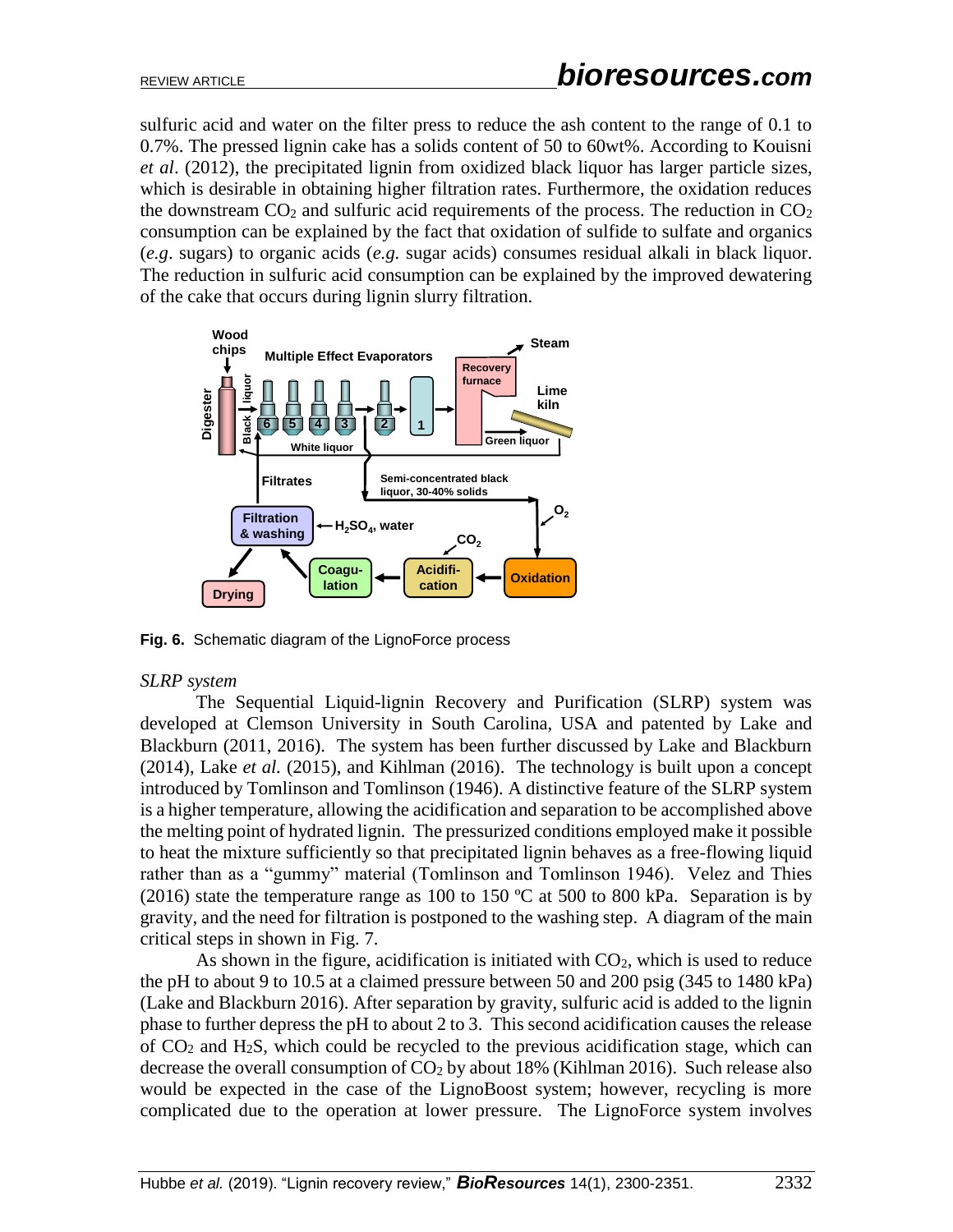addition of sulfuric acid at the filtration step; collection of gases at that point would probably be more difficult.



**Fig. 7.** Schematic diagram of the SLRP system for recovery of lignin from black liquor

Figure 8, which is based on a diagram by Velez and Thies (2016), shows a scheme intended for continuous operation of the SLRP system.





Velez and Thies (2016) found that the properties of lignin separated by the SLRP system were sensitive to the initial solids and ionic strength (salt content) of the black liquor. Higher black liquor solids and ionic strength gave higher yields of separated lignin with higher aromatic and aliphatic –OH content.

### **Alternatives to the Recovery Boiler**

#### *Eutectic freeze crystallization*

As considered in a companion review article (Hubbe *et al.* 2018), if most of the lignin can be removed from black liquor, then one can consider the use of procedures other than conventional recovery boiler operations to recover and reactivate the inorganic components for use in alkaline pulping. This can be achieved, in principle, using eutectic freeze crystallization to sequentially separate out the sodium sulfate (as the decahydrate crystalline form) and the sodium carbonate (again as a hydrate crystal). Briefly stated,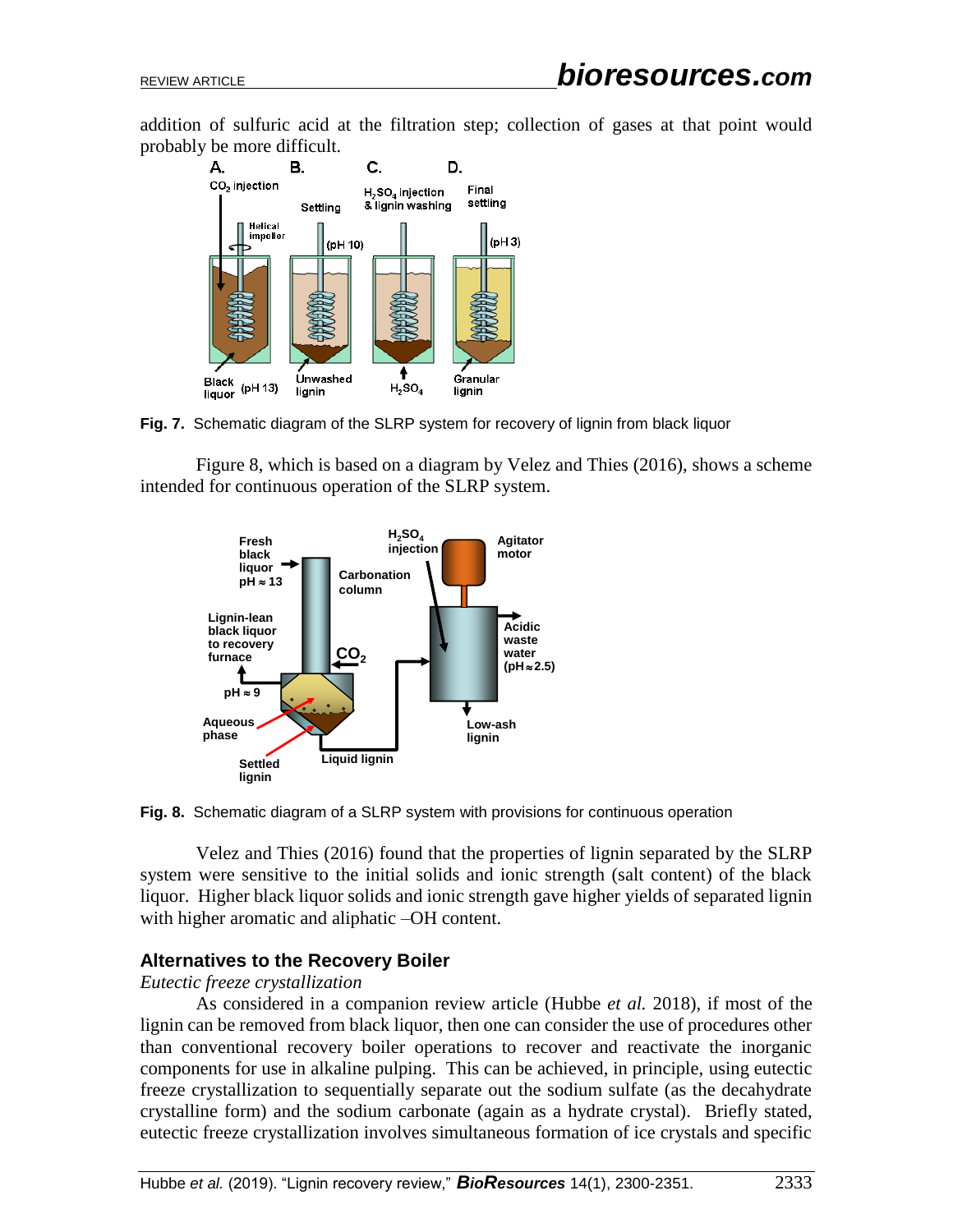inorganic compounds, such as sodium sulfate decahydrate. The ice floats and the salt crystals settle, facilitating their separation. The relatively pure salts either can be returned to a conventional recovery process or otherwise converted to sodium sulfide and sodium hydroxide (Hubbe *et al.* 2018). For example, an electrochemical approach can be used to reduce the sodium sulfate to sodium sulfide (Wartena *et al.* 2002). The same process simultaneously converts sodium carbonate to sodium hydroxide, thus potentially fulfilling the role of recausticization in a conventional kraft recovery system. Alternatively, one could apply electrochemical treatment of black liquor, using membrane systems to isolate the precipitated lignin from generated sodium hydroxide (Jin *et al.* 2013; Haddad *et al.*  2017a). In other work related to freezing, Feng and Tian (2009) demonstrated that oxidized black liquor can be concentrated, with a moderate energy expenditure, by selective freezing of ice. Although the key steps associated with eutectic freeze crystallization and other alternative approaches have been demonstrated in bench-scale tests, a great deal of developmental work will be required before implementation of a commercial-scale process.

# **FINAL THOUGHTS**

The separation and recovery of lignin from spent pulping liquor has emerged as a commercially viable, large-scale industrial process, for which three versions are in current industrial production (Charleston mill, LignoBoost, and LignoForce) and a fourth has been demonstrated at the pilot plant scale (SLRP). The present review article has documented many experimental findings that can be helpful in understanding the chemical aspects of the lignin separation and other process steps. The technology is complex, with interacting process steps that have been optimized at the manufacturing and pilot-scale developmental sites. As documented in this article, some of the key factors governing the separation of lignin from black liquor are pH, temperature, and the concentrations and types of metal ions.

Though there is potential to use lignin in a variety of higher-value applications, the complex chemical structure of lignin mixtures has so far discouraged most such developments. The low purity and variability of most kraft lignin, in comparison to, say, enzyme hydrolysis lignin (Rinaldi *et al.* 2016), has not been encouraging relative some high-end potential uses, such as for carbon fiber production from lignin.

In light of the demonstrated commercial viability of technology to separate lignin from black liquor, it is reasonable to expect increasing amounts of kraft lignin to be available in future years at relatively low cost. Such pricing and large-scale availability may spark innovative uses in the future. It is worth noting, however, that disruptive innovations often begin at a small scale (Christensen 2003; Dru 2015). For instance, there may be certain activated carbon products or phenol-formaldehyde resins (Feng *et al.* 2016) that can be produced directly from LignoBoost or LignoForce kraft lignin, perhaps without the need for washing steps. Alternatively, there may be specific acid-washing or fractionation steps that can be implemented to enable production of specialized carbon fibers or components for adhesives. Although the complicated, three-dimensionally bonded nature of lignin has tended to suppress its usage as a source for pure chemical compounds, the motivations of price and long-term availability – as well as uncertainties regarding the prices of petroleum-based materials – can be expected to prompt a lot of research interest in the coming years.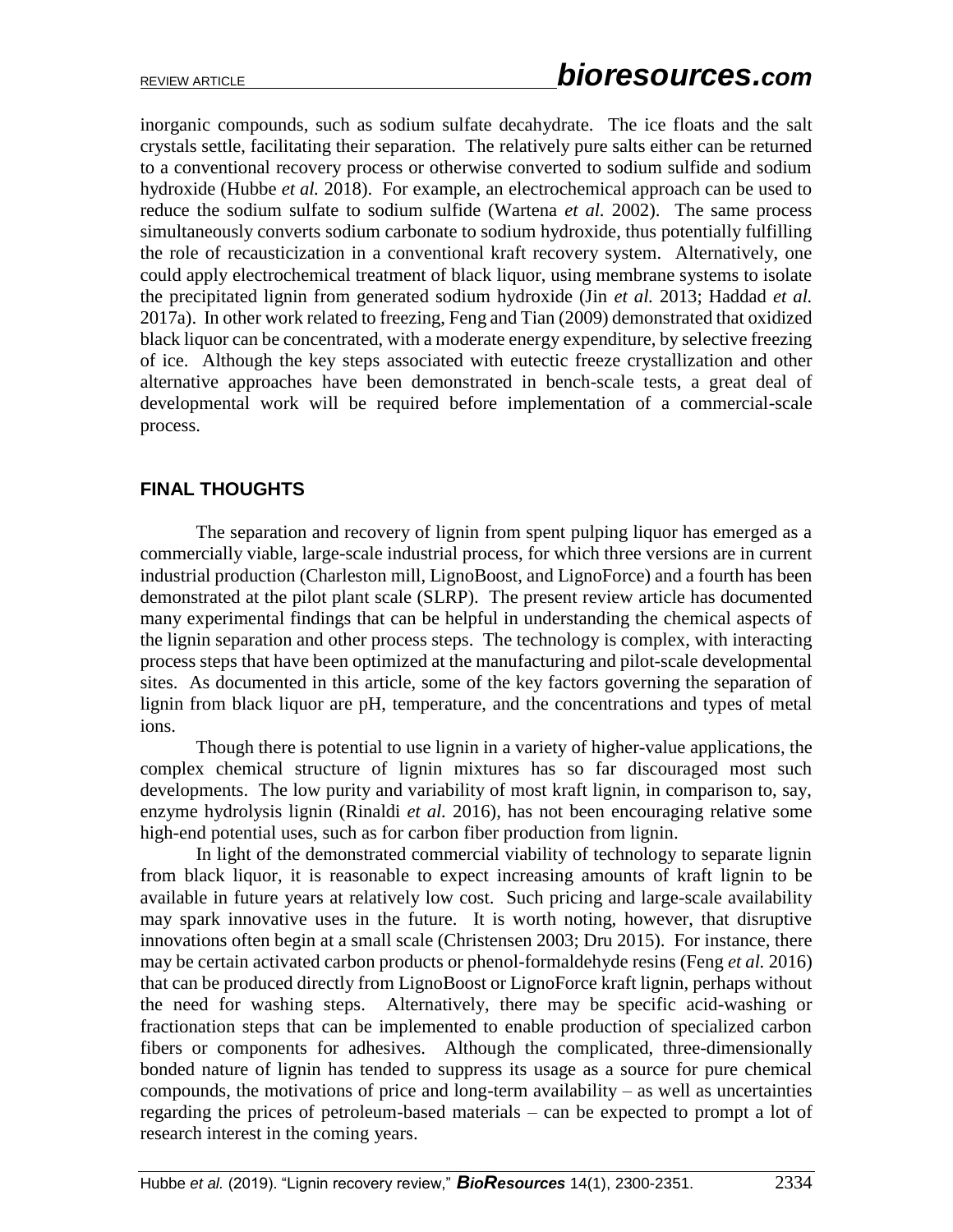#### **ACKNOWLEGEMENTS**

The authors are greatly indebted to the following volunteers who provided corrections and suggestions for the submitted document: Dr. Hans Theliander, Chalmers University; Dr. Pedram Fatehi, Lakehead University; Dr. Hou-min Chang, North Carolina State University; Dr. Hasan Jameel, North Carolina State University; and Ms. Juliana Jardim, North Carolina State University.

# **REFERENCES CITED**

- Adams, T. N. (ed.) (1997). *Kraft Recovery Boilers*, TAPPI Press, Atlanta.
- Alén, R. (2000a). "Structure and chemical composition of wood," in: *Forest Products Chemistry*, P. Stenius (ed.), Fapet, Helsinki, pp. 9-57.
- Alén, R. (2000b). "Basic chemistry of wood delignification," in: *Forest Products Chemistry*, P. Stenius (ed.), Fapet, Helsinki, pp. 58-104.
- Alén, R. (2011). "Principles of biorefining," in: *Biorefining of Forest Resources*, R. Alén (ed.), Paper Engineers' Association/Paperi ja Puu, Helsinki, pp. 55-114.
- Alén, R. (2014). "Integrated possibilities of producing biofuels in chemical pulping, " in: *Materials for Biofuels*, A. J. Ragauskas (ed.), World Scientific Publishing, Singapore, pp. 317-338. DOI: 10.1142/9789814513289\_0012
- Alén, R. (2015). "Pulp mills and wood-based biorefineries," in: *Industrial Biorefineries & White Biotechnology*, A. Pandey, R. Höfer, M. Taherzadeh, K. M., Nampoothiri, and C. Larroche (eds.), Elsevier, Amsterdam, pp. 91-126.
- Alén, R. (2018). *Carbohydrate Chemistry Fundamentals and Applications*, World Scientific Publishing, Singapore, 586 pp. DOI: 10.1142/10536
- Alén, R., Lahtela, M., Niemelä, K., and Sjöström, E. (1985a). "Formation of hydroxy carboxylic acids from softwood polysaccharides during alkaline pulping," *Holzforschung* 39, 235-238. DOI: 10.1515/hfsg.1985.39.4.235
- Alén, R., Moilanen, V.-P., and Sjöström, E. (1989). "Potential recovery of hydroxy acids from kraft pulping liquors," *TAPPI* 69(2), 76-78.
- Alén, R., Patja, P., and Sjöström, E. (1979). "Carbon-dioxide precipitation of lignin from pine kraft black liquor," *TAPPI* 62(11), 108-110.
- Alén, R., Sjöström, E., and Vaskikari, P. (1985b). "Carbon dioxide precipitation of lignin from alkaline pulping liquors," *Cellulose Chem. Technol.* 19(5), 537-541.
- Alén, R., Sjöström, E., and Vaskikari, P. (1986). "Ultrafiltration studies on alkaline pulping liquors," *Cellulose Chem. Technol*. 20, 417-420.
- Amriani, F., Barlianti, V., Muryanto, and Sari, A. A. (2015). "Activated carbon from lignin-based black liquor coagulated by polyaluminium chloride," in: *International Symposium on Applied Chemistry* 2015, S. Tursiloudi, M. Hanafi, and Y. Sudiyani (eds.), Book ser.: *Procedia Chemistry*, Vol. 16, pp. 134-140. DOI: 10.1016/j.proche.2015.12.041
- Arkell, A., Olsson, J., and Wallberg, O. (2014). "Process performance in lignin separation from softwood black liquor by membrane filtration," *Chem. Eng. Res. Des.*  92(9), 1792-1800. DOI: 10.1016/j.cherd.2013.12.018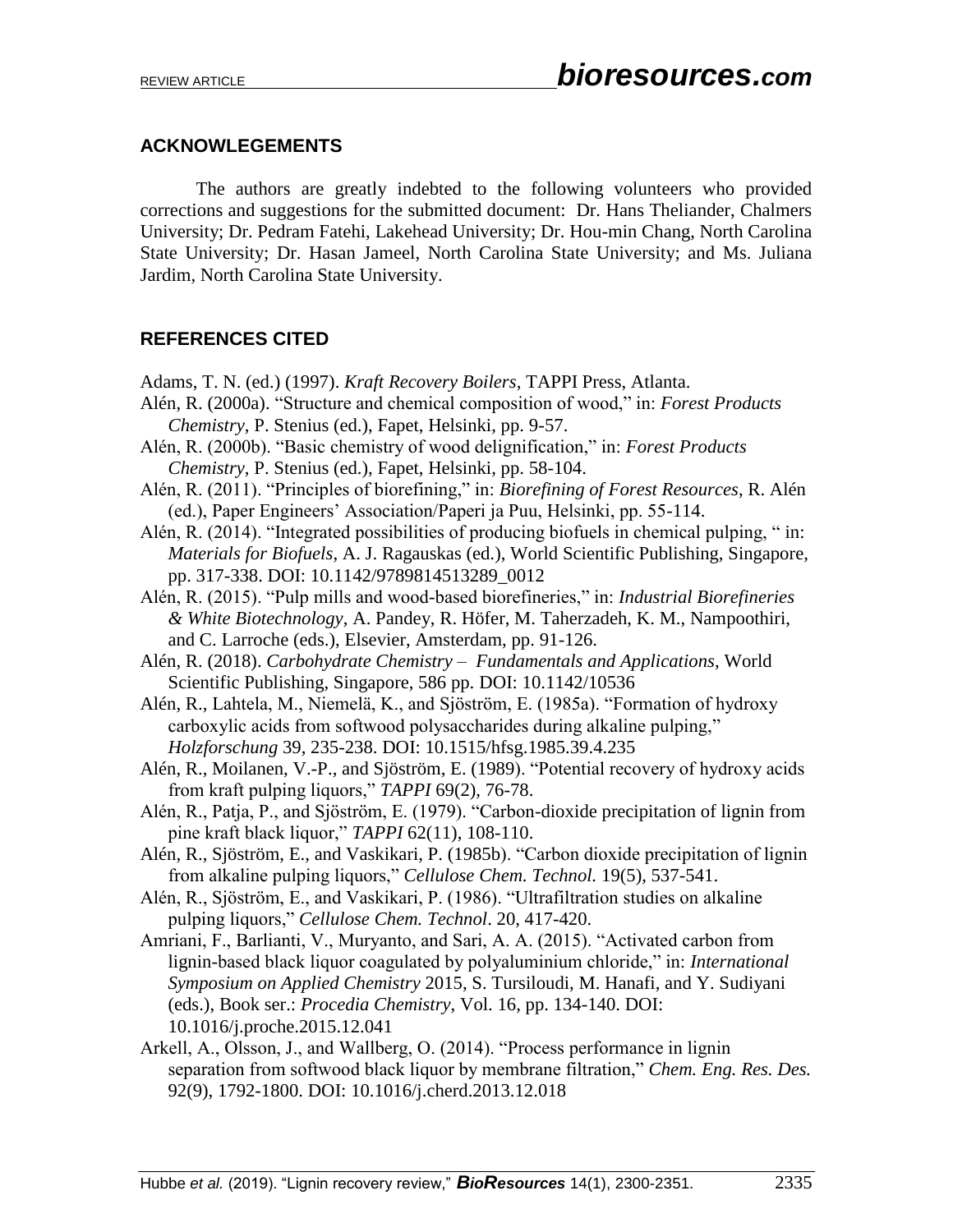- Aro, T., and Fatehi, P. (2017). "Tall oil production from black liquor: Challenges and opportunities," *Separ. Purif. Technol*. 175, 469-480. DOI: 10.1016/j.seppur.2016.10.027
- Arulanantham, M. E. L. N., and Shanthini, R. (1997). "Recovery of sodium hydroxide from Embilipitiya black liquor by electrolysis," *IPPTA* 9(3)1-8.
- Axelsson, E., Olsson, M. R., and Berntsson, T. (2006). "Increased capacity in kraft pulp mills: Lignin separation and reduced steam demand compared with recovery boiler upgrade," *Nordic Pulp Paper Res. J.* 21(4), 485-492. DOI: 10.3183/NPPRJ-2006-21- 04-p485-492
- Back, E. L., and Allen, L. H., (eds.) (2000). *Pitch Control, Wood Resin and Deresination*, TAPPI Press, Atlanta, GA, 392 pp.
- Back, S. (2018). "The world's first lignin plant for biofuels," Paper Advance (blog), https://www.paperadvance.com/blogs/2015-09-21-18-40-27/9709-the-worlds-firstlignin-plant-for-biofuels-.html
- Bajpai, P. (2017). *Pulp and Paper Industry Chemical Recovery*, Elsevier, Amsterdam.
- Ball, F. J., and Vardell, W. C. (1962). "Continuous acidulation and coagulation of lignin in black liquor," U.S. Patent No. 3,048,576.
- Bi, S. P., Wang, C. Y., Cao, Q., and Zhang, C. H. (2004). "Studies on the mechanism of hydrolysis and polymerization of aluminum salts in aqueous solution: Correlations between the 'Core-links' model and 'cage-like' Keggin-Al<sub>13</sub> model," *Coordination Chem. Rev.* 248, 441-455. DOI: 10.1016/j.ccr.2003.11.001
- Biermann, C. J. (1996). *Handbook of Pulping and Papermaking*, 2nd Ed., Academic Press, San Diego, CA.
- Bottero, J.-Y., and Fiessinger, F. (1989). "Aluminum chemistry and aqueous solution," *Nordic Pulp Paper Res. J.* 4(2), 81-89. DOI: 10.3183/NPPRJ-1989-04-02-p081-089
- Bozell, J., Holladay, J., Johnson, D., and White, J. (2007). *Top Value Added Chemicals from Biomass Volume II: Results of Screening for Potential Candidates from Biorefinery Lignin*, U.S. Department of Energy, Oak Ridge, TN, 79 pp.
- Calvo-Flores, F. G., Dobado, J. A., Isac-Garcia, J., and Martin-Martinez, F. J. (2015). *Lignin and Lignans as Renewable Raw Materials: Chemistry, Technology, and Applications*, Wiley, Chichester, UK. DOI: 10.1002/9781118682784
- Christensen, C. M. (2003). *The Innovators Solution: Creating and Sustaining Successful Growth*, Harvard Business School Press, Boston, MA.
- Clayton, D., Easty, D., Einspahr, D., and Lonsky, W. (1989). "Kraft liquors," in: *Pulp and Paper Manufacture*, Vol 5, Alkaline Pulping, The joint Committee of the Paper Industry, TAPPI and CPPA, Atlanta, GA and Montreal, pp. 15-22.
- Coheen, D. W. (1981). "Chemicals from lignin," in *Organic Chemicals from Biomass*, I. S. Goldstein (ed.), CRC Press, Boca Raton, FL, pp. 143-161.
- Costa, C. A. E., Pinto, P. C. R., and Rodrigues, A. E. (2018). "Lignin fractionation from *E. Globulus* kraft liquor by ultrafiltration in a three stage membrane sequence," *Separ. Purif. Technol.* 192, 140-151. DOI: 10.1016/j.seppur.2017.09.066
- Culbertson, C., Treasure, T., Venditti, R., Jameel, H., and Gonzalez, R. (2016). "Life cycle assessment of lignin extraction in a softwood kraft pulp mill," *Nordic Pulp Paper Res. J.* 31(1), 30-U247. DOI: 10.3183/NPPRJ-2016-31-01-p030-040
- Danielsson, S. (2014). "Sorption and desorption of black liquor xylan onto cellulose fibers - A new separation technique," *Cellulose Chem. Technol.* 48(9-10), 819-823.
- De, S., and Bhattacharya, P. K. (1996). "Recovery of water and inorganic chemicals from kraft black liquor using membrane separation processes," *TAPPI J.* 79(1), 103-111.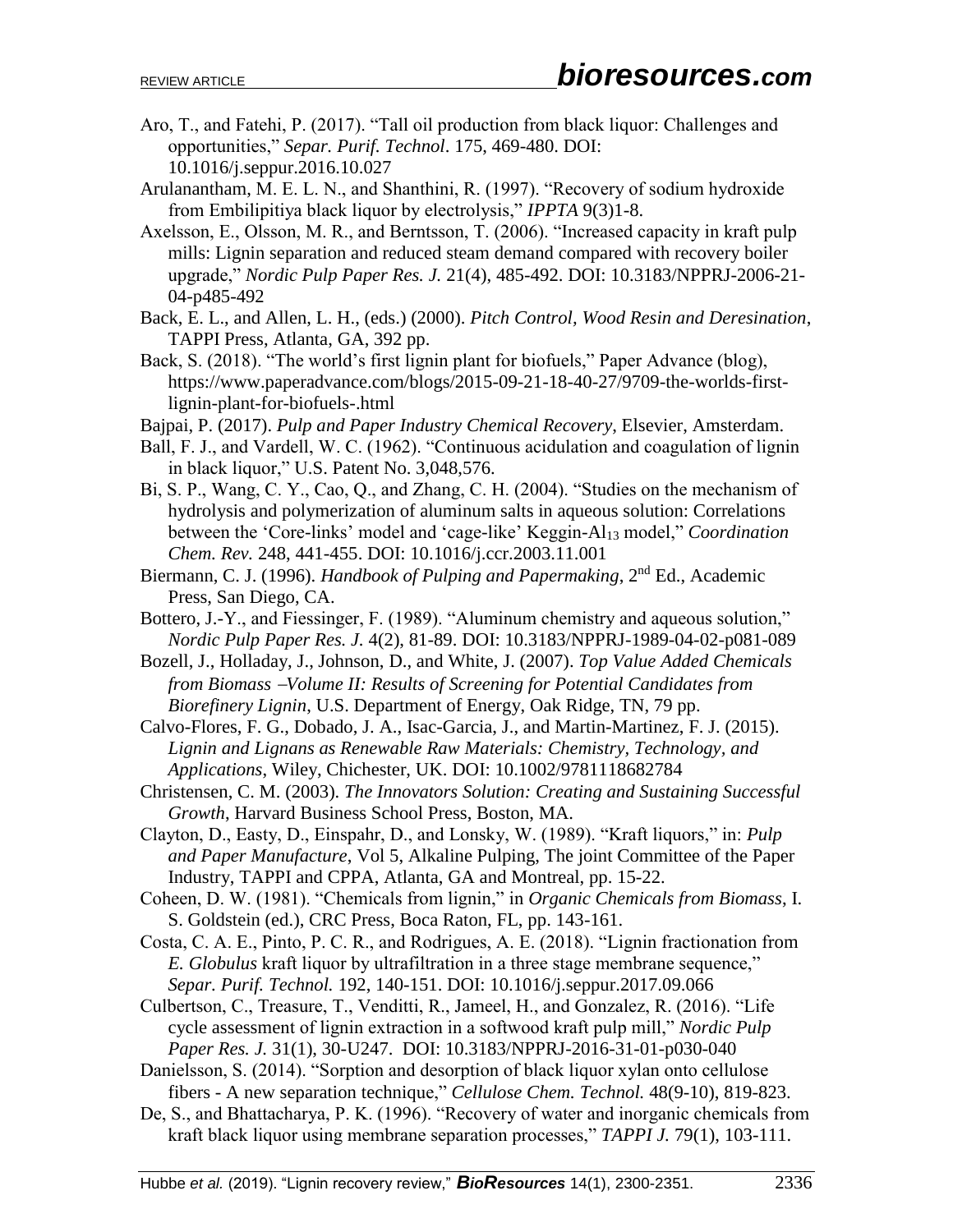- Derjaguin, B. V., and Landau, L. D. (1941). "Theory of the stability of strongly charged lyophobic sols and the adhesion of strongly charged particles in solution of electrolytes," *Acta Physicochim. URSS* 14, 633-662.
- Dhingra, D. R., Bhatnagar, M. S., and Nigam, P. C. (1952). "Lignin recovery from soda black liquor," *Indian Pulp Paper* 7(6), 311-315.
- Dominguez-Robles, J., Espinosa, E., Savy, D., Rosal, A., and Rodriguez, A. (2016). "Biorefinery process combining Specel (R) process and selective lignin precipitation using mineral acids," *BioResources* 11(3), 7061-7077. DOI: 10.15376/biores.11.3.7061-7077
- Dong, D., Fricke, A. L., Moudgil, B. M., and Johnson, H. (1996). "Electrokinetic study of kraft lignin," *TAPPI J.* 79(7), 191-197.
- dos Santos, P. S. B., Erdocia, X., Gatto, D. A., and Labidi, J. (2014). "Characterisation of kraft lignin separated by gradient acid precipitation," *Indust. Crops Prod.* 55, 149- 154. DOI: 10.1016/j.indcrop.2014.01.023
- Dru, J.-M. (2015). *The Ways to New: 15 Paths to Disruptive Innovation*, John Wiley & Sons, Hoboken, NJ. DOI: 10.1002/9781119214731
- Durruty, J., Mattsson, T., and Theliander, H. (2017a). "Local filtration properties of kraft lignin: The influence of residual xylan," *Separ. Purif. Technol.* 179, 455-466. DOI: 10.1016/j.seppur.2017.01.068
- Durruty, J., Sewring, T., Schneider, H., Schneider, L., Mattsson, T., and Theliander, H. (2017b). "Filtration properties of kraft lignin: The influence of xylan and precipitation conditions," *Nordic Pulp Paper Res. J.* 32(4), 508-526. DOI: 10.3183/NPPRJ-2017- 32-04-p508-526
- Dutka, A. P., Basker, V. R., Crisalle, O. D., Fricke, A. L., and Kalotay, P. (2004). "Evaluation of a capillary-coriolis instrument for on-line viscosity and density measurements of kraft black liquor," *TAPPI J*. 3(3), 17-24.
- Edzwald, J. K. (2010). "Dissolved air flotation and me," *Water Res.* 44(7), 2077-2106. DOI: 10.1016/j.watres.2009.12.040
- Empie, H. J. (2009). *Fundamentals of the Kraft Recovery Process*, TAPPI Press, Atlanta, GA.
- Exall, K. N., and van Loon, G. W. (2003). "Effects of raw water conditions on solutionstate aluminum speciation during coagulant dilution," *Water Res.* 37(14), 3341-3350. DOI: 10.1016/S0043-1354(03)00229-X
- Fane, A. G., and Fell, C. J. D. (1987). "A review of fouling and fouling control in ultrafiltration," *Desalination* 62, 117-136. DOI: 10.1016/0011-9164(87)87013-3
- FAOSTAT (2014). Food and Agriculture Organization of the United Nations. URL: http://faostat.fao.org
- Fardim, P. (ed.) (2011). *Chemical Pulping*, *Part 1*, *Fibre Chemistry and Technology*, Paper Engineers Assoc./Paperi ja Puu Oy, 2nd Ed., Helsinki, 748 pp.
- Fatehi, P., Gao, W. J., Sun, Y. H., and Dashtban, M. (2016). "Acidification of prehydrolysis liquor and spent liquor of neutral sulfite semichemical pulping process," *Bioresour. Technol.* 218, 518-525. DOI: 10.1016/j.biortech.2016.06.138
- Feng, M. W., He, G., Zhang, Y., Wang, X.-M., Kouisni, L., and Paleologou, M. (2016). "High-residual content (HRC) kraft/soda lignin as an ingredient in wood adhesives," U.S. Patent No. 20160304757, October 20, 2016.
- Feng, X. Z., and Tian, Z. Y. (2009). "A new technology for treating pulp waste with plasma," *Plasma Sci. Technol.* 11(5), 609-612. DOI: 10.1088/1009-0630/11/5/18
- Flory, P. J. (1953). *Principles of Polymer Chemistry*, Cornel Univ. Press, Ithaca, NY.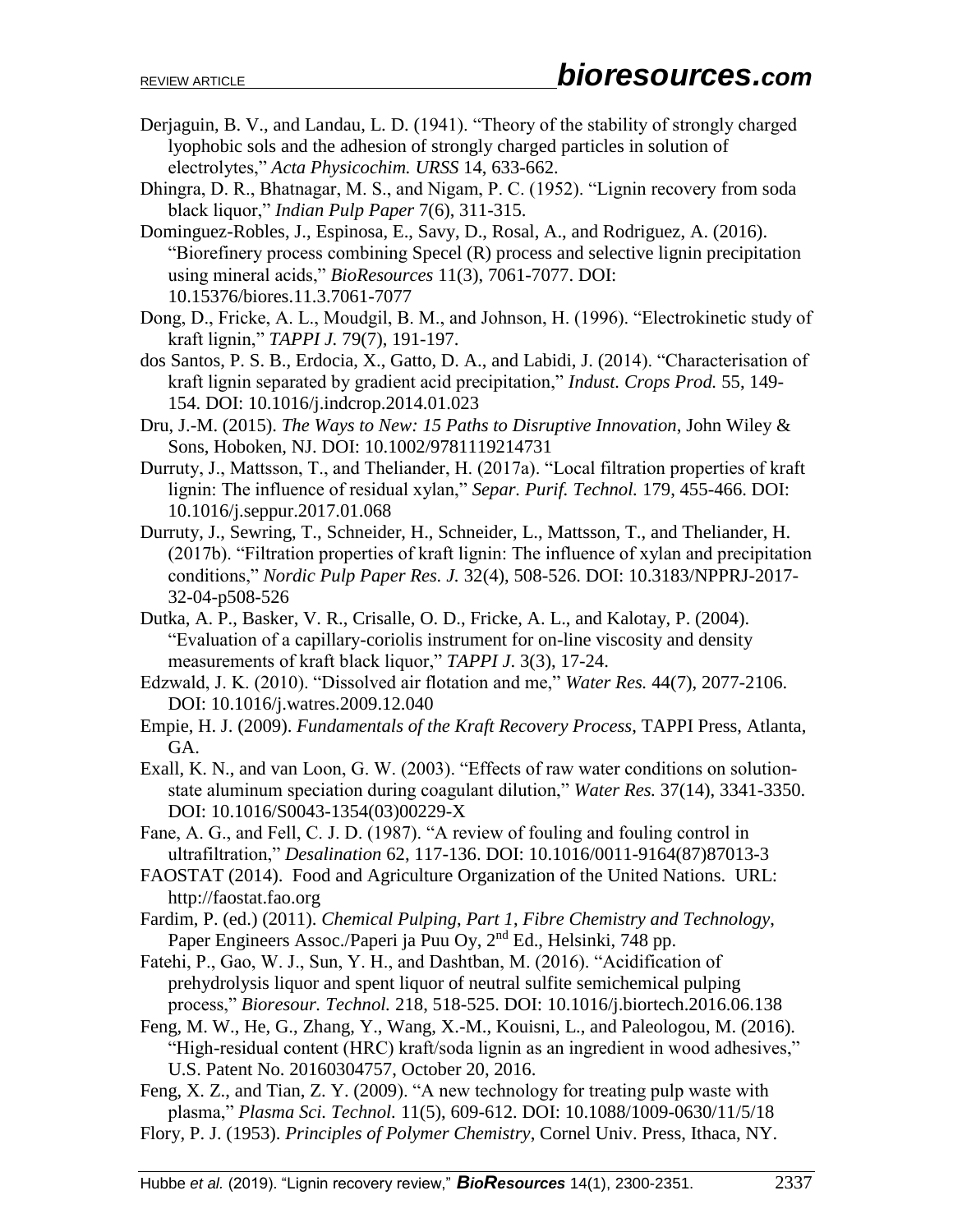- Frederick, W. J. (1997). "Black liquor properties," in: *Kraft Recovery Boilers*, T. N. Adams (ed.), TAPPI Press, Atlanta, GA, pp. 59-99.
- Fritz, C., Salas, C., Jameel, H., and Rojas, O. U. (2017). "Self-association and aggregation of kraft lignins via electrolyte and nonionic surfactant regulation: Stabilization of lignin particles and effects on filtration," *Nordic Pulp Paper Res. J.* 32(4), 572-585. DOI 10.3183/NPPRJ-2017-32-04-p572-585
- Garcia, A., Toledano, A., Serrano, L., Egues, I., Gonzalez, M., Marin, F., and Labidi, J. (2009). "Characterization of lignins obtained by selective precipitation," *Separ. Purif. Technol.* 68(2), 193-198. DOI: 10.1016/j.seppur.2009.05.001
- Garg, A., Mishra, I. M., and Chand, S. (2010). "Effectiveness of coagulation and acid precipitation processes for the pre-treatment of diluted black liquor," *J. Hazard. Mater.* 180, 158-164. DOI: 10.1016/j.jhazmat.2010.04.008
- Gellerstedt, G., Tomani, P., Axegård, P., and Backlund, B. (2013). "Lignin recovery and lignin-based products," in: *Integrated Forest Biorefineries – Challenges and Opportunities*, C. Lew (ed.), Royal Soc. Chem., Cambridge, pp. 180-210.
- Ghatak, H. R. (2009a). "Reduction of organic pollutants with recovery of value-added products from soda black liquor of agricultural residues by electrolysis," *TAPPI J.*  8(7), 4-10.
- Ghatak, H. R. (2009b). "Economic potential of black liquor electrolysis as a treatment option for small agro-based mills," *TAPPI J*. 8(11), 4-11.
- Ghatak, H. R., Kundu, P. P., and Kumar, S. (2010). "Thermochemical comparison of lignin separated by electrolysis and acid precipitation from soda black liquor of agricultural residues," *Thermochim. Acta* 502(1-2), 85-89. DOI: 10.1016/j.tca.2010.02.012
- Gierer, J. (1970). "The reactions of lignin during pulping A description and comparison of conventional pulping processes," *Svensk Papperstidn*. 73(18), 571-595.
- Gierer, J. (1980). "Chemical aspects of kraft pulping," *Wood Sci. Technol*. 14, 241-266. DOI: 10.1007/BF00383453
- Gierer, J. (1982). "The chemistry of delignification," *Holzforschung* 36(1), 43-51. DOI: 10.1515/hfsg.1982.36.1.43
- Gierer, J. (1985). "Chemistry of delignification. Part 1: General concept and reactions during pulping," *Wood Sci. Technol*. 19, 289-312.
- Gilarranz, M. A., Rodriguez, F., Oliet, M., and Revenga, J. A. (1998). "Acid precipitation and purification of wheat straw lignin," *Separ. Sci. Technol.* 33(9), 1359-1377. DOI: 10.1080/01496399808544988
- Giummarella, N., Lindgren, C., Lindstrom, M. E., and Henriksson, G. (2016). "Lignin prepared by ultrafiltration of black liquor: Investigation of solubility, viscosity, and ash content," *BioResources* 11(2), 3494-3510. DOI: 10.15376/biores.11.2.3494-3510
- Glasser, W. G., Barnett, C. A., and Sano, Y. (1983). "Classification of lignins with different genetic and industrial origins," *J. Appl. Polym. Sci.* 37, 441-460.
- Goring, D. A. I. (1971). "Polymer properties of lignin and lignin derivatives," in: *Lignins. Occurrence, Formation, Structure and Reactions*, K. V. Sarkanen and C. H. Ludwig (eds.), Wiley-Interscience, New York, Ch. 17, pp. 695-768.
- Grace, T. M. (1992). "Chemical recovery process chemistry," in: *Chemical Recovery in the Alkaline Pulping Processes*, R. P. Green and G. Hough (eds.), 3rd Ed., TAPPI Press, Atlanta, GA, Ch. 5, pp. 57-78.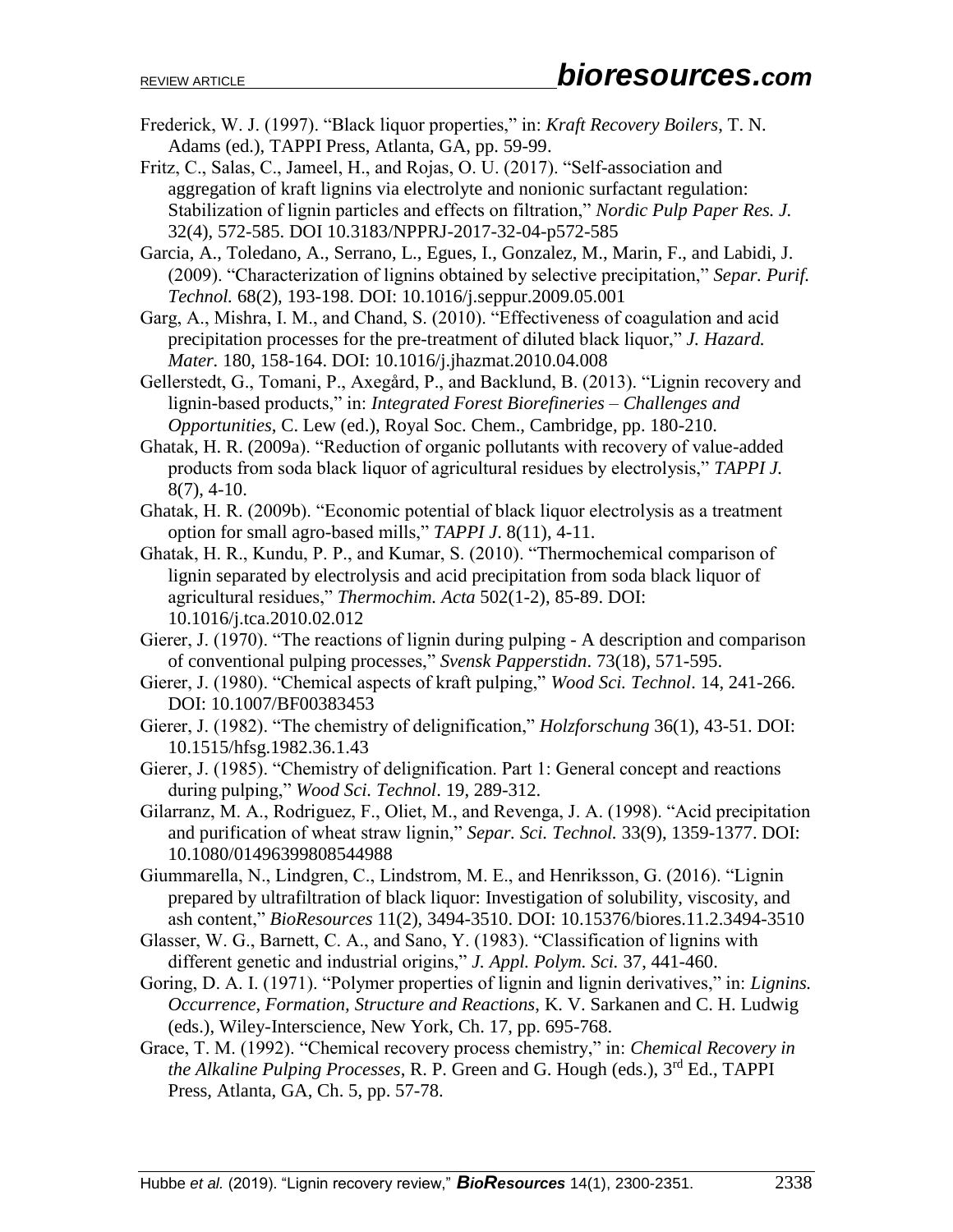- Grace, T. M., Malcolm, E. W., and Kocurek, M. J. (eds.) (1989). *Pulp and Paper Manufacture*, Vol. 5, *Alkaline Pulping*, The Joint Committee of the Paper Industry, TAPPI and CPPA, Atlanta, GA and Montreal, 637 pp.
- Gray, K., Crosby, H. L., and Steinberg, J. C. (1953). "Recovery of chemicals in wood pulp preparation," U.S. Patent No. 2,772,965.
- Gustafsson, J., Alén, R., Engström, J., Korpinen, R., Kuusisto, P., Leavitt, A., Olsson, K., Piira, J., Samuelsson, A., and Sundquist, J. (2008). "Pulping," in: *Chemical Pulping. Part 1, Fiber Chemistry and Technology*, 2<sup>nd</sup> Ed., P. Fardim (ed.), Ch. 2, pp. 187-381. Book series: *Papermaking Science and Technology*, Paper Engineers' Association/Paperi ja Puu, 2nd Ed., Helsinki.
- Haddad, M., Bazinet, L., Savadogo, O., and Paris, J. (2017a). "A feasibility study of a novel electro-membrane based process to acidify kraft black liquor and extract lignin," *Process Saf. Environ*. 106, 68-75. DOI: 10.1016/j.psep.2016.10.003
- Haddad, M., Labrecque, R., Bazinet, L., Savadogo, O., and Paris, J. (2016). "Effect of process variables on the performance of electrochemical acidification of kraft black liquor by electrodialysis with bipolar membrane," *Chem. Eng. J.* 304, 977-985. DOI: 10.1016/j.cej.2016.07.030
- Haddad, M., Mikhaylin, S., Bazinet, L., Savadogo, O., and Paris, J. (2017b). "Electrochemical acidification of kraft black liquor: Effect of fouling and chemical cleaning on ion exchange membrane integrity," *ACS Sust. Chem. Eng.* 5(1), 168-178. DOI: 10.1021/acssuschemeng.6b01179
- Hansen, C. M. (2007). *Hansen Solubility Parameters: A User's Handbook*, 2nd Ed., CRC Press, Boca Raton, FL, USA. DOI: 10.1201/9781420006834
- Hardy, W. B. (1899). "A preliminary investigation of the conditions which determine the stability of irreversible hydrosols," *Proc. Royal Soc. London* 66, 110-125. DOI: 10.1098/rspl.1899.0081
- Helander, M., Mattsson, T., Theliander, H., and Lindstrom, M. E. (2015). "Parameters affecting the cross-flow filtration of dissolved LignoBoost kraft lignin," *J. Wood Chem. Technol.* 36(1), 1-8. DOI: 10.1080/02773813.2015.1025284
- Helander, M., Theliander, H., Lawoko, M., Henriksson, G., Zhang, L. M., and Lindstrom, M. E. (2013). "Fractionation of technical lignin: Molecular mass and pH effects," *BioResources* 8(2), 2270-2282. DOI: 10.15376/biores.8.2.2270-2282
- Hiemenz, P. C., and Rajagopalan, R. (1997). *Principles of Colloid and Surface Science*, 3 rd Ed., Dekker, New York, NY. DOI: 10.1201/9781315274287
- Hill, M., and Fricke, A. L. (1984). "Ultrafiltration studies on a kraft black liquor," *TAPPI* 67(6), 100-103.
- Holmbom, B. (2011). "Extraction and utilization of non-structural wood and bark components," in: *Biorefining of Forest Resources*, R. Alén (ed.), Paper Engineers' Association/Paperi ja Puu, Helsinki, pp. 176-224.
- Holmqvist, A., Wallberg, O., and Jönsson, A. S. (2005). "Ultrafiltration of kraft black liquor from two Swedish pulp mills," *Chem. Eng. Res. Des.* 83(A8), 994-999. DOI: 10.1205/cherd.04204
- Hon, D. N.-S., and Shiraishi, N. (eds.) (2001). *Wood and Cellulosic Chemistry*, Marcel Dekker, New York, NY, 2<sup>nd</sup> Ed., 914 pp.
- Howell, J. F., and Thring, R. W. (2000). "Hardwood lignin recovery using generator waste acid. Statistical analysis and simulation," *Indust. Eng. Chem. Res.* 39(7), 2534- 2540. DOI: 10.1021/ie990190q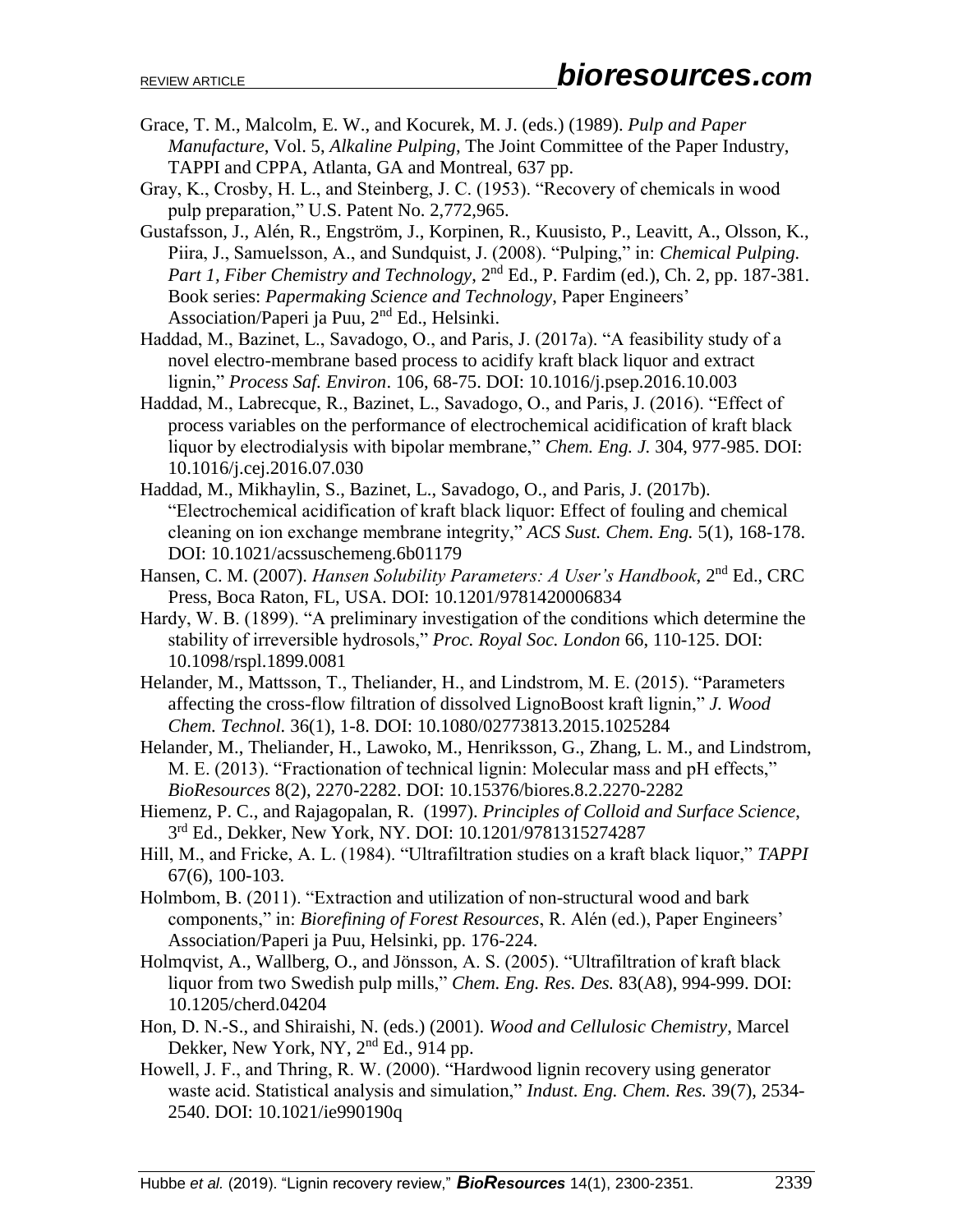- Hu, Z. J., Du. X. Y., Liu, J., Chang, H.-m., and Jameel, H. (2016). "Structural characterization of pine kraft lignin: BioChoice lignin *vs.* Indulin AT," *J. Wood Chem. Technol.* 36(6), 432-446. DOI: 10.1080/02773813.2016.1214732
- Huang, H. J., Ramaswamy, S., Al-Dajani, W. W., and Tschirner, U. (2010). "Process modeling and analysis of pulp mill-based integrated biorefinery with hemicellulose pre-extraction for ethanol production: A comparative study," *Bioresour. Technol.*  101(2), 624-631. DOI: 10.1016/j.biortech.2009.07.092
- Hubbe, M. A., Bechelini, E. M. A., Lewis, A. E., Peters, E. M., Gan, W. X., Nong, G. Z., Mandal, S., and Shi, S. Q. (2018). "Recovery of inorganic compounds from spent pulping liquor by eutectic freeze crystallization and supporting unit operations: A review," *BioResources* 13(4), 9180-9219. DOI: 10.15376/biores.13.4.Hubbe
- Hubbe, M. A., Chen, H., and Heitmann, J. A. (2009). "Permeability reduction phenomena in packed beds, fiber mats, and wet webs of paper exposed to flow of liquids and suspensions: A review," *BioResources* 4(1), 405-451. DOI: 10.15376/biores.4.1.405- 451
- Hubbe, M. A., Gardner, D. J., and Shen, W. (2015). "Contact angles and wettability of cellulosic surfaces: A review of proposed mechanisms and test strategies," *BioResources* 10(4), 8657-8749. DOI: 10.15376/biores.10.4.Hubbe\_Gardner\_Shen
- Hubbe, M. A., Metts, J. R., Hermosilla, D., Blanco, M. A., Yerushalmi, L., Haghighat, F., Lindholm-Lehto, P., Khodaparast, Z., Kamali, M., and Elliott, A. (2016). "Wastewater treatment and reclamation: A review of pulp and paper industry practices and opportunities," *BioResources* 11(3), 7953-8091. DOI: 10.15376/biores.11.3.Hubbe
- Hubbe, M. A., and Rojas, O. J. (2008). "Colloidal stability and aggregation of lignocellulosic materials in aqueous suspension: A review," *BioResources* 3(4), 1419- 1491. DOI: 10.15376/biores.3.4.1419-1491
- Humpert, D., Ebrahimi, M., and Czermak, P. (2016). "Membrane technology for the recovery of lignin: A review," *Membranes* 6(3), article no. 42. DOI: 10.3390/membranes6030042
- Jamaly, S., Giwa, A., and Hasan, S. W. (2015). "Recent improvements in oily wastewater treatment: Progress, challenges, and future opportunities," *J. Environ. Sci.* 37, 15-30. DOI: 10.1016/j.jes.2015.04.011
- Jiang, X., Liu, J., Du, X. Y., Hu, Z. J., Chang, H.-m., and Jameel, H. (2018). "Phenolation to improve lignin reactivity toward thermosets application," *ACS Sust. Chem. Eng.* 6, 5504-5512. DOI: 10.1021/acssuschemeng.8b00369
- Jiang, X., Savthri, D., Du, X., Pawar, S., Jameel, H., Chang, H.-m., and Zhou, X. F. (2017). "Fractionation and characterization of kraft lignin by sequential precipitation with various organic solvents," *ACS Sust. Chem. Eng.* 5(1), 835-842. DOI: 10.1021/acssuschemeng.6b02174
- Jin, W., Tolba, R., Wen, J. L., Li, K. C., and Chen, A.C. (2013). "Efficient extraction of lignin from black liquor via a novel membrane-assisted electrochemical approach," *Electrochim. Acta* 107, 611-618. DOI: 10.1016/j.electacta.2013.06.031
- Johansson, A. (1982). "By-product recovery and valorization in the kraft industry  $-A$ review of current trends in the recovery and use of turpentine and tall oil derivatives," *Biomass* 2(2), 103-113. DOI: 10.1016/0144-4565(82)90020-8
- Jönsson, A. S., Nordin, A. K., and Wallberg, O. (2008). "Concentration and purification of lignin in hardwood kraft pulping liquor by ultrafiltration and nanofiltration," *Chem. Eng. Res. Des.* 86(11A), 1271-1280. DOI: 10.1016/j.cherd.2008.06.003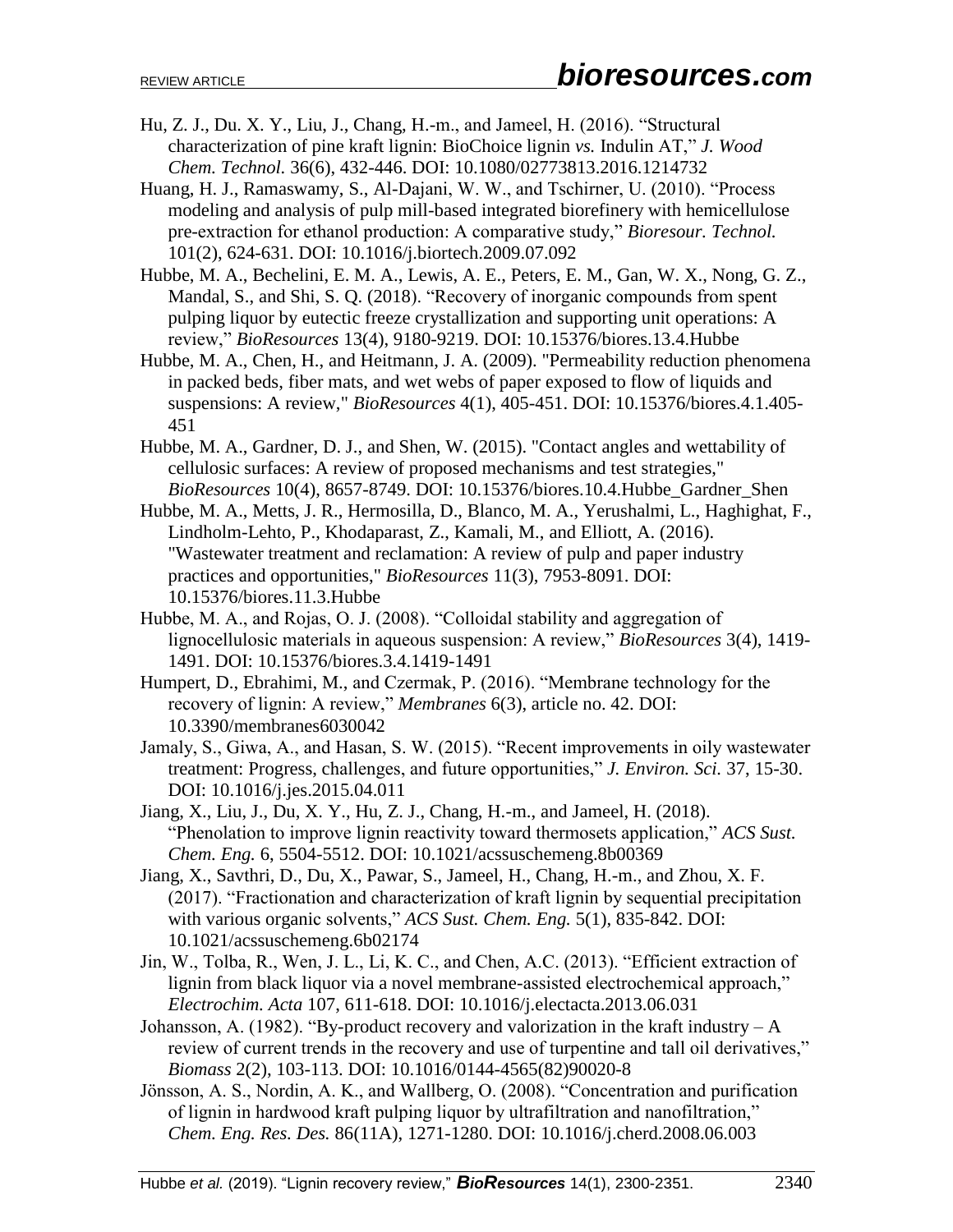- Junker, E. (1941). "Zur Kenntnis der Kolloidchemischen Eigneschaften des Humus Beigtrag zur Dispersitätschemie des Lignins," *Kolloid Zeitschr.* 95, 213-250. DOI: 10.1007/BF01521463
- Kannangara, M., Marinova, M., Fradette, L., and Paris, J. (2012). "Lignin recovery by aid precipitation in a kraft mill: An energy perspective," *JFor - J. Sci. Techno. For. Prod. Proc.* 2(4), 28-32.
- Kannangara, M., Marinova, M., Fradette, L., and Paris, J. (2016). "Effect of mixing hydrodynamics on the particle and filtration properties of precipitated lignin," *Chem. Eng. Res. Des*. 105, 94-106. DOI: 10.1016/j.cherd.2015.11.003
- Kaur, B., and Chakraborty, D. (2013). "Biotechnological and molecular approaches for vanillin production: A review," *Appl. Biochem. Biotechnol.* 169(4), 1353-1372. DOI: 10.1007/s12010-012-0066-1
- Keilen Jr., J. J., Ball, F. J., and Gressang, R. W. (1950). "Method of coagulating colloidal lignates in aqueous dispersions," U.S. Patent No. 2,623,040.
- Keilen, J. J., Frank, J. B., and Gressang, R. W. (1952). "Method of coagulating lignates in aqueous dispersions," U.S. Patent No. 2,623,040.
- Kevlich, N. S., Shofner, M. L., and Nair, S. (2017). "Membranes for kraft black liquor concentration and chemical recovery: Current progress, challenges, and opportunities," *Separ. Sci. Technol.* 52(6), 1070-1094. DOI: 10.1080/01496395.2017.1279180
- Keyoumu, A., Sjodahl, R., Henriksson, G., Ek, M., Gellerstedt, G., and Lindstrom, M. E. (2004). "Continuous nano- and ultra-filtration of kraft pulping black liquor with ceramic filters - A method for lowering the load on the recovery boiler while generating valuable side-products," *Indust. Crops Prod.* 20(2), 143-150. DOI: 10.1016/j.indcrop.2004.04.017
- Khulbe, K. C., Feng, C. Y., and Matsuura, T. (2008). *Synthetic Polymer Membranes. Characterization by Atomic Force Microscopy*, Springer, Berlin, 197 pp.
- Kihlman, J. (2016). "The sequential liquid-lignin recovery and purification process: Analysis of integration aspects for a kraft pulp mill," *Nordic Pulp Paper Res. J.*  31(4), 573-582. DOI: 10.3183/NPPRJ-2016-31-04-p573-582
- Kiiskilä, E., and Virkola, N.-E. (1987). "Method of decreasing black liquor viscosity," PCT Int. Appl. WO 87/03315.
- Kouisni, L., Gagne, A., Maki, K., Holt-Hindle, P., and Paleologou, M. (2016). "LignoForce system for the recovery of lignin from black liquor: Feedstock options, odor profile, and product characterization," *ACS Sust. Chem. Eng.* 4(10), 5152-5159. DOI: 10.1021/acssuschemeng.6b00907
- Kouisni, L., Holt-Hindle, P., Maki, K., and Paleologou, M. (2012). "The Lignoforce system (TM): A new process for the production of high-quality lignin from black liquor," *J-FOR-J. Sci. Technol. For. Prod. Proc.* 2(4), 6-10.
- Kouisni, L., Holt-Hindle, P., Maki, K., and Paleologou, M. (2014). "The Lignoforce system (TM): A new process for the production of high-quality lignin from black liquor," *Pulp Paper Canada* 115(1), 18-22.
- Kouisni, L., and Paleologou, M. (2014a). "Method for separating lignin from black liquor," U.S. Patent No. 8,771, 464.
- Kouisni, L., and Paleologou, M. (2014b). "The Lignoforce system A new process for the production of kraft lignin for high-value products," in: Professional Development Courses – Designing the Forest Biorefinery, Stockholm, Sweden, pp. 1-31.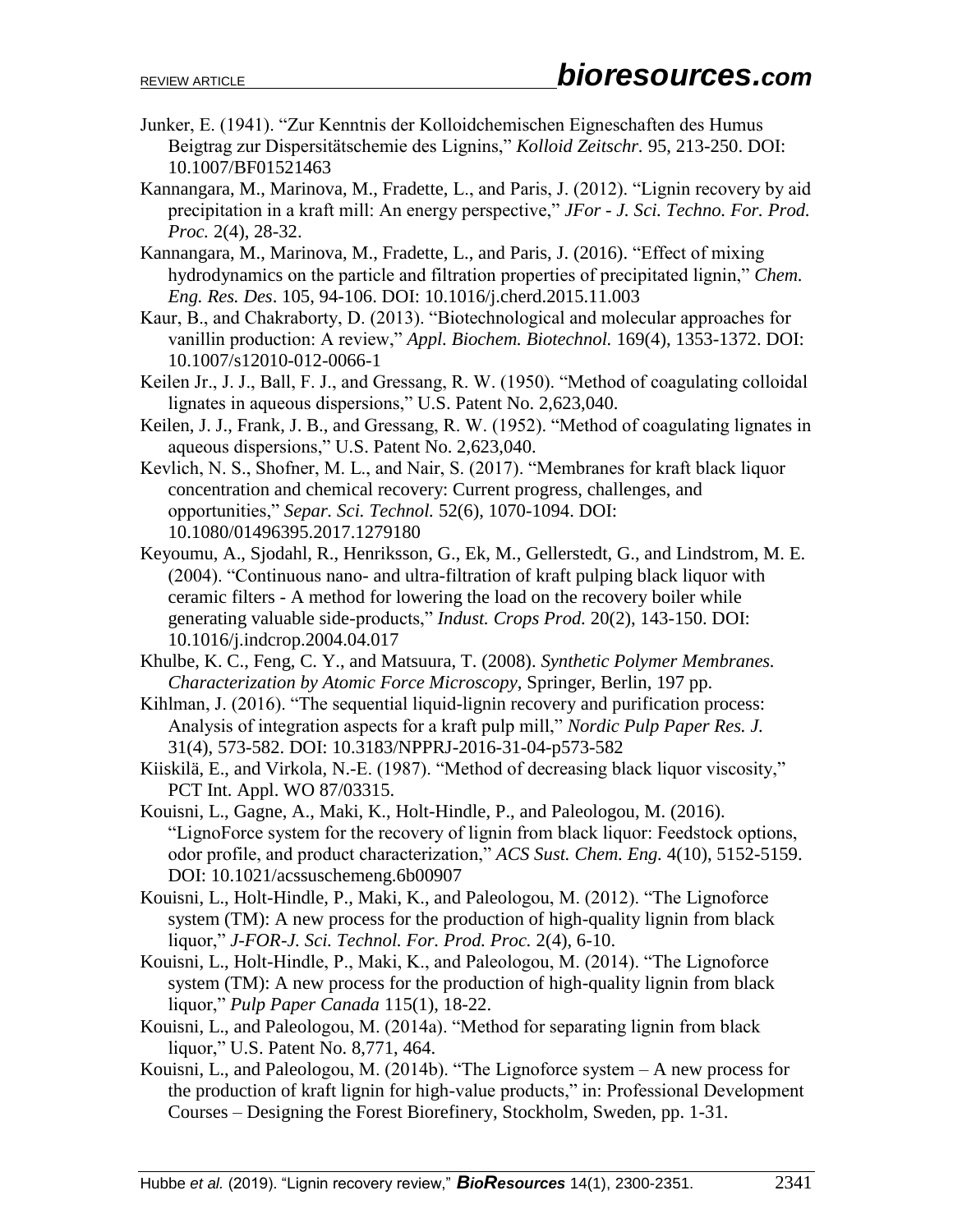- Kouisni, L., Fang, Y. L., Paleologou, M., Ahvazi, B., Hawari, J., Zhang Y. L., and Wang, X.-M. (2011). "Kraft lignin recovery and its use in the preparation of lignin-based phenol formaldehyde resins for plywood," *Cellulose Chem. Technol.* 45(7-8), 515- 520.
- Kumar, H. (2016). *Novel Products on the Recovery of By-products from Alkaline Pulping*, Ph.D. thesis, Univ. Jyväskylä, Finland.
- Kumar, H., and Alén, R. (2014). "Partial recovery of aliphatic carboxylic acids and sodium hydroxide from hardwood black liquor by electrodialysis," *Ind. Eng. Chem. Res*. 53, 9464-9470. DOI: 10.1021/ie5006004
- Kumar, H., Alén, R., and Sahoo, G. (2016). "Characterization of hardwood soda-AQ lignins precipitated from black liquor through selective acidification," *BioResources*  11(4), 9869-9879. DOI: 10.15376/biores.11.4.9869-9879
- Lake, M. A., and Blackburn, J. C. (2011). "Process for recovering lignin," U.S. Patent No. 2011/0294991.
- Lake, M. A., and Blackburn, J. C. (2014). "SLRP (TM) An innovative lignin-recovery technology," *Cellulose Chem. Technol.* 48(9-10), 799-804.
- Lake, M. A., and Blackburn, J. C. (2016). "Process for recovering lignin," U.S. Patent No. 9,260,464.
- Lake, M. A., Blackburn, J. C., and Stevens, D. (2015). "SLRP mass balance interface streams," http://ww.liquidlignin.com
- Lawoko, M., Henriksson, G., and Gellerstedt, G. (2005). "Structural differences between the lignin-carbohydrate complexes present in wood and in chemical pulps," *Biomacromol.* 6(6), 3467-3473. DOI: 10.1021/bm058014q
- Lawoko, M., Henriksson, G., and Gellerstedt, G. (2006). "Characterisation of lignincarbohydrate complexes (LCCs) of spruce wood (*Picea abies* L.) isolated with two methods," *Holzforschung* 60(2), 156-161. DOI: 10.1515/HF.2006.025
- Lee, S. Y., Hubbe, M. A., and Saka, H. (2006). "Prospects for biodiesel as a byproduct of wood pulping - A review," *BioResources* 1(1), 150-171. DOI: 10.15376/biores.1.1.116-149
- Lehto, J., Pakkanen, H., and Alén, R. (2015). "Molecular mass distribution of sulfur-free lignin from alkaline pulping preceded by hot-water-extraction," *Appita J*. 68(2), 149- 157.
- Leskinen, T., Smyth, M., Xiao, Y., Lintinen, K., Mattinen, M.-L., Kostiainen, M. A., Oinas, P., and Österberg, M. (2017). "Scaling up production of colloidal lignin particles," *Nordic Pulp Paper Res. J.* 32(4), 586-596. DOI: 10.3183/NPPRJ-2017-32- 04-p586-596
- Lin, S. Y. (1992). "Ultrafiltration," in: *Method in Lignin Chemistry*, Y. L. Stephen, and C. D. Dence (eds.), Springer, Heidelberg, pp. 518-523. DOI: 10.1007/978-3-642- 74065-7\_37
- Lindström, T. (1979). "Colloidal behavior of kraft lignin.1. Association and gelation of kraft lignin in aqueous-solutions," *Colloid Polym. Sci.* 257(3), 277-285. DOI: 10.1007/BF01382370
- Lindström, T. (1980). "The colloidal behavior of kraft lignin. 2. Coagulation of kraft lignin sols in the presence of simple and complex metal-ions," *Colloid Polym. Sci.*  258(2), 168-173. DOI: 10.1007/BF01498276
- Lisboa, S. A., Evtuguin, D. V., Neto, C. P., and Goodfellow, B. J. (2005). "Isolation and structural characterization of polysaccharides dissolved in *Eucalyptus globulus* kraft black liquors," *Carbohydr. Polym.* 60(1), 77-85. DOI: 10.1016/j.carbpol.2004.11.024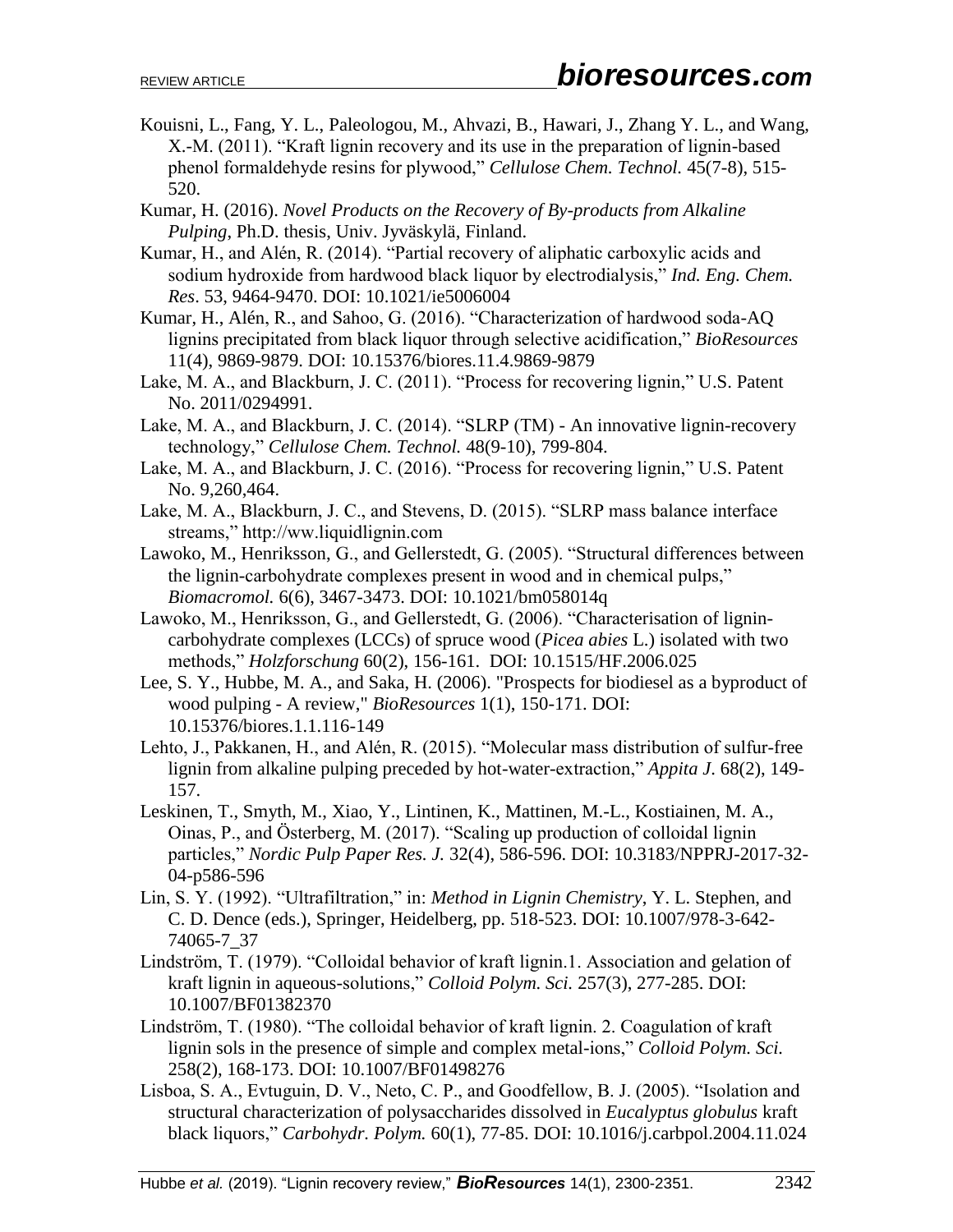- Liu, Z., and Luo, X. G. (2010). "Fractional isolation and purification of lignin from pulping black liquor," in *2010 4th International Conference on Bioinformatics and Biomedical Engineering* (ICBBE 2010), Chengdu, China.
- Löfstedt, J., Dahlstrand, C., Orebom, A., Meuzelaar, G., Sawadjoon, S., Galkin, M. V., Agback, P., Wimby, M., Corresa, E., Mathieu, Y., Sauvanaud, L., Eriksson, S., Corma, A., and Samec, J. S. M. (2016). "Green diesel from kraft lignin in three steps," *ChemSusChem* 9(12), 1392-1396. DOI: 10.1002/cssc.201600172
- Lora, J. (2008). "Industrial commercial lignins: Sources, properties and applications," in: *Monomers, Polymers and Composites from Renewable Resources*, M. N. Belgacem and A. Gandini (eds.), pp. 225-241. DOI: 10.1016/B978-0-08-045316-3.00010-7
- Louhelainen, J. (2003). *Changes in the Chemical Composition and Physical Properties of Wood and Nonwood Black Liquors during Heating*, Ph.D. thesis, Univ. Jyväskylä, Finland.
- Loutfi, H., Blakwell, B., and Uloth, V. (1991). "Lignin recovery from kraft black liquor: Preliminary process design," *Tappi J.* 74(1), 203-210.
- Lund (2016). https://www.chemeng.lth.se/ket050/Finalreport2016/SunCarbon.pdf
- Macfarlane, A. L., Prestidge, R., Farid, M. M., and Chen, J. J. J. (2009). "Dissolved air flotation: A novel approach to recovery of organosolv lignin," *Chem. Eng. J.* 148(1), 15-19. DOI: 10.1016/j.cej.2008.07.036
- Mandavgane, S. A., and Subramanian, D. (2006). "Settling and filtration characteristics of carbonated black liquor from agro based paper mill," *J. Sci. Indust. Res.* 65(2), 169-173.
- Manttari, M., Lahti, J., Hatakka, H., Louhi-Kultanen, M., and Kallioinen, M. (2015). "Separation phenomena in UF and NF in the recovery of organic acids from kraft black liquor," *J. Membrane Sci.* 490, 84-91. DOI: 10.1016/j.memsci.2015.04.048
- Marcus, Y. (1993). "The properties of organic liquids that are relevant to their use as solvating solvents," *Chem. Soc. Rev.* 22(6), 409-416. DOI: 10.1039/cs9932200409
- Marton, J. (1971). "Reactions in alkaline pulping," in: *Lignins. Occurrence, Formation, Structure and Reactions*, K. V. Sarkanen and C. H. Ludwig (eds.), Wiley-Interscience, New York, NY, Ch. 16, pp. 639-694.
- Mattsson, T., Lewis, W. J. T., Chew, Y. M. J., and Bird, M. R. (2015). "In situ investigation of soft cake fouling layers using fluid dynamic gauging," *Food Bioprod. Proc.* 93, 205-210. DOI: 10.1016/j.fbp.2014.09.003
- McGinnis, T., Svarz, J., and Gabel, R. (1998). "Additives for improving the separation of crude tall oil soap from black liquor and analytical methods for measurement of their performance," TAPPI Pulping Conf., Montreal, Oct. 25-29, 1998, TAPPI Press, Atlanta, GA, pp. 191-934.
- Merewether, J. W. T. (1962a). "The precipitation of lignin from eucalyptus kraft black liquors," *TAPPI* 45(2), 159-163.
- Merewether, J. W. T. (1962b). "Lignin XV. The coagulation of lignin salt from acidified kraft black liquor," *Holzforschung* 16(1), 26-29. DOI: 10.1515/hfsg.1962.16.1.26
- Mesfun, S., Lundgren, J., Grip, C. E., Toffolo, A., Nilsson, R. L. K., and Rova, U. (2014). "Black liquor fractionation for biofuels production - A techno-economic assessment," *Bioresour. Technol.* 166, 508-517. DOI: 10.1016/j.biortech.2014.05.062
- Milanova, E., and Dorris, G. M. (1990). "Effects of residual alkali content on the viscosity of kraft black liquors," *J. Pulp Pap. Sci*. 16(3), 94-101.
- Mishra, A. K., and Bhattacharya, P. K. (1984). "Alkaline black liquor treatment by batch electrodialysis," *Can. J. Chem. Eng*. 62, 723-727. DOI: 10.1002/cjce.5450620520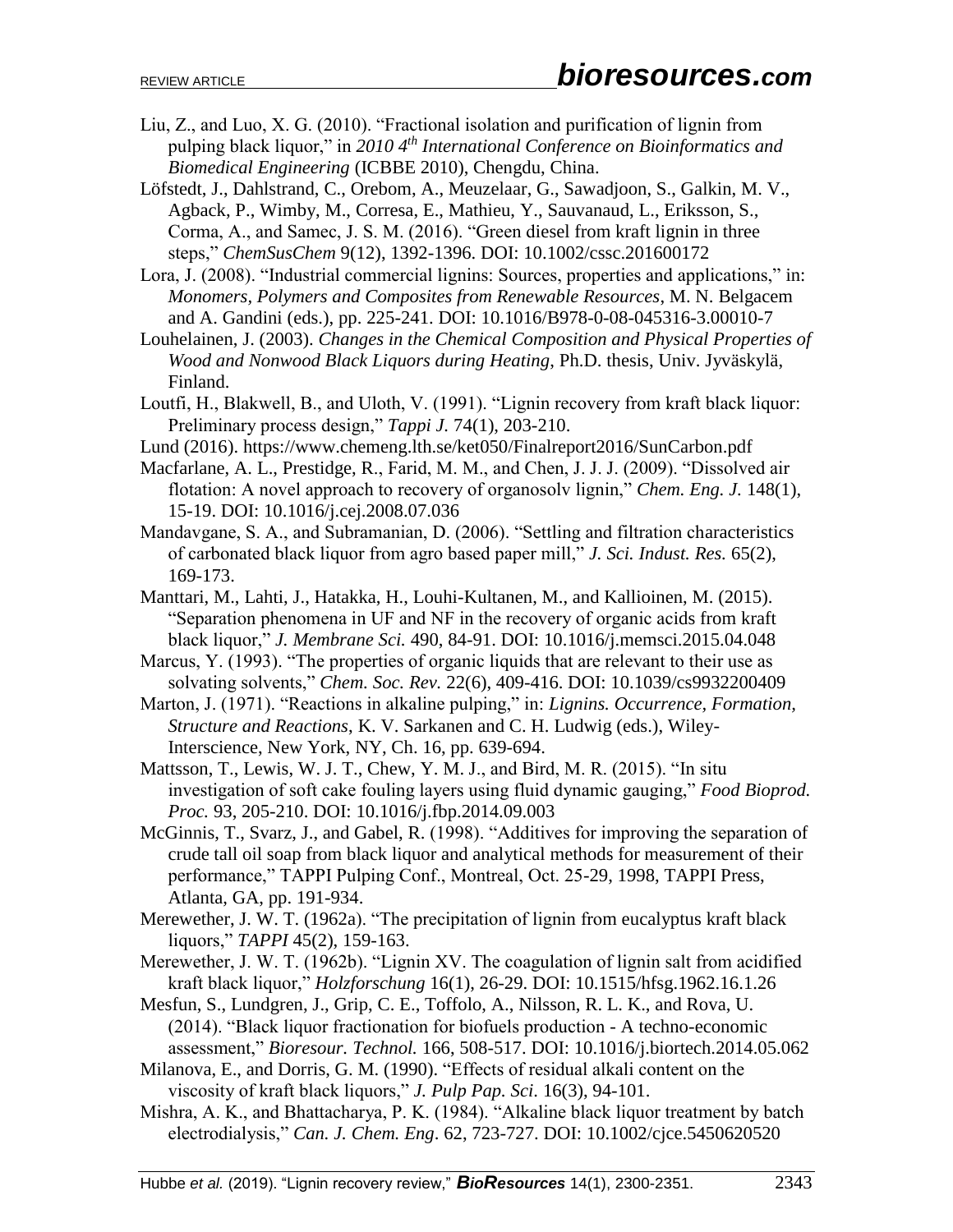- Mishra, A. K., and Bhattacharya, P. K. (1987). "Alkaline black liquor treatment by continuous electrodialysis," *J. Membr. Sci*. 33, 83-95. DOI: 10.1016/S0376- 7388(00)80053-8
- Monhemius, A. J. (1977). "Precipitation diagrams for metal-hydroxides, sulfides, arsenates and phosphates," *Trans. Inst. Mining Metal. Sec. C – Min. Proc. Extrac. Metal.* 86(Dec.), C202-C206.
- Moosavifar, A. (2006). "Viscosity and boiling point elevation of black liquor. Consequences when lignin is extracted from the black liquor," *Nordic Pulp Paper Res. J.* 21(2), 180-187. DOI: 10.3183/NPPRJ-2006-21-02-p180-187
- Moosavifar, A. (2008). "Lignin extraction from black liquor Properties of the liquors and sulphur content in the lignin," Chalmers University of Technology, Gothenburg, Sweden.
- Moreva, Y. L., Alekseeva, N. S., and Chernoberezhskii, Y. M. (2011). "Influence of NaOH, HCl, NaCl, and CaCl<sub>2</sub> electrolytes on aggregation stability of aqueous kraft lignin dispersion according to data of filtration through track membranes," *Colloid J.*  73(3), 363-367. DOI: 10.1134/S1061933X11030082
- Moreva, Y. L., and Chernoberezhskii, Y. M. (2011). "Influence of AlCl<sub>3</sub> on aggregation stability of aqueous dispersions of kraft lignin according to filtration through track membranes," *Colloid J.* 73(6), 822-824. DOI: 10.1134/S1061933X11050085
- Moshkelani, M., Marinova, M., Perrier, M., and Paris, J. (2013). "The forest biorefinery and its implementation in the pulp and paper industry: Energy overview," *Appl. Therm. Eng.* 50(2), 1427-1436. DOI: 10.1016/j.applthermaleng.2011.12.038
- Mota, M. I. F., Pinto, P. C. R., Loureiro, J. M., and Rodrigues, A. E. (2016). "Recovery of vanillin and syringaldehyde from lignin oxidation: A review of separation and purification processes," *Separ. Purif. Revs.* 45(3), 227-259. DOI: 10.1080/15422119.2015.1070178
- Murray, F. E., and Prakash, C. B. (1976). "Studies on the oxidation of organic sulphides in kraft black liquor," *TAPPI J.* 77(8), 47-52; T144-T148.
- Mussatto, S. I., Fernandes, M., and Roberto, I. C. (2007). "Lignin recovery from brewer's spent grain black liquor," *Carbohydr. Polym.* 70(2), 218-223. DOI: 10.1016/j.carbpol.2007.03.02
- Nagy, M., Kosa, M., Theliander, H., and Ragauskas, A. J. (2010). "Characterization of CO<sup>2</sup> precipitated kraft lignin to promote its utilization," *Green Chem.* 12(1), 31-34. DOI: 10.1039/b913602a
- Namane, M., Garcia-Mateos, F. J., Sithole, B., Ramjugernath, D., Rodriguez-Mirasol, J., and Cordero, T. (2016). "Characteristics of lignin precipitated with organic acids as a source for valorisation of carbon products," *Cellulose Chem. Technol.* 50(3-4), 355- 360.
- Namane, M., Sithole, B. B., and Ramjugernath, D. (2015). "Centrifugal washing and recovery as an improved method for obtaining lignin precipitated from South African kraft mill black liquor," *J. Sci. Indust. Res.* 74(10), 571-576.
- Neto, C. P., Belino, E., Evtuguin, D., and Silvestre, A. J. D. (1999). "Total fractionation and analysis of organic components of industrial *Eucalyptus globulus* kraft black liquor," *APPITA J.* 52(3), 213-217, 225.
- New Logic (1999). "Black liquor treatment for pulp mills," Application note, New Logic International, Inc.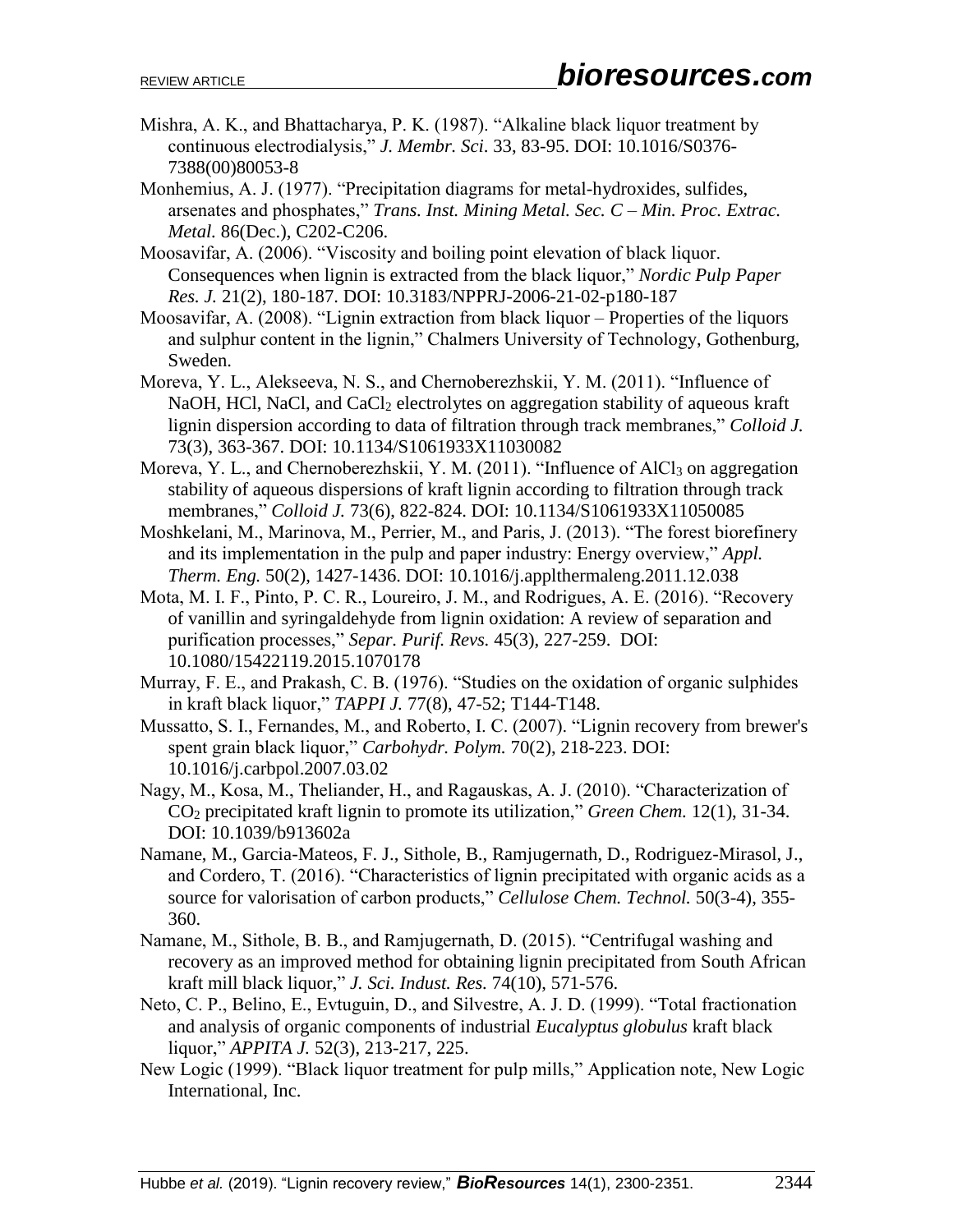- Niemelä, K., and Alén, R. (1999). "Characterization of pulping liquors," in: *Analytical Methods in Wood Chemistry, Pulping, and Papermaking*, E. Sjöström, and R. Alén (eds.), Springer, Heidelberg, pp. 193-231. DOI: 10.1007/978-3-662-03898-7\_7
- Niemelä, K., Alén, R., and Sjöström, E. (1985). "The formation of carboxylic acids during kraft and kraft-anthraquinone pulping of birch wood," *Holzforschung* 39, 167- 172. DOI: 10.1515/hfsg.1985.39.3.167
- Niemi, H., Lahti, J., Hatakka, H., Karki, S., Rovio, S., Kallioinen, M., Manttari, M., and Louhi-Kultanen, M. (2011). "Fractionation of organic and inorganic compounds from black liquor by combining membrane separation and crystallization," *Chem. Eng. Technol.* 34(4), 593-598. DOI: 10.1002/ceat.201000520
- Nikkanen, S. (1993). "Liquor heat treatment and high-dry-solids firing," *Bioresour. Technol*. 46(1-2), 173-176. DOI: 10.1016/0960-8524(93)90070-R
- Nikitin, V. M., Obolenskaya, A. V., Skachkov, V. M., and Ivanenko, A. D. (1963). "Precipitation of alkali lignin with carbon dioxide under pressure," *Bum. Prom*. 38(11), 14-15.
- Norgren, M., and Edlund, H. (2001). "Stabilization of kraft lignin solutions by surfactant additions," *Colloids Surf. A Physicochem. Eng. Aspects* 194, 239-248. DOI: 10.1016/S0927-7757(01)00806-8
- Norgren, M., and Edlund, H. (2003). "Ion specific differences in salt induced precipitation of kraft lignin," *Nordic Pulp Paper Res. J.* 18(4), 400-403. DOI: 10.3183/NPPRJ-2003-18-04-p400-403
- Norgren, M., and Edlund, H. (2014). "Lignin: Recent advances and emerging applications," *Current Opinion Colloid Interface Sci.* 19(5), 409-416. DOI: 10.1016/j.cocis.2014.08.004
- Norgren, M., Edlund, H., and Wågberg, L. (2002a). "Aggregation of lignin derivatives under alkaline conditions. Kinetics and aggregate structure," *Langmuir* 18(7), 2859- 2865. DOI: 10.1021/la011627d
- Norgren, M., Edlund, H., Wagberg, L., and Annergren, G. (2002b). "Fundamental physical aspects on lignin dissolution," *Nordic Pulp Paper Res. J.* 17(4), 370-373. DOI: 10.3183/NPPRJ-2002-17-04-p370-373
- Norgren, M., Edlund, H., Wågberg, L., Lindström, B., and Annergren, G. (2001). "Aggregation of kraft lignin derivatives under conditions relevant to the process. Part 1. Phase behavior," *Colloids Surf. A Physicochem Eng. Aspects* 194(1), 85-96. DOI: 10.1016/S0927-7757(01)00753-1
- Norgren, M., and Mackin, S. (2009). "Sulfate and surfactants as boosters of kraft lignin precipitation," *Ind. Eng. Chem. Res.* 48(10), 5098-5104. DOI: 10.1021/ie900141s
- Nyman, V., Rose, G., and Ralston, J. (1986). "The colloidal behavior of kraft lignin and lignosulfonates," *Colloids Surf.* 21, 125-147. DOI: 10.1016/0166-6622(86)80087-7
- Ohman, F., and Theliander, H. (2001). "Filtration properties of lignin precipitated from black liquor," 2001 International Chemical Recovery Conference: Changing Recovery Technology to Meet the Challenges of the Pulp and Paper Industry, Whistler, Canada, pp. 19-25.
- Ohman, F., and Theliander, H. (2007). "Filtration properties of lignin precipitated from black liquor," *TAPPI J.* 6(7), 3-9.
- Ohman, F., Wallmo, H., and Theliander, H. (2007a). "A novel method for washing lignin precipitated from kraft black liquor - Laboratory trials," *Nordic Pulp Paper Res. J.* 22(1), 9-16. DOI: 10.3183/NPPRJ-2007-22-01-p009-016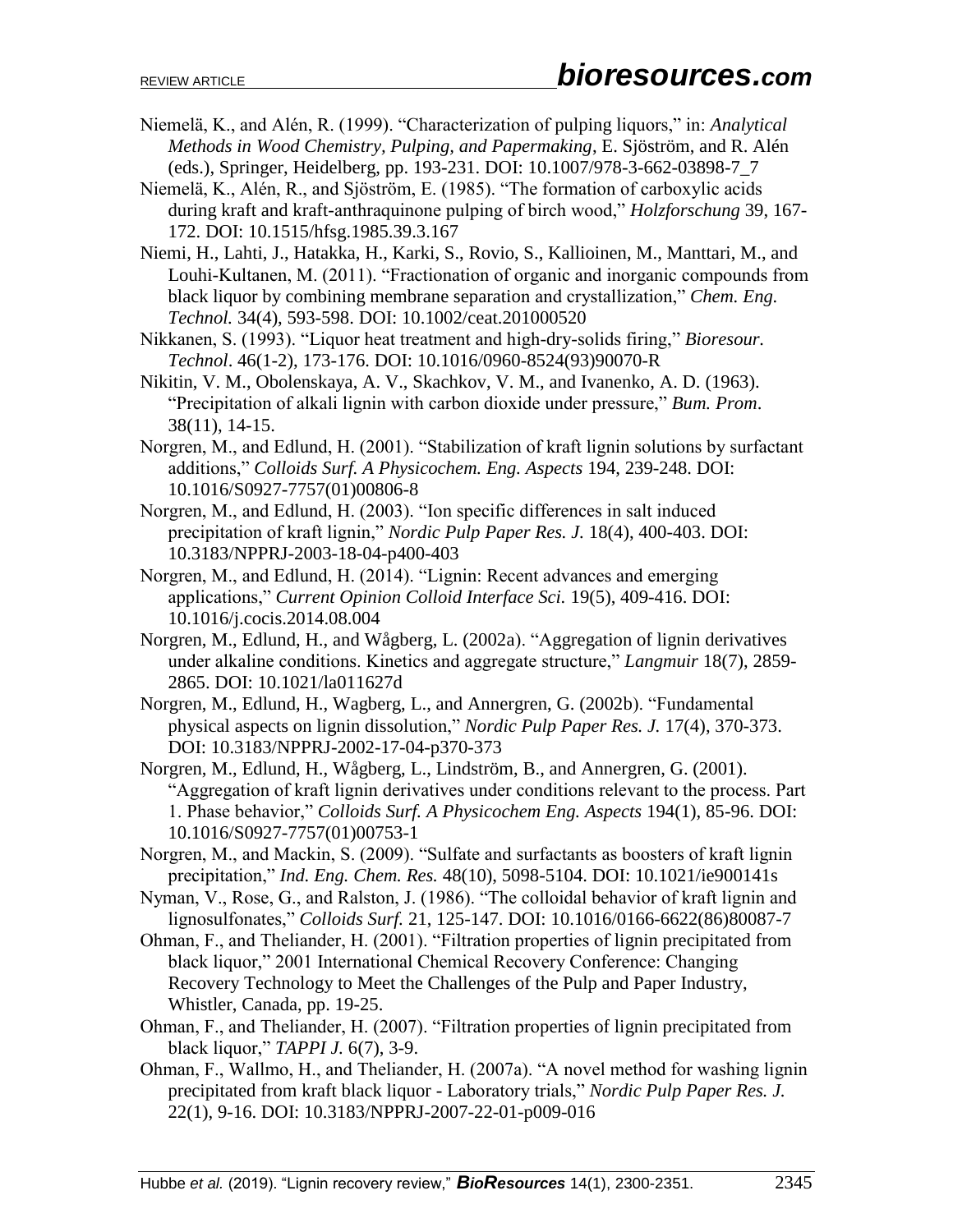- Ohman, F., Wallmo, H., and Theliander, H. (2007b). "Precipitation and filtration of lignin from black liquor of different origin," *Nordic Pulp Paper Res. J.* 22(2), 188- 193. DOI: 10.3183/NPPRJ-2007-22-02-p188-193
- Ooi, Z. Y., Othman, N., and Noah, N. F. M. (2016). "Response surface optimization of kraft lignin recovery from pulping wastewater through emulsion liquid membrane process," *Desal. Water Treat.* 57(17), 7823-7832. DOI: 10.1080/19443994.2015.1024754
- Österberg, M., Sipponen, M. H., and Henriksson, G. (2017). "Editorial: From understanding the biological function of lignin in plants to production of colloidal lignin particles," *Nordic Pulp Paper Res. J.* 32(4), 483-484. DOI: 10.3183/NPPRJ-2017-32-04-p483-484
- Oye, R., Langfors, N. G., Phillips, F. H., and Higgins, H. G. (1977). "The properties of kraft black liquors from various eucalypts and mixed tropical hardwoods," *Appita* 31(1), 33-40.
- Ozdenkci, K., De Blasio, C., Muddassar, H. R., Melin, K., Oinas, P., Koskinen, J., Sarwar, G., and Järvinen, M. (2017). "A novel biorefinery integration concept for lignocellulosic biomass," *Energy Conver. Manag.* 149, 974-987. DOI: 10.1016/j.enconman.2017.04.034
- Pakkanen, H., and Alén, R. (2012). "Molecular mass distribution of lignin from the alkaline pulping of hardwood, softwood, and wheat straw," *J. Wood Chem. Technol*. 32, 279-293. DOI: 10.1080/02773813.2012.659321
- Peter-Varbanets, M., Zurbrügg, C., Swartz, C., and Pronk, W. (2009). "Decentralized systems for potable water and the potential of membrane technology," *Water Res*. 43, 245-265. DOI: 10.1016/j.watres.2008.10.030
- Pirttinen, E., Stenius, P., and Kovasin, K. (2007). "Surfactant phase equilibria and separation of amphiphilic extractives from black liquor in kraft cooking of wood," *J. Dispersion Sci. Technol.* 28(1), 5-10. DOI: 10.1080/01932690600992852
- Pollak, A., Keilen Jr., J. J., and Drum, L. F. (1944). "Method of producing lignin from black liquor," U.S. Patent No. 2,464,828.
- Pye, E. K. (2006). "Industrial lignin production and applications," *Biorefineries Industrial Processes and Products*, Wiley-VCH Verlag GmbH, Vol. 2, pp. 165-200.
- Ragnar, M., Lindgren, C. T., and Nilvebrant, N.-O. (2000). "pK(a)-values of guaiacyl and syringyl phenols related to lignin," *J. Wood Chem. Technol.* 20(3), 277-305. DOI: 10.1080/02773810009349637
- Rastegarfar, N., Behrooz, R., and Bahramifar, N. (2015). "Electrocoagulation treatment of black liquor from soda-AQ pulping of wheat straw," *Environ. Monit. Assess*. 187, article no. 45. DOI: 10.1007/s10661-014-4245-0
- Rinaldi, R., Jastrzebski, R., Clough, M. T., Ralph, J., Kennema, M., Bruijnincx, P. C. A., and Weckhuysen, B. M. (2016). "Paving the way for lignin valorisation: Recent advances in bioengineering, biorefining and catalysis," *Angew. Chem. Int. Ed.* 55(29), 8164-8215. DOI: 10.1002/anie.201510351
- Roberts, J. E., Spontak, R. J., Jameel, H., and Khan, S. A. (1996). "A novel approach to black liquor viscosity reduction using salt additives," *TAPPI J*. 79(8), 167-174.
- Rudatin, S., Sen, Y. L., and Woerner, D. L. (1989). "Association of kraft lignin in aqueous solution," in: W. G. Glasser, and S. Sarkanen, S. (eds.), *Lignin. Properties and Materials*, ACS Symp. Ser. 397, Ch. 11, pp. 144-154. DOI: 10.1021/bk-1989- 0397.ch011
- Rydholm, S. A. (1965). *Pulping Processes*, Interscience Publ., New York, NY, 1269 pp.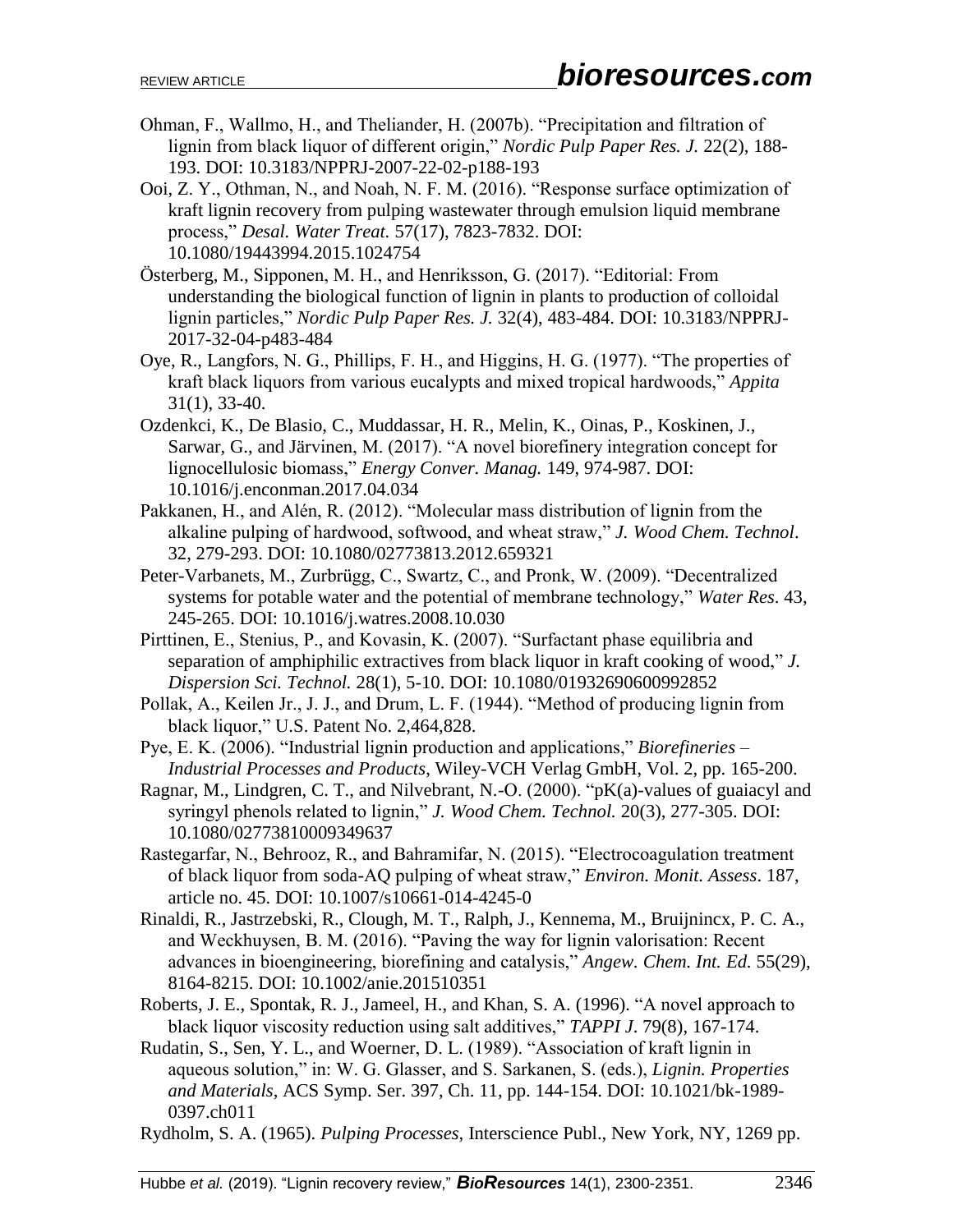- Sameni, J., Krigstin, S., and Sain, M. (2016). "Characterization of lignins isolated from industrial residues and their beneficial uses," *BioResources* 11(4), 8435-8456. DOI: 10.15376/biores.11.4.8435-8456
- Sarkanen, K. V., and Ludwig, C. H. (eds.) (1971). *Lignins. Occurrence, Formation, Structure and Reactions*, Wiley-Interscience, New York, NY.
- Saththasivam, J., Loganathan, K., and Sarp, S. (2016). "An overview of oil-water separation using gas flotation systems," *Chemosphere* 144, 671-680. DOI: 10.1016/j.chemosphere.2015.08.087
- Schulze, H. (1882). "Schwefelarsen in wässriger Lösung," *J. Prakt. Chem.* 25, 431-452. DOI: 10.1002/prac.18820250142
- Servaes, K., Varhimo, A., Dubreuil, M., Bulut, M., Vandezande, P., Siika-aho, M., Sirvio, J., Kruus, K., Porto-Carrero, W., and Bongers, B. (2017). "Purification and concentration of lignin from the spent liquor of the alkaline oxidation of woody biomass through membrane separation technology," *Indust. Crops Prod.* 106, 86-96. DOI: 10.1016/j.indcrop.2016.10.005
- Sevastyanova, O., Helander, M., Chowdhury, S., Lange, H., Wedin, H., Zhang, L., Ek, M., Kadla, J. F., Crestini, C., and Lindström, M. E. (2014). "Tailoring the molecular and thermos-mechanical properties of kraft lignin by ultrafiltration," *J. Appl. Polym. Sci.* 131(18), 40799/1-40799/11. DOI: 10.1002/app.40799
- Shi, X. F., Tal, G., Hankins, N. P., and Gitis, V. (2014). "Fouling and cleaning of ultrafiltration membranes: A review," *J. Water Proc. Eng.* 1, 121-138. DOI: 10.1016/j.jwpe.2014.04.003
- Sixta, H. (ed.) (2006). *Handbook of Pulp*, Weley-VCH, Weinheim, 1352 pp.
- Sjöström, E. (1983). "Alternatives for balanced production of fibers, chemicals, and energy from wood," *J. Appl. Polym. Sci*. 37, 577-592.
- Sjöström, E. (1989). "The origin of charge on cellulosic fibers," *Nordic Pulp Paper Res. J.* 4(2), 90-93. DOI: 10.3183/NPPRJ-1989-04-02-p090-093
- Sjöström, E. (1993). *Wood Chemistry: Fundamentals and Applications*, Academic Press, San Diego, CA,  $2<sup>nd</sup>$  Ed., 293 pp.
- Söderhjelm, L. (1988). "Factors affecting the viscosity of strong black liquor," *Appita J*. 41(5), 389-392.
- Söderhjelm, L., and Sågfors, P.-E. (1994). "Fractors influencing the viscosity of kraft black liquors," *J. Pulp Paper Sci.* 20(4), J106-J110.
- Söderhjelm, L., Sågfors, P.-E., and Janson, J. (1992). "Black liquor viscosity," *Paperi Puu* 74(1), 56-58.
- Souto, F., Calado, V., and Pereira, N. 2015). "Carbon fiber from lignin: A literature review," *Materia-Rio de Janeiro* 20(1), 100-114. DOI: 10.1590/S1517- 707620150001.0012
- Stoklosa, R. J., Velez, J., Kelkar, S., Saffron, C. M., Thies, M. C., and Hodge, D. B. (2013). "Correlating lignin structural features to phase partitioning behavior in a novel aqueous fractionation of softwood kraft black liquor," *Green Chem.* 15(10), 2904-2912. DOI: 10.1039/c3gc41182f
- Suhas, Gupta, V. K., Carrott, P. J. M., Singh, R., Chaudhary, M., and Kushwaha, S. (2016). "Cellulose: A review as natural, modified and activated carbon adsorbent," *Bioresour. Technol.* 216, 1066-1076. DOI: 10.1016/j.biortech.2016.05.106
- Sun, R. C., Tomkinson, J., and Bolton, J. (1999). "Effects of precipitation pH on the physico-chemical properties of the lignins isolated from the black liquor of oil palm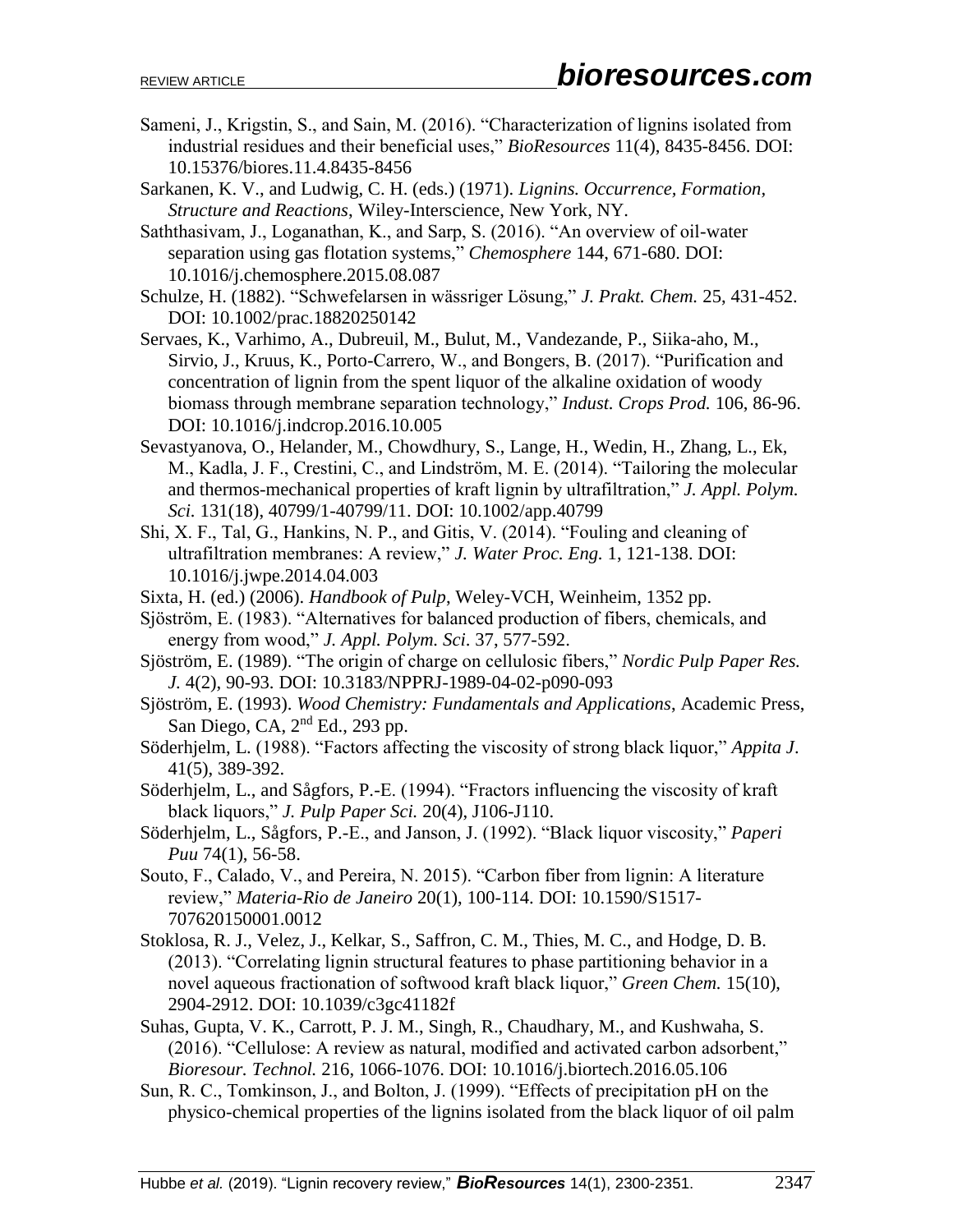empty fruit bunch fibre pulping," *Polym. Degrad. Stability* 63(2), 195-200. DOI: 10.1016/S0141-3910(98)00091-3

- Sunpine (2015). "SunPine, from crude tall oil to green diesel, printing ink and perfume," http://www.paperadvance.com/blogs/2015-09-21-18-40-27/5998-sunpine-fromcrude-tall-oil-to-green-diesel-printing-ink-and-perfume.html
- Surina, I., Jablonsky, M., Haz, A., Sladkova, A., Briskarova, A., Kacik, F., and Sima, J. (2015). "Characterization of non-wood lignin precipitated with sulphuric acid of various concentrations," *BioResources* 10(1), 1408-1423. DOI: 10.15376/biores.10.1.1408-1423
- Tadros, T. F. (1991). "Steric stabilization and flocculation by polymers," *Polymer J.* 23(5), 683-696. DOI: 10.1295/polymj.23.683
- Tarasov, D., Leitch, M., Fatehi, P. (2018). "Lignin-carbohydrate complexes: Properties, applications, analyses, and methods of extraction: A review," *Biotech. Biofuels* 11, article no. 269. DOI: 10.1186/s13068-018-1262-1
- Teguia, C. D., Albers, R., and Stuart, P. R. (2017). "Analysis of economically viable lignin-based biorefinery strategies implemented within a kraft pulp mill," *TAPPI J.*  16(3), 157-169.
- Toledano, A., Garcia, A., Mondragon, I., and Labidi, J. (2010a). "Lignin separation and fractionation by ultrafiltration," *Separ. Purif. Technol.* 71(1), 38-43. DOI: 10.1016/j.seppur.2009.10.024
- Toledano, A., Serrano, L., Garcia, A., Mondragon, I., and Labidi, J. (2010b). "Comparative study of lignin fractionation by ultrafiltration and selective precipitation," *Chem. Eng. J.* 157(1), 93-99. DOI: 10.1016/j.cej.2009.10.056
- Tomani, P. (2010). "The LignoBoost process," *Cellulose Chem. Technol.* 44, 53-58.
- Tomani, P., Axegard, P., Berglin, N., Lovell, A., and Nordgren, D. (2011). "Integration of lignin removal into a kraft pulp mill and use of lignin as a biofuel," *Cellulose Chem. Technol.* 45(7-8), 533-540.
- Tomani, P., Axegard, P., Norgerg, L,, and Åkerlund, L.-E. (2012). "Lignin removal from different black liquors," 2012 TAPPI PEERS Conf.: Building a Sustainable Future, TAPPI Press, Atlanta, pp. 835-843.
- Tomlinson Sr., G., and Tomlinson Jr., G. (1946). "Method of treating cellulosic material," U.S. Patent No. 2,406,867.
- Uloth, V., and Wearing, J. T. (1989a). "Kraft lignin recovery. Acid precipitation versus ultrafiltration, Part 1: Laboratory test results," *Pulp Paper Can.* 90, 67-71; T357- T360.
- Uloth, V., and Wearing, J. T. (1989b). "Kraft lignin recovery. Acid precipitation versus ultrafiltration, Part 2: Technology and economics," *Pulp Paper Can.* 90, 34-37; T310- T314.
- Vakkilainen, E. K. (2007). *Kraft Recovery Boilers Principles and Practice*, 2nd printing, Helsinki University of Technology, Energy Engineering and Environmental Protection, Espoo, 246 pp.
- Vakkilainen, E., and Välimäki, E. (2009). "Effect of lignin separation to black liquor and recovery boiler operation," in: *TAPPI Conference*, Memphis, TN, United States, Vol 3, 1515-1556.
- Välimäki, E., Niemi, P., and Haaga, K. (2010). "A case study on the effects of lignin recovery on recovery boiler operation," in: *TAPPI/PAPTAC International Chemical Recovery Conference*, Williamsburg, VA, United States. Vol.2, 148-156.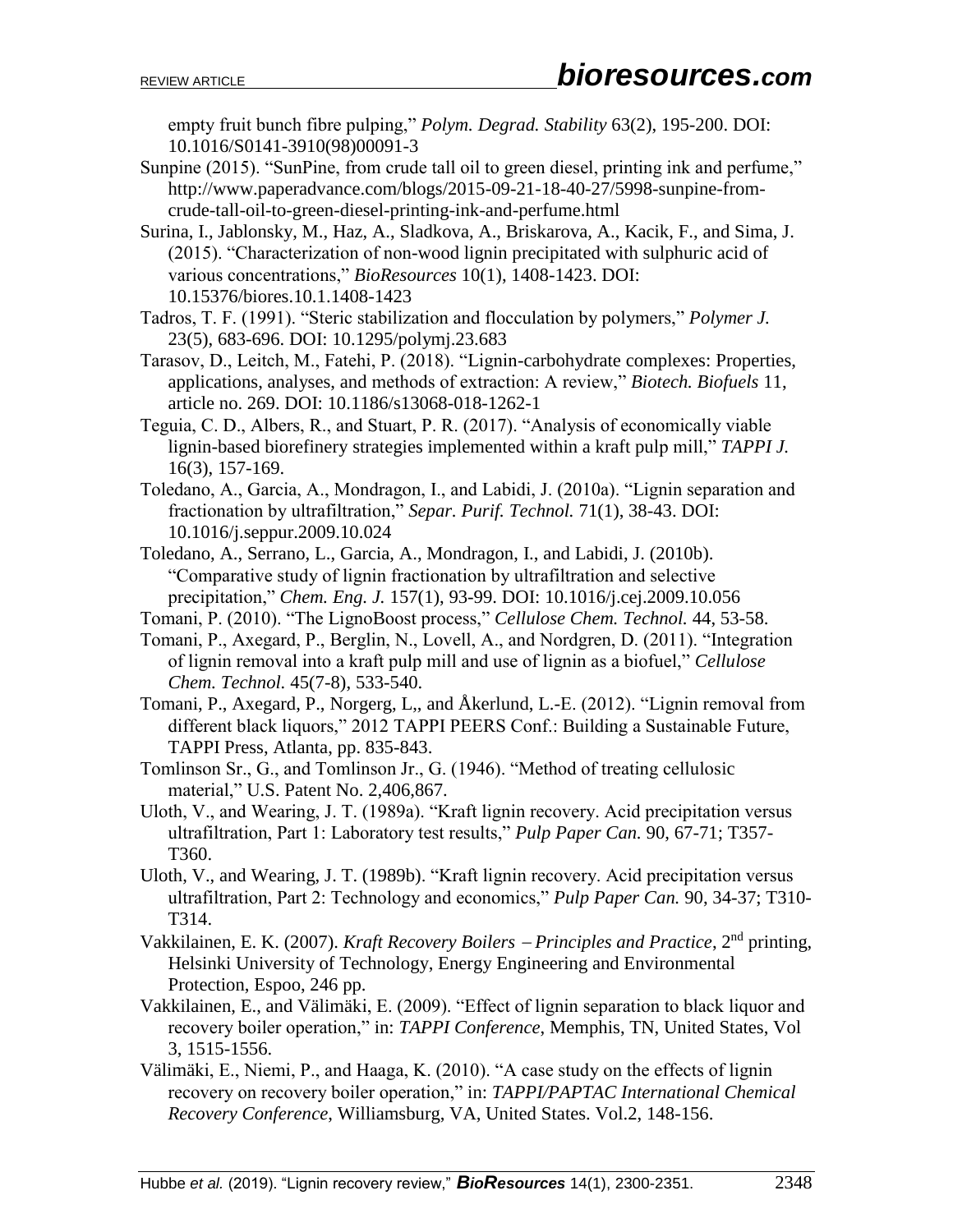- Velez, J., and Thies, M. C. (2013). "Solvated liquid-lignin fractions from a kraft black liquor," *Bioresour. Technol.* 148, 586-590. DOI: 10.1016/j.biortech.2013.08.097
- Velez, J., and Thies, M. C. (2016). "Liquid lignin from the SLRP process: The effect of processing conditions and black-liquor properties," *J. Wood Chem. Technol.* 36(1), 27-41. DOI: 10.1080/02773813.2015.1039545
- Verwey, E. J. W., and Overbeek, J. Th. G. (1948). *Theory of the Stability of Lyophobic Colloids*, Elsevier, New York, NY.
- Vishtal, A., and Kraslawski, A. (2011). "Challenges in industrial applications of technical lignins," *BioResources* 6(3), 3547-3568. DOI: 10.15376/biores.6.3.3547-3568
- Wallberg, O., and Jönsson, A. S. (2006). "Separation of lignin in kraft cooking liquor from a continuous digester by ultrafiltration at temperatures above 100 degrees C," *Desalination* 195, 187-200. DOI: 10.1016/j.desal.2005.11.011
- Wallberg, O., Jönsson, A. S., and Wimmerstedt, R. (2003a). "Fractionation and concentration of kraft black liquor lignin with ultrafiltration," *Desalination* 154, 187- 199. DOI: 10.1016/S0011-9164(03)80019-X
- Wallberg, O., Jönsson, A. S., and Wimmerstedt, R. (2003b). "Ultrafiltration of kraft black liquor with a ceramic membrane," *Desalination* 156, 145-153, article no. PII S0011- 9164(03)00337-0, DOI: 10.1016/S0011-9164(03)00337-0
- Wallmo, H. (2008). *Lignin Extraction from Black Liquor – Precipitation, Filtration, and Washing*, Ph.D. thesis, Univ. Götteborg, Sweden.
- Wallmo, H., Richards, T., and Theliander, H. (2007). "Lignin precipitation from kraft black liquors: Kinetics and carbon dioxide absorption," *Paperi Puu* 89(7), 436-442.
- Wallmo, H., Richards, T., and Theliander, H. (2009a). "An investigation of process parameters during lignin precipitation from kraft black liquors: A step towards an optimised precipitation operation," *Nordic Pulp Paper Res. J.* 24(2), 158-164. DOI: 10.3183/NPPRJ-2009-24-02-p158-164
- Wallmo, H., Theliander, H., Jönsson, A. S., Wallberg, O., and Lindgren, K. (2009b). "The influence of hemicelluloses during the precipitation of lignin in kraft black liquor," *Nordic Pulp Paper Res. J.* 24(2), 165-171. DOI: 10.3183/NPPRJ-2009-24- 02-p165-171
- Wang, K., Xu, F., and Sun, R. C. (2010). "Molecular characteristics of kraft-AQ pulping lignin fractionated by sequential organic solvent extraction," *Int. J. Molec. Sci.* 11(8), 2988-3001. DOI: 10.3390/ijms11082988
- Wang, Z. J., Wang, X. J., Fu, Y. J., Li, Z. Q., Zhang, F. S., and Qin, M. H. (2015). "Colloidal behaviors of lignin contaminants: Destabilization and elimination for oligosaccharides separation from wood hydrolysate," *Separ. Purif. Technol.* 145, 1-7. DOI: 10.1016/j.seppur.2015.03.001
- Wartena, R., Winnick, J., and Pfromm, P. H. (2002). "Recycling wood pulping chemicals by molten salt electrolysis: Cyclic voltammetry of mixtures containing Na<sub>2</sub>CO<sub>3</sub> and Na2SO4," *J. Appl. Electrochem.* 32(4), 415-424. DOI: 10.1023/A:1016334307899
- Weerachanchai, P., Kwak, S. K., and Lee, J. M. (2014). "Effects of solubility properties of solvents and biomass on biomass pretreatment," *Bioresour. Technol.* 170, 160-166. DOI: 10.1016/j.biortech.2014.07.057
- Weinhaus, O., Bernaczyk, Z., and Pecina, H. (1990). "Research into the precipitation of lignin from sulfate black liquors, particularly by carbon-dioxide," *Papier* 44(11), 563- 569.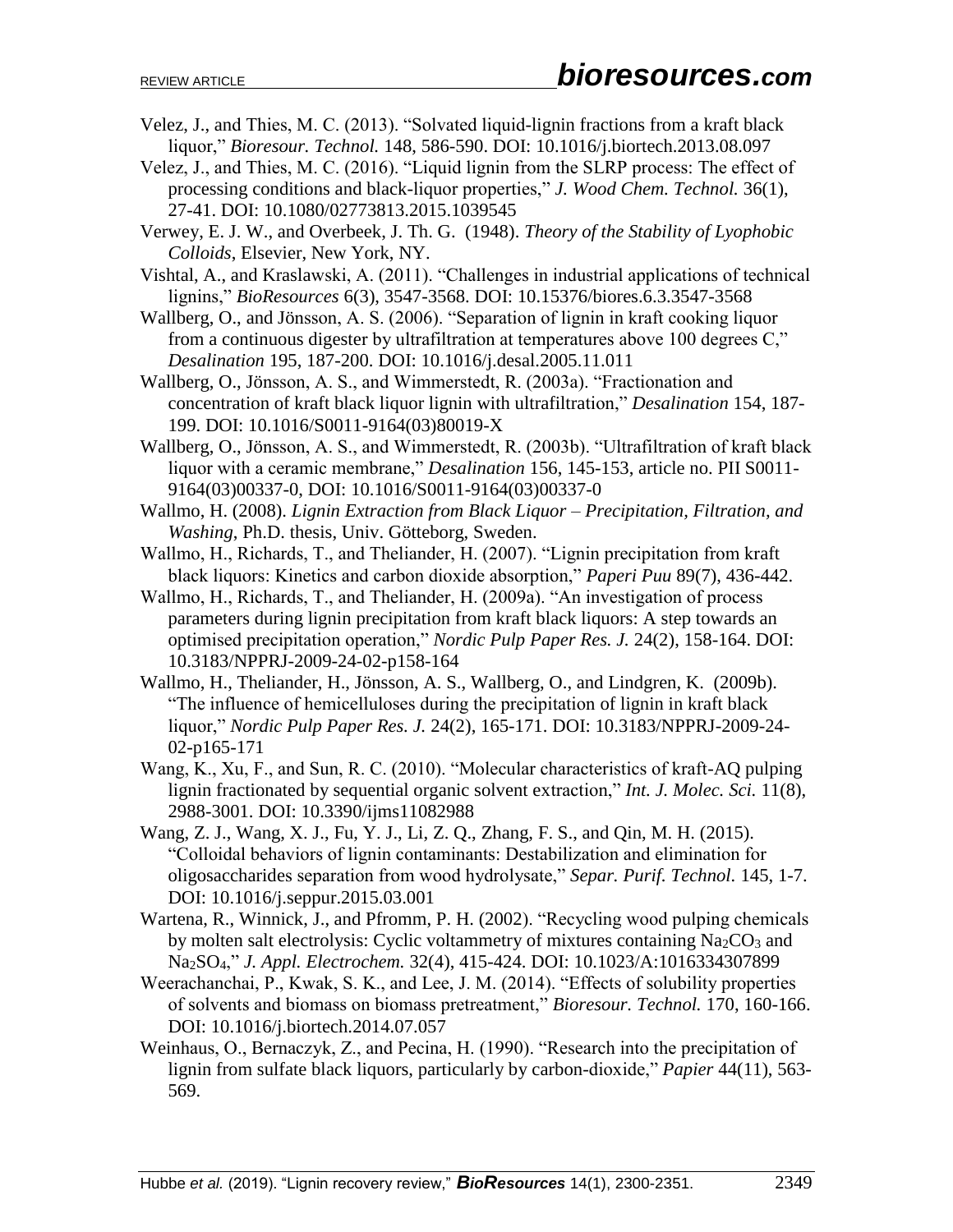- Whalen, D. M., and Tokoli, E. G. (1968). "Lignin precipitation from black liquor in the presence of chloro, bromo or nitro containing hydrocarbons," U.S. Patent No. 3,546,200.
- Wising, L., Algehed, J., Berntsson, T., and Delin, L. (2006). "Consequences of lignin precipitation in the pulp and paper industry," *TAPPI J.* 5(1), 3-8.
- Yahya, M. A., Al-Qodah, Z., and Ngah, C. W. Z. (2015). "Agricultural bio-waste materials as potential sustainable precursors used for activated carbon production: A review," *Renew. Sustain. Energy Rev.* 46, 218-235. DOI: 10.1016/j.rser.2015.02.051
- Yang, W. B., Mu, H. Z., and Huang, Y. C. (2003). "Treatment of black liquor from the papermaking industry by acidification and reuse," *J. Environ. Sci.* 15(5), 697-700.
- Ye, Y. Y., Liu, Y. Q., and Chang, J. (2014). "Application of solubility parameter theory to organosolv extraction of lignin from enzymatically hydrolyzed cornstalks," *BioResources* 9(2), 3417-3427. DOI: 10.15376/biores.9.2.3417-3427
- Yuan, T. Q., He, J., Xu, F., and Sun, R. C. (2009). "Fractionation and physico-chemical analysis of degraded lignins from the black liquor of *Eucalyptus pellita* KP-AQ pulping," *Polymer Degrad. Stabil.* 94(7), 1142-1150. DOI: 10.1016/j.polymdegradstab.2009.03.019
- Yusof, N., and Ismail, A. F. (2012). "Post spinning and pyrolysis processes of polyacrylonitrile (PAN)-based carbon fiber and activated carbon fiber: A review," *J. Anal. Appl. Pyrolysis* 93, 1-13. DOI: 10.1016/j.jaap.2011.10.001
- Zaman, A. A., and Fricke, A. L. (1994). "Newtonian viscosity of high solids kraft black liquors: Effects of temperature and solids concentrations," *Ind. Eng. Chem. Res*. 33, 428-435. DOI: 10.1021/ie00026a039
- Zaman, A. A., and Fricke, A. L. (1995). "Effects of pulping conditions and black liquor on viscosity of softwood kraft black liquors: predictive models," *TAPPI J*. 78(10), 107-119.
- Zaman, A. A., and Fricke, A. L. (1996). "Effect of pulping conditions and black liquor composition on Newtonian viscosity of high solids kraft black liquors," *Ind. Eng. Chem. Res*. 35, 590-597. DOI: 10.1021/ie950202h
- Zeman, L. J., and Zydney, A. L. (2017). *Microfiltration and Ultrafiltration: Principles and Applications*, Taylor and Francis, Abingdon, UK. DOI: 10.1201/9780203747223
- Zhao, W. W., Simmons, B., Singh, S., Ragauskas, A., and Cheng, G. (2016). "From lignin association to nano-/micro-particle preparation: Extracting higher value of lignin," *Green Chem.* 18(21), 5693-5700. DOI: 10.1039/c6gc01813k
- Zhu, W. Z., and Theliander, H.  $(2011)$ . "Equilibrium of lignin precipitation," in:  $16<sup>th</sup>$ International Symposium on Wood, Fiber and Pulping Chemistry, Proceedings, L. Wang, S. Kuang, Q. Hou, C. Cao, C. L. Si, and H. J. Zang (eds.), pp. 195-199.
- Zhu, W. Z., and Theliander, H. (2015). "Precipitation of lignin from softwood black liquor: An investigation of the equilibrium and molecular properties of lignin," *BioResources* 10(1), 1696-1714. DOI: 10.15376/biores.10.1.1696-1715
- Zhu, W. Z., Westman, G., and Theliander, H. (2014). "Investigation and characterization of lignin precipitation in the LignoBoost process," *J. Wood Chem. Technol.* 34(2), 77- 97. DOI: 10.1080/02773813.2013.838267
- Zhu, W. Z., Westman, G., and Theliander, H. (2016). "Lignin separation from kraft black liquor by combined ultrafiltration and precipitation: A study of solubility of lignin with different molecular properties," *Nordic Pulp Paper Res. J.* 31(2), 270-278. DOI: 10.3183/NPPRJ-2016-31-02-p270-278